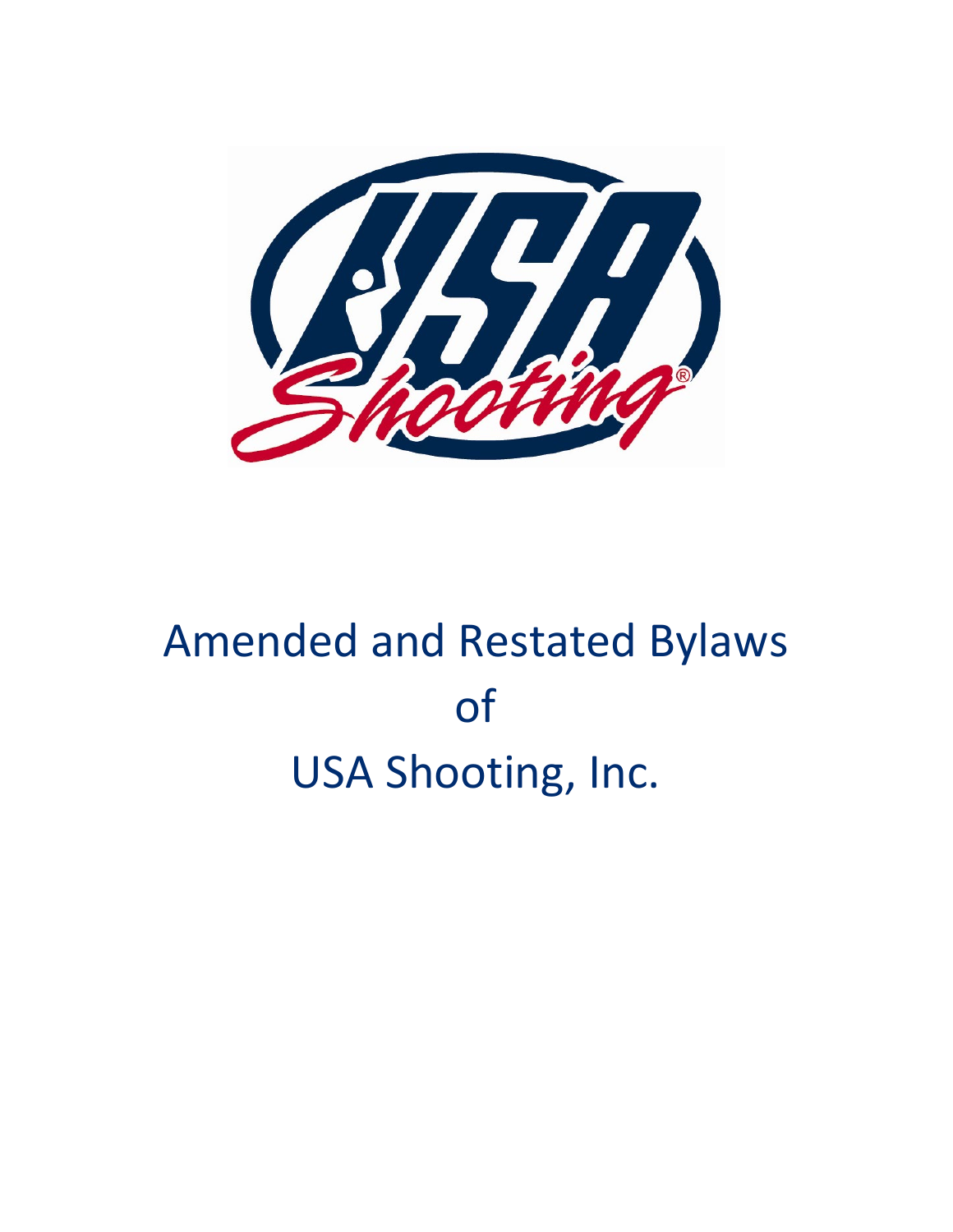# **TABLE OF CONTENTS**

| 30                                                                     |
|------------------------------------------------------------------------|
| ARTICLE XV. ELECTION OF ATHLETE TO USOPC ATHLETES' ADVISORY COUNCIL 31 |
|                                                                        |
|                                                                        |
|                                                                        |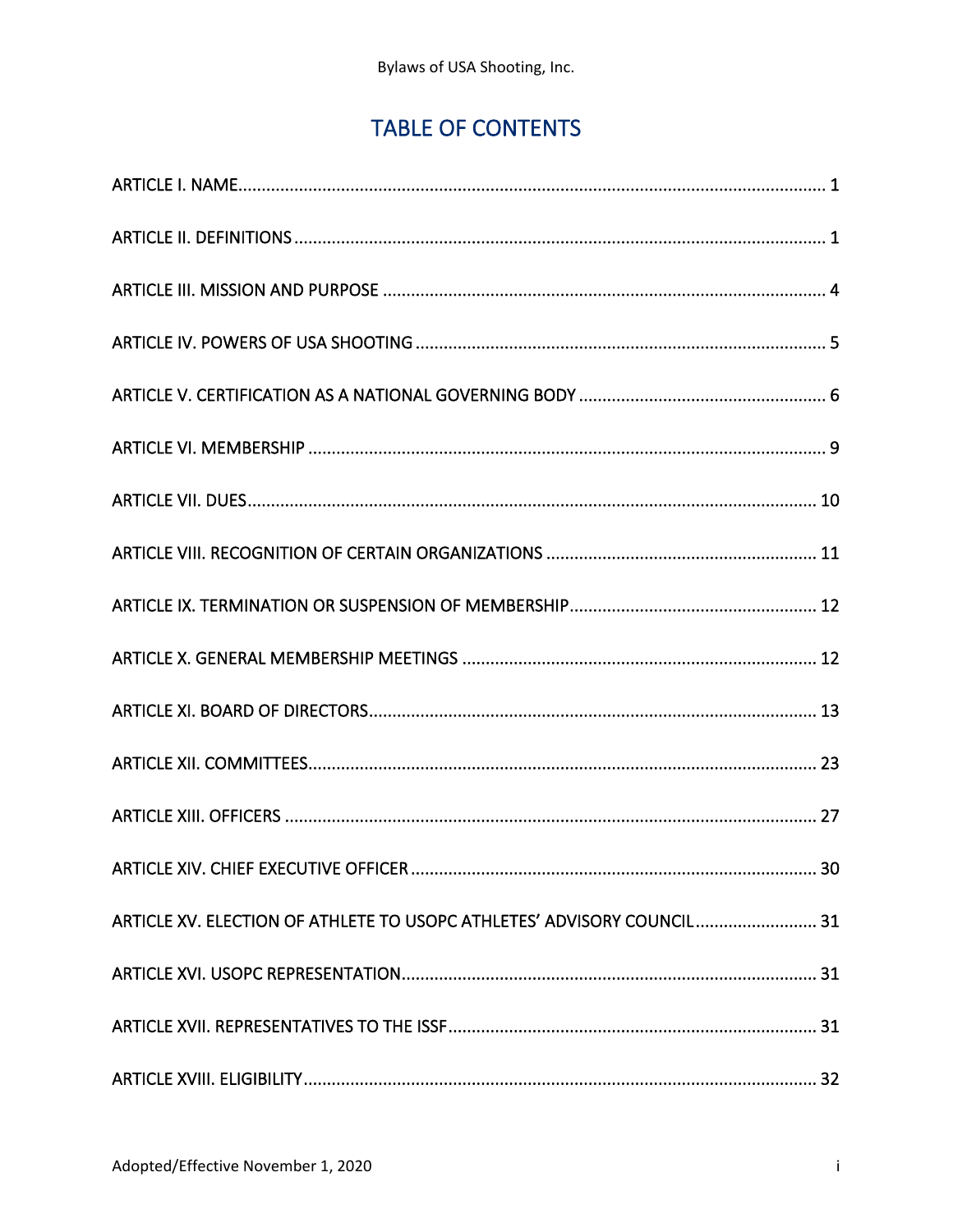| ARTICLE XXV. DUTIES REGARDING OLYMPIC SYMBOLS AND TERMINOLOGY  42 |  |
|-------------------------------------------------------------------|--|
|                                                                   |  |
|                                                                   |  |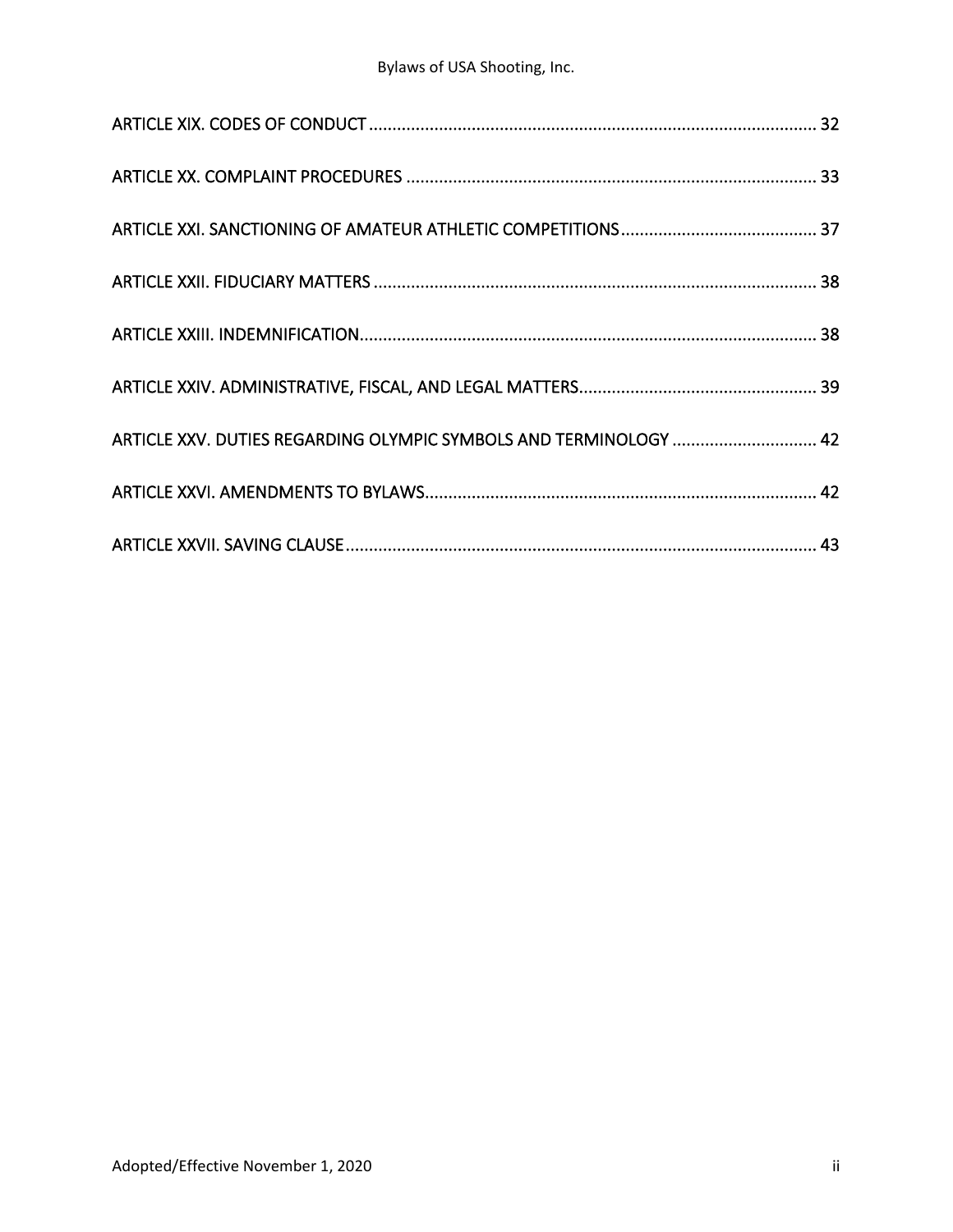# ARTICLE I. NAME

<span id="page-3-1"></span><span id="page-3-0"></span>The name of this Corporation is USA Shooting, Inc. (hereinafter, "USA Shooting"). USA Shooting may file such additional registered and fictitious names and trade names as the Board of Directors may approve from time to time by majority vote, including without limitation, the tradename "USA Shooting."

# ARTICLE II. DEFINITIONS

#### A. Definitions

As used in these Bylaws, the following terms shall have the meanings assigned to them as follows:

- 1. "Affiliated Club or Organization" means any corporation, club, federation, union, association or other entity organized in the United States (including a multi-sport or multi-purpose organization) that sponsors, arranges, or supports the Shooting Sports and shooting related programs and that becomes a recognized member of USA Shooting pursuant to Chapter VI of these Bylaws.
- 2. "Allied Shooting Sports Organizations" means any Amateur Sports Organization that is a nationwide multi-sport or Shooting Sport organization, whose principal purpose is to regularly develop, sanction, oversee, and conduct broad-based national level programs and/or regular national level competitions in the Shooting Sports in the United States, in each case on a level of proficiency appropriate for the selection of Amateur Athletes to represent the United States in International Amateur Athletic Competition, which chooses to affiliate with USA Shooting as a member thereof, and which is determined to meet the criteria established for Allied Shooting Sports Organizations under the procedures set forth in Article VIII, Section A, in accordance with standards established from time to time by USA Shooting. For purposes of clarity, an organization otherwise qualified that does not meet the criteria for designation as an Allied Shooting Sports Organization, may become a recognized member of USA Shooting as an Affiliated Club or Organization.
- 3. "Amateur Athlete" means any athlete who meets the eligibility standards established by USA Shooting for the sport of ISSF Shooting and WSPS Shooting in which the athlete competes.
- 4. "10 Year Athlete" means an athlete who has represented the United States in a Delegation Event, World Championships, or another event designated by the USOPC (together with the AAC) and the USA Shooting (together with that USA Shooting's athlete advisory council) as an elite level event for purposes of this definition, within the previous 10 years.
- 5. "10 Year+ Athlete" means an athlete who has represented the United States in a Delegation Event, World Championships, or another event designated by the USOPC (together with the AAC) and the USA Shooting (together with that USA Shooting's athlete advisory council) as an elite level event for purposes of this definition, but not within the previous 10 years.
- 6. "Amateur Athletic Competition" means a contest, game, meet, match, tournament, or other event in which Amateur Athletes compete.
- 7. "Amateur Sports Act" means the Ted Stevens Olympic and Amateur Sports Act, 36 USC §§220501 et seq., as the same is amended from time to time.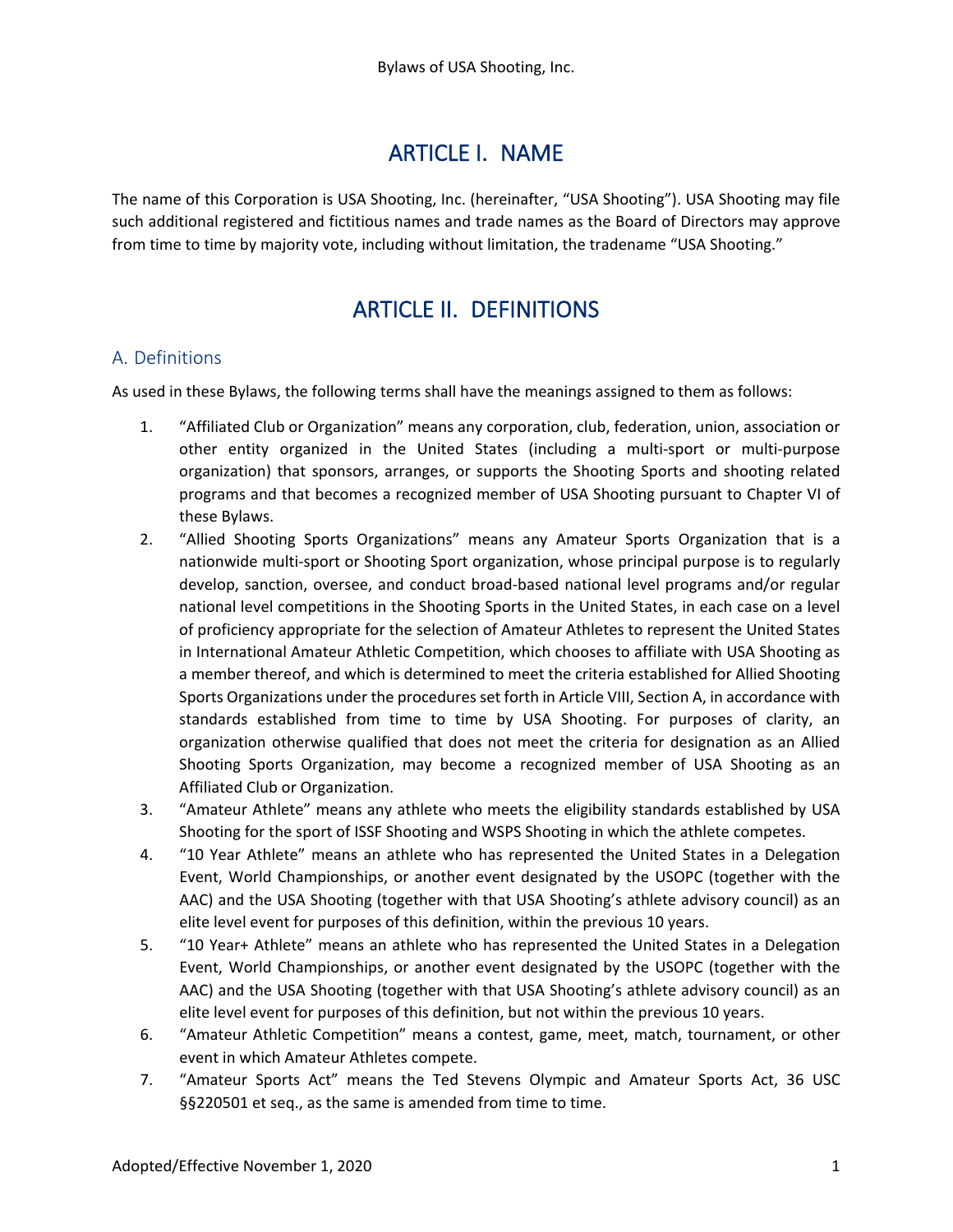- 8. "Amateur Sports Organization" means a not-for-profit corporation, association, or other group organized in the United States that sponsors or arranges an Amateur Athletic Competition.
- 9. "Armed Forces" means the United States Army, United States Navy, United States Coast Guard, United States Air Force, United States Marine Corps, and United States Space Force. For the purpose of these Bylaws, "Armed Forces" also encompasses the Active, Guard, and Reserve components of the respective armed services.
- 10. "Board" or "Board of Directors" means the Board of Directors of USA Shooting.
- 11. "Colorado Nonprofit Corporation Act" means the Colorado Revised Nonprofit Corporation Act, Col. Rev. Stat. §§7-121-101 et seq., as the same is amended from time to time.
- 12. "Community Based Organization" means any nationwide multi-purpose organization that regularly conducts, sponsors, and supports grassroots programs and/or competitions and shooting related programs in the Shooting Sports for the purposes of educating, instructing, and promoting awareness of, and interest in, the Shooting Sports in conjunction with, or in addition to, their other programs, and which chooses to affiliate with USA Shooting as a member thereof, and which is determined to meet the criteria established for such Community Based Organization under the procedures set forth in Article VIII, Section B, in accordance with standards established from time to time by USA Shooting.
- 13. "Director" means a voting director of the Board of Directors of USA Shooting, unless the context otherwise requires.
- 14. "Discipline" shall mean these groups of events: Rifle, Pistol, Shotgun, and Paralympic.
- 15. "IOC" means the International Olympic Committee.
- 16. "Internal Revenue Code" means the Internal Revenue Code of 1986, as amended.
- 17. "International Amateur Athletic Competition" means an Amateur Athletic Competition between one or more athletes representing the United States, either individually or as a team, and one or more athletes representing any foreign county.
- 18. "ISSF" means and is the acronym for International Shooting Sports Federation, which is the international governing body for Olympic Shooting, and which is sometimes commonly referred to as an "International Federation," or "IF" for Olympic Shooting.
- 19. "WSPS" means and is the acronym for World Shooting Para Sport, which is the international governing body for Paralympic Shooting, and which is sometimes commonly referred to as an "International Federation," or "IF" for Paralympic Shooting.
- 20. "ISSF Shooting" means the disciplines within the Shooting Sports that are regulated by the ISSF.
- 21. "WSPS Shooting" means the disciplines within the Shooting Sports that are regulated by the WSPS.
- 22. "National Development Team" means the persons selected as having a high developmental potential in accordance with the procedures established from time to time by USA Shooting. Such persons are not members of the National Team.
- 23. "National Junior Team" means the persons selected as having high developmental potential and meet the age requirements established by the ISSF and WSPS as a Junior category and qualify under the procedures established from time to time by USA Shooting. Such persons are not members of the National Team.
- 24. "National Governing Body" or "NGB" means the National Governing Body designated as such by the USOPC.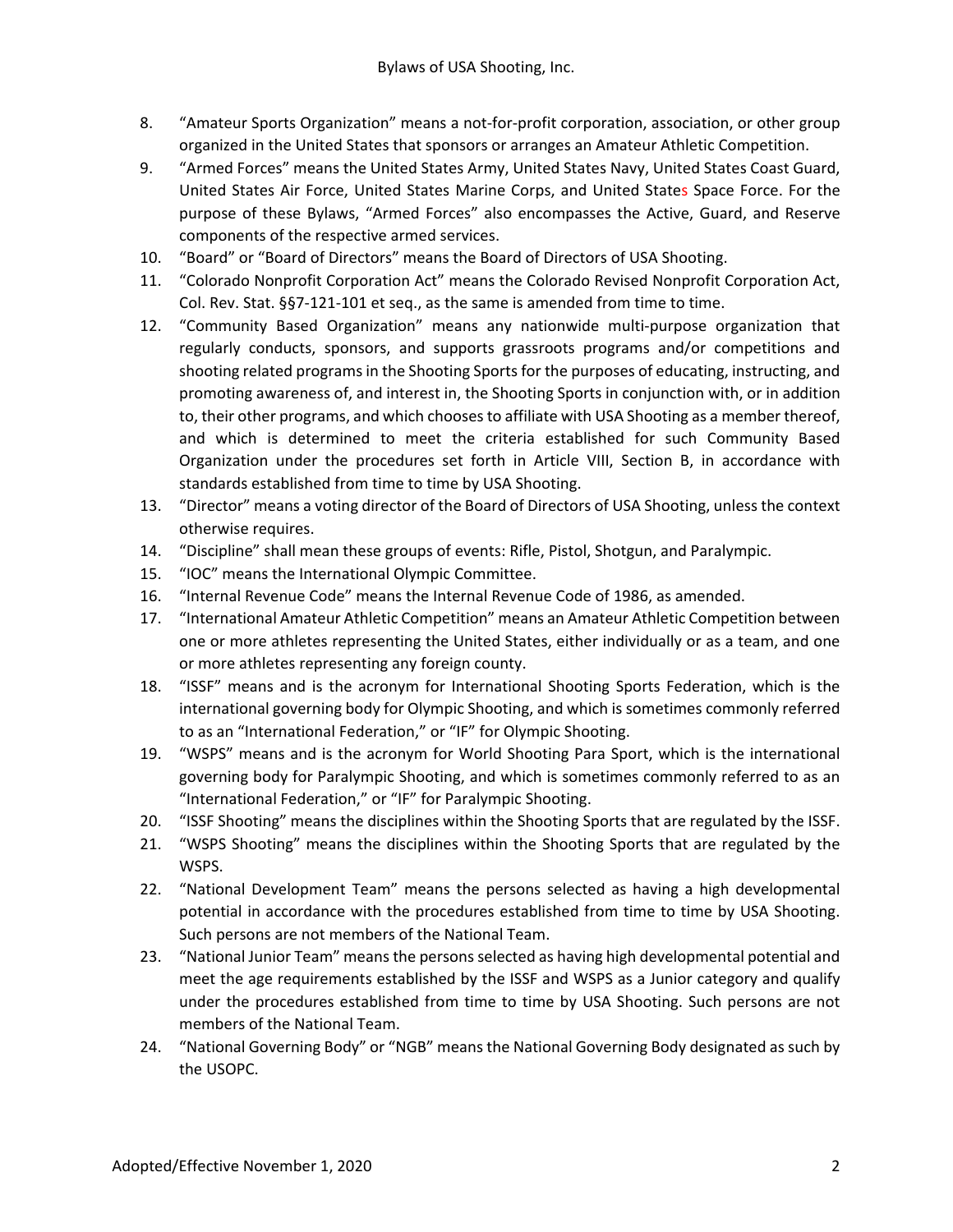- 25. "National Team" means each year's standing national team of USA Shooting. Members include the regular team members and the at-large team members, but not National Development Team, or National Junior Team members. "Person" shall mean any natural person, corporation, association, or other legal entity.
- 26. "Protected Competition" means any International Amateur Athletic Competition between any athlete or athletes officially designated by USA Shooting as representing the United States, either individually or as part of a team, and any athlete or athletes representing any foreign country, where:
	- a. The terms of such competition require that the entrants therein be teams or individuals representing the respective nations; and
	- b. The athlete or group of athletes representing the United States are organized and sponsored by USA Shooting in accordance with its defined selection or tryout procedure that is open to all and publicly announced in advance, except for domestic Amateur Athletic Competition which, by its terms, requires that entrants therein be expressly restricted to members of a specific class of amateur athletes designated as such in the USOPC Bylaws.
	- c. The term "Protected Competition" shall also include any domestic Amateur Athletic Competition or event organized and conducted by USA Shooting that is publicly announced in advance as a selection competition where the results directly qualify the successful competitors therein as athletes representing the United States in a Protected Competition, but shall not include pre-qualifying events such as preliminary tryouts.
	- d. The term "Protected Competition" shall specifically include continental championships, all team selection events, and ISSF- or WSPS-sanctioned competition including without limitation, the Olympic Games, the Pan American Games, the World Shooting Championships, the World Clay Target Championships, and the Championship of the Americas.
- 27. "Quadrennium" means the four-year (4-year) period beginning on January 1 of the calendar year following the Summer Olympic Games and extending until December 31 of year following the next Summer Olympic Games. Quadrennium is commonly referred to and used interchangeably as "Quad." The first calendar year of the Quadrennium is Year One of the Quadrennium, the second calendar year is Year Two, and so forth. If the Summer Olympic Games are delayed, cancelled or boycotted, the Quad shall end on December 31 of the year they were originally scheduled.
- 28. "Sanction" means a certificate of approval issued by USA Shooting for a particular competition.
- 29. "Shooting Sports" means (i) ISSF Shooting and WSPS Shooting; and (ii) other shooting sports serving as a pipeline to or relating to ISSF Shooting and WSPS Shooting and the sport disciplines recognized by the ISSF and WSPS including grassroots and developmental shooting sports. Notwithstanding the foregoing, USA Shooting shall only act as the National Governing Body for the sport of ISSF Shooting and WSPS Shooting in the United States.
- 30. "USAS" means USA Shooting.
- 31. "USAS AAC" means the USA Shooting Athletes' Advisory Committee.
- 32. "USOPC" means the United States Olympic & Paralympic Committee.
- 33. "USOPC AAC" means the USOPC Athletes' Advisory Council.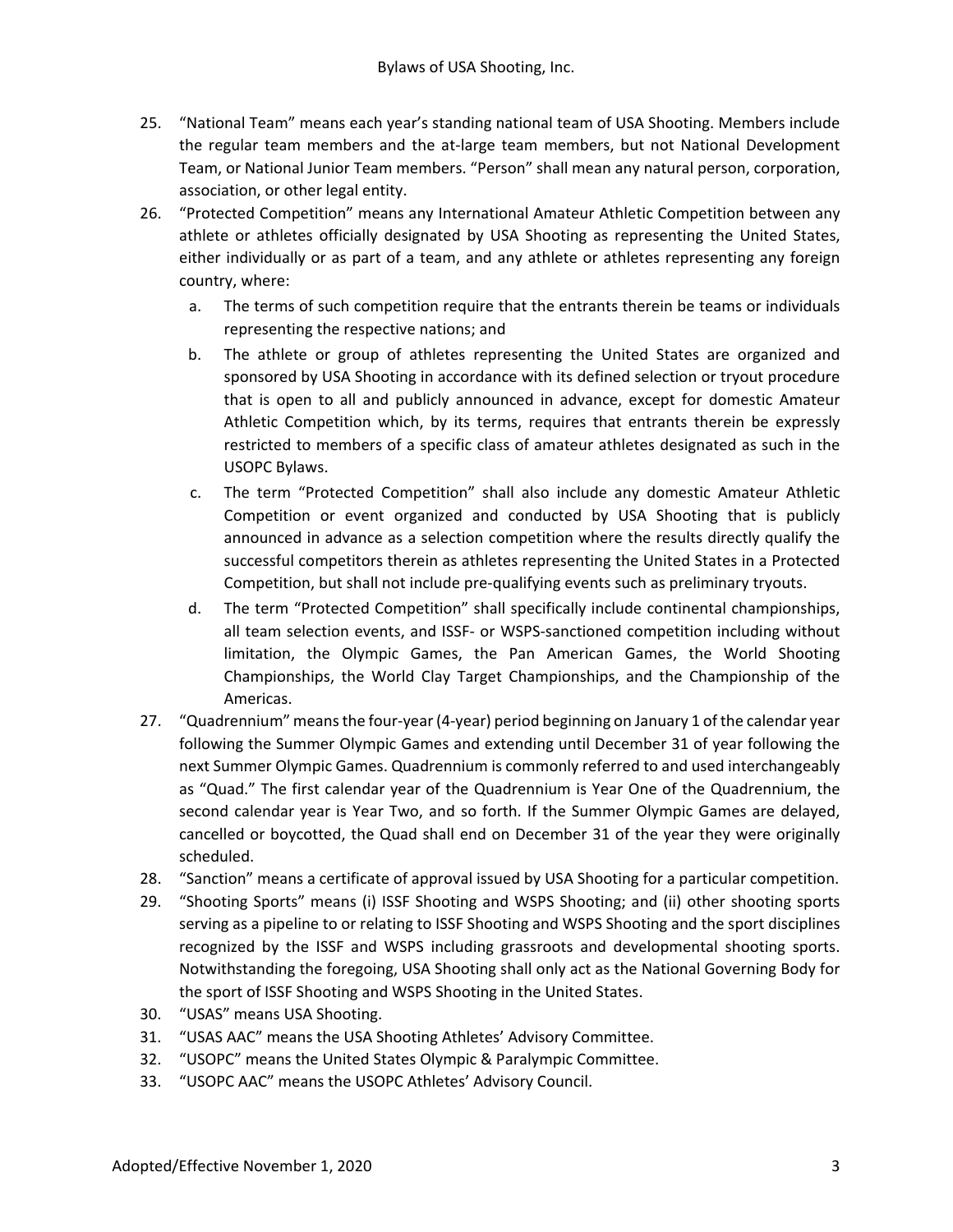# ARTICLE III. MISSION AND PURPOSE

#### <span id="page-6-0"></span>A. Mission

The mission of USA Shooting shall be to empower American athletes for Olympic and Paralympic success; grow our community and inspire passion for the shooting sports; and to govern the conduct of international ISSF Olympic and WSPS Paralympic shooting in the USA. The Board shall review and assess the mission of the USA Shooting on an ongoing basis, but at least do so at the last regularly scheduled Board meeting at the end of each Quadrennium, to ensure that the Mission serves as an appropriate guide for strategic planning and decision making.

#### B. Designation as National Governing Body

USA Shooting was designated as the National Governing Body for the sport of Olympic style ISSF Shooting in the United States by the USOPC effective April 9, 1995, and shall have and undertake all purposes and duties as such, including without limitation to act as the representative member of the ISSF and WSPS for ISSF and WSPS shooting in the United States, including the obligations of a National Governing Body as identified in Article V of these Bylaws.

#### C. General Purposes

The general purposes of USA Shooting are to foster National and International Amateur Athletic Competition in the Shooting Sports with emphasis on ISSF Shooting and WSPS Shooting and to support and develop Amateur Athletes for national and international competition in such sports, all within the meaning of Section 501(c)(3) of the Code. Subject to the limitations of USA Shooting's Articles of Incorporation and solely in furtherance of such purposes, USA Shooting may engage in any lawful act or activity authorized by the Colorado Nonprofit Corporation Act.

- 1. In connection with such purposes, USA Shooting shall have the right to exercise all rights and powers conferred by the laws of the State of Colorado upon nonprofit corporations, including without limiting the generality of the foregoing, to acquire by bequest, devise, gift, purchase, lease, or otherwise gain any property of any sort or nature without limitation as to its amount or value, and to hold, invest, reinvest, manage, use, apply, employ, sell, expend, disburse, lease, mortgage, convey, option, donate, or otherwise dispose of such property and the income, principal, and proceeds of such property, but in each case solely in furtherance of the purposes set forth herein.
- 2. USA Shooting shall have the power and authority to do such other things as are incidental to the purposes of USA Shooting or necessary or desirable in order to accomplish them.

#### D. Implementation of Purposes

In connection with its purposes, USA Shooting shall:

1. Exercise exclusive jurisdiction over all matters pertaining to the participation of the United States in the sport of ISSF Shooting and WSPS Shooting in the World Championships and other International Amateur Athletic Competitions, except the Olympic or Pan American Games.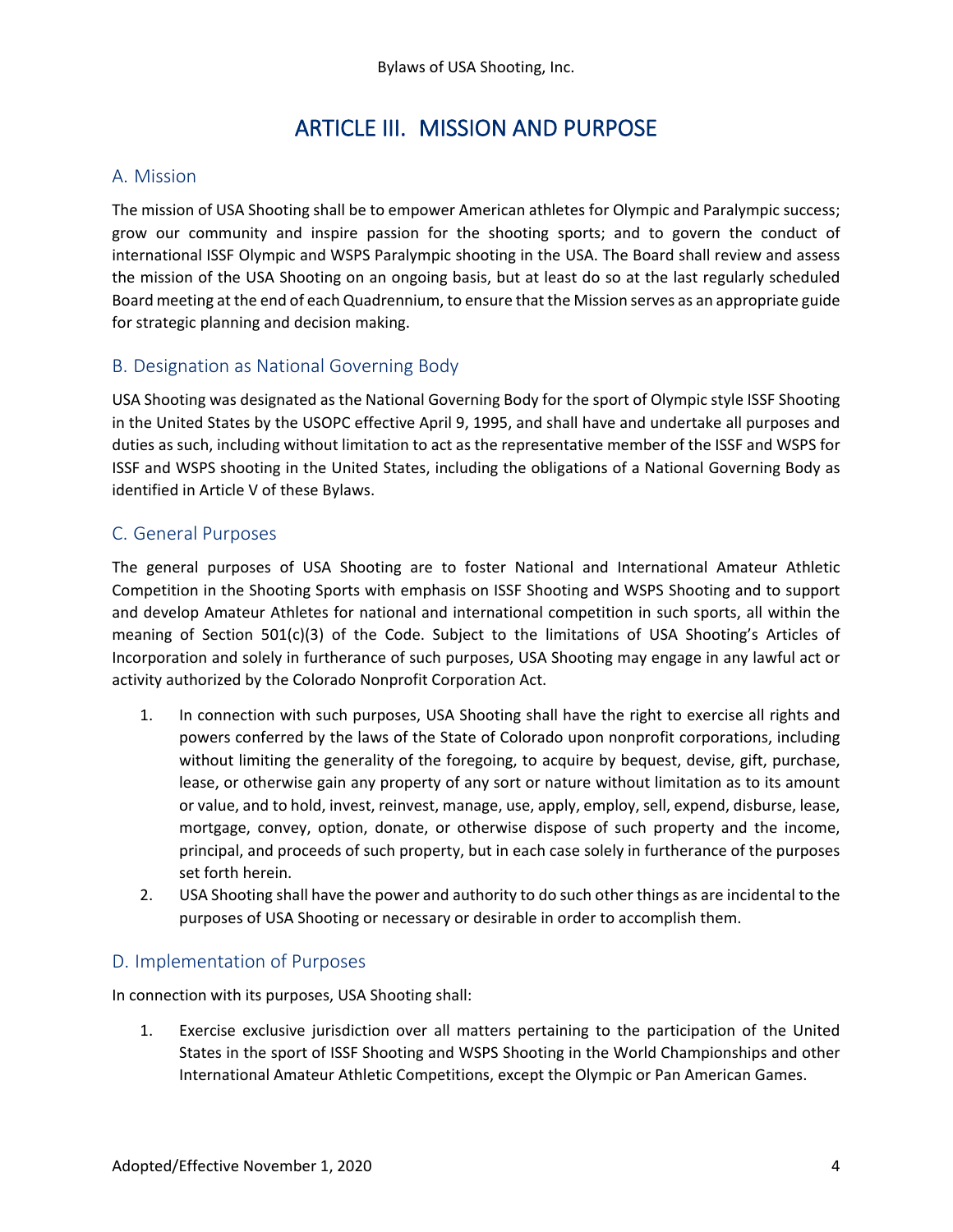- 2. Obtain for the United States, in cooperation with the USOPC when the Olympic or Pan American Games are involved, the most competent Amateur Athlete representation possible for the United States in the sport of ISSF Shooting and WSPS Shooting.
- 3. Establish national goals for amateur athletic activities related to ISSF Shooting and WSPS Shooting and encourage the attainment of those goals.
- 4. Assist organizations and individuals concerned with sports in the development of amateur athletic programs for Amateur Athletes in the Shooting Sports from grassroots and junior development through the elite levels, with the principal emphasis on ISSF Shooting and WSPS Shooting
- 5. Coordinate and develop amateur athletic activity in Shooting Sports and promote participation and the development of athletes' skills in the Shooting Sports at all levels including through programs for shooting coaches and competition officials.
- 6. Coordinate and develop amateur athletic activity in the United States relating to Amateur Athletic Competition in the sport of ISSF Shooting and WSPS Shooting.
- 7. Foster the development of amateur athletic facilities for use by Amateur Athletes training for competitions in the Shooting Sports and assist in making such facilities available to such athletes.
- 8. Provide for the swift resolution of conflicts and disputes involving Amateur Athletic Competitions in the sport of ISSF Shooting and WSPS Shooting.
- 9. Encourage and support the amateur athletic activities of racial and ethnic minorities in the Shooting Sports for the purpose of increasing participation in said sport.
- 10. Organize, conduct, and sanction national, regional and state Amateur Athletic Competitions in the sport of ISSF Shooting and WSPS Shooting.
- 11. Develop, implement, manage, and oversee programs and activities to obtain the resources necessary to carry out the goals and objectives of USA Shooting.
- 12. Fulfill all other purposes outlined in general for National Governing Bodies by the USOPC and the Amateur Sports Act.
- 13. Fulfill such other purposes as may be stated in the Articles of Incorporation of USA Shooting, as the same may be amended from time to time.

Notwithstanding the foregoing, the principal emphasis of USA Shooting shall be on ISSF Shooting and WSPS Shooting. Accordingly, USA Shooting's purposes in connection with other Shooting Sports shall be secondary and designed to increase participation and enhance the opportunities and competitive level of athletes in ISSF Shooting and WSPS Shooting.

# ARTICLE IV. POWERS OF USA SHOOTING

# <span id="page-7-0"></span>A. National Governing Body

USA Shooting shall be the NGB for the sport of ISSF Shooting and WSPS Shooting in the United States. In connection therewith, USA Shooting shall have the powers:

- 1. To represent the United States in relations with the ISSF and WSPS.
- 2. To serve as the coordinating body for Amateur Athletic activity in ISSF and WSPS Shooting in the United States.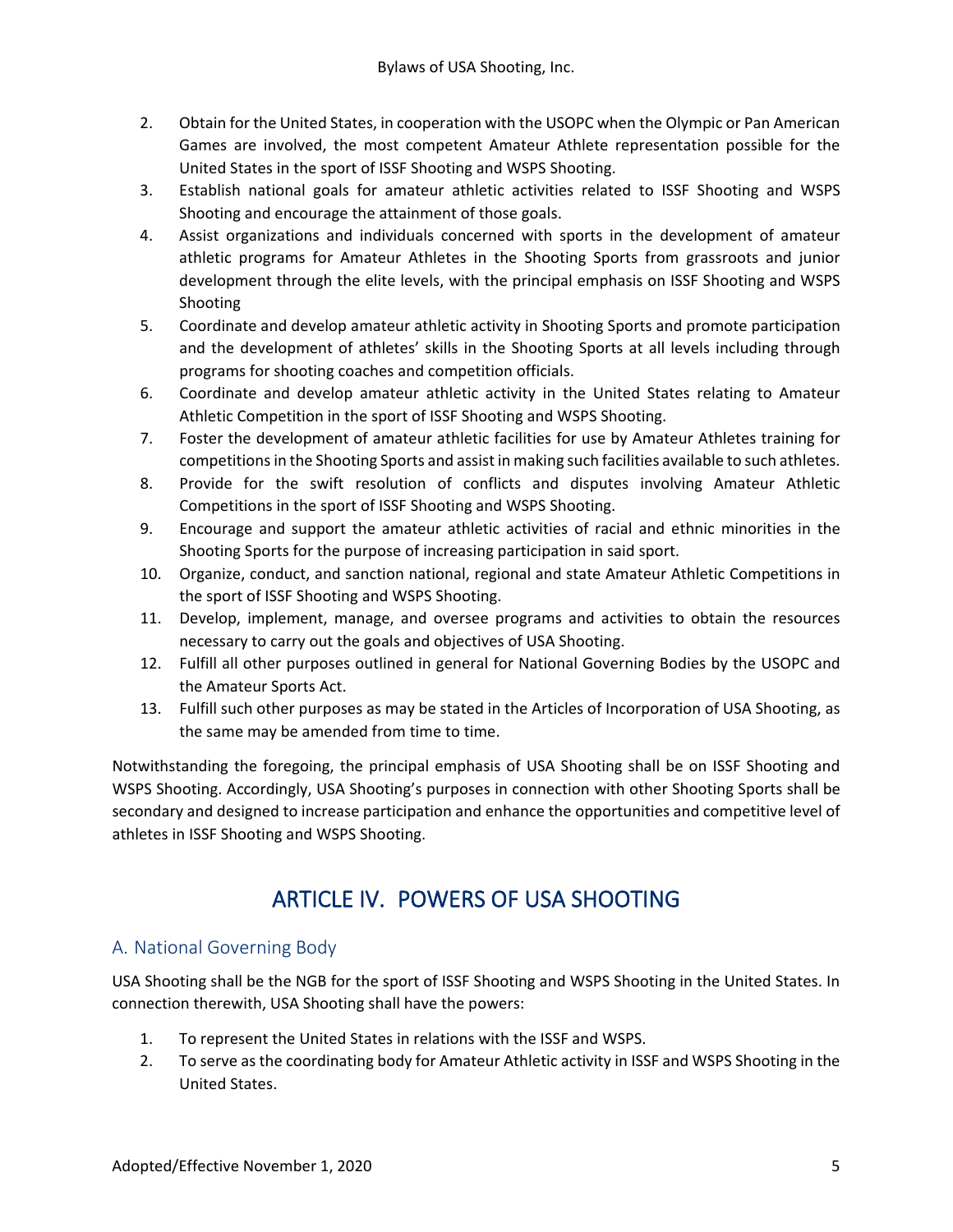- 3. To exercise jurisdiction over International Amateur Athletic activities and sanction International Amateur Athletic Competition held in the United States and sanction the sponsorship of International Amateur Athletic Competition held outside the United States in the sport of ISSF Shooting and WSPS Shooting, in accordance with the provisions of these Bylaws.
- 4. To conduct Amateur Athletic Competition in the sport of ISSF Shooting and WSPS Shooting, including local competition, regional championships, national championships, and International Amateur Athletic Competition in the United States and establish procedures for the determination of eligibility standards for participation in such competition, except for certain competition as specified in subsection 6., below.
- 5. To recommend to the USOPC individuals and teams to represent the United States in the Olympic, Paralympic, Pan American, and Parapan Games in the sport of ISSF Shooting and WSPS Shooting in accordance with the USOPC Bylaws.
- 6. To designate individuals and teams to represent the United States in International Amateur Athletic Competition (other than in the Olympic, Paralympic, Pan American, or ParaPan Games) in the sport of ISSF Shooting and WSPS Shooting and certify, in accordance with the rules of the ISSF and WSPS, the amateur eligibility of such individuals and teams: provided that any Amateur Sports Organization that conducts competition involving Amateur Athletes, participation in which is restricted to a specific class of Amateur Athletes (such as high school students, college students, members of the Armed Forces or similar groups or categories), shall have exclusive jurisdiction over such competition. If such an Amateur Sports Organization wishes to conduct International Amateur Athletic Competition for ISSF Shooting and WSPS Shooting to be held in the United States, or to sponsor International Amateur Athletic Competition for ISSF Shooting and WSPS Shooting to be held outside the United States, it shall obtain a sanction from USA Shooting as provided in Article XXI.
- 7. To establish and maintain offices for the conduct of the affairs of USA Shooting.
- 8. To publish a newspaper, magazine, or other publication consistent with its corporate purposes and maintain a website to facilitate communication to members and interested parties.
- 9. To do any and all acts and things necessary and proper to carry out the purposes of the USOPC as they relate to USA Shooting.
- 10. To promote and encourage educational programs in the Shooting Sports and inform the people of the United States of the virtues of good citizenship and sportsmanlike conduct, of the cultural aspects of amateur athletic activities, and of the benefits of its physical fitness and participation in amateur athletic activities.
- 11. To acquire, hold, dispose of, use, and otherwise deal in the funds, assets, and resources needed for its purposes.
- <span id="page-8-0"></span>12. To exercise the general legal powers enumerated in the Colorado Nonprofit Corporation Act and other powers related to its purposes.

# ARTICLE V. CERTIFICATION AS A NATIONAL GOVERNING BODY

USAS shall maintain certification by the United States Olympic & Paralympic Committee (the "USOPC") as the National Governing Body for the sport of shooting in the United States. In furtherance of that purpose, USAS shall comply with the requirements for certification as a National Governing Body as set forth in the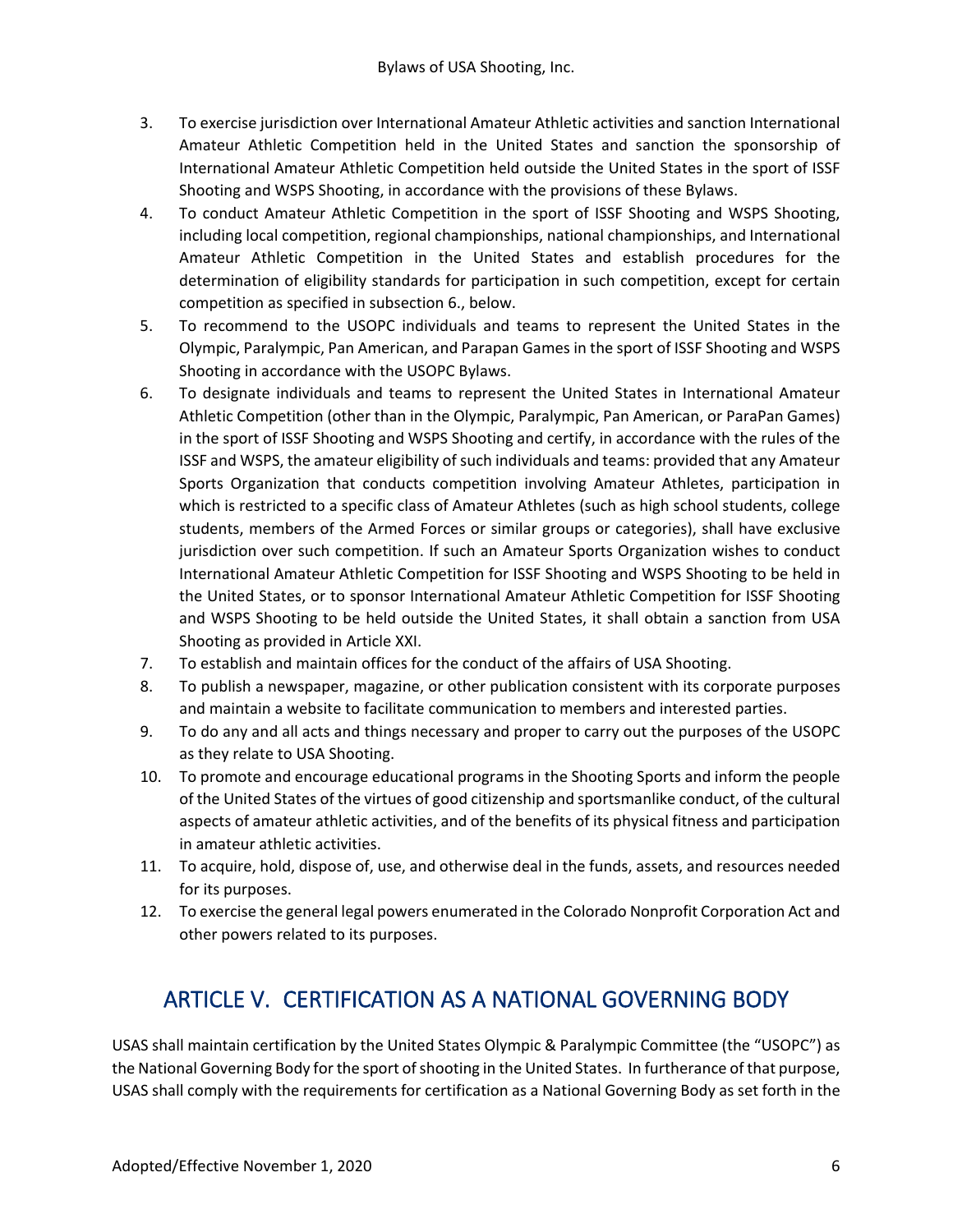Ted Stevens Olympic and Amateur Sports Act (36 U.S.C. §§ 220501 – 220543220543) and as mandated by the USOPC as such requirements are promulgated or revised from time to time.In fulfilling those requirements USAS shall:

### A. Governance and Compliance

- 1. fulfill all responsibilities as an USAS as set forth in the Act
- 2. adopt and maintain governance and athlete representation policies complying with the requirements of these Bylaws
- 3. adopt and maintain an Athletes Advisory Council as a part of its overall governance structure
- 4. adopt and maintain appropriate good governance practices
- 5. be recognized by the Internal Revenue Service as a tax-exempt organization under the Internal Revenue Code
- 6. adopt and enforce a code of conduct for its employees, members, board of Directors, and officers including clear conflicts of interest principles
- 7. demonstrate an organizational commitment to diversity and inclusion
- 8. satisfy such other requirements as are set forth by the corporation
- 9. shall be autonomous in the governance of the sport of ISSF and WSPS Shooting in the United States, in that it will independently determine and control all matters central to such governance

### B. Financial Standards and Reporting Practices

- 1. demonstrate financial operational capability to administer its sport
- 2. be financially and operationally transparent and accountable to its members and to the corporation
- 3. adopt a budget and maintain accurate accounting records in accordance with accounting principles generally accepted in the United States of America (GAAP)
- 4. submit its complete IRS Form 990 and audited financial statements, including management letter and budget, to the corporation annually
- 5. post on its website its current bylaws and other organic documents, its IRS Form 990 for the three most recent years, and its audited financial statements for the three most recent years
- 6. satisfy such other requirements as are set forth by the corporation.

# C. Athlete Safety

- 1. comply with all applicable athlete safety and child protection laws
- 2. comply with the policies and requirements of the USCSS
- 3. maintain and enforce an athlete safety program consistent with the policy(ies) and standards directed by the corporation
- 4. comply with the anti-doping policies of the corporation and with the policies and procedures of USADA
- 5. satisfy such other requirements as are set forth by the corporation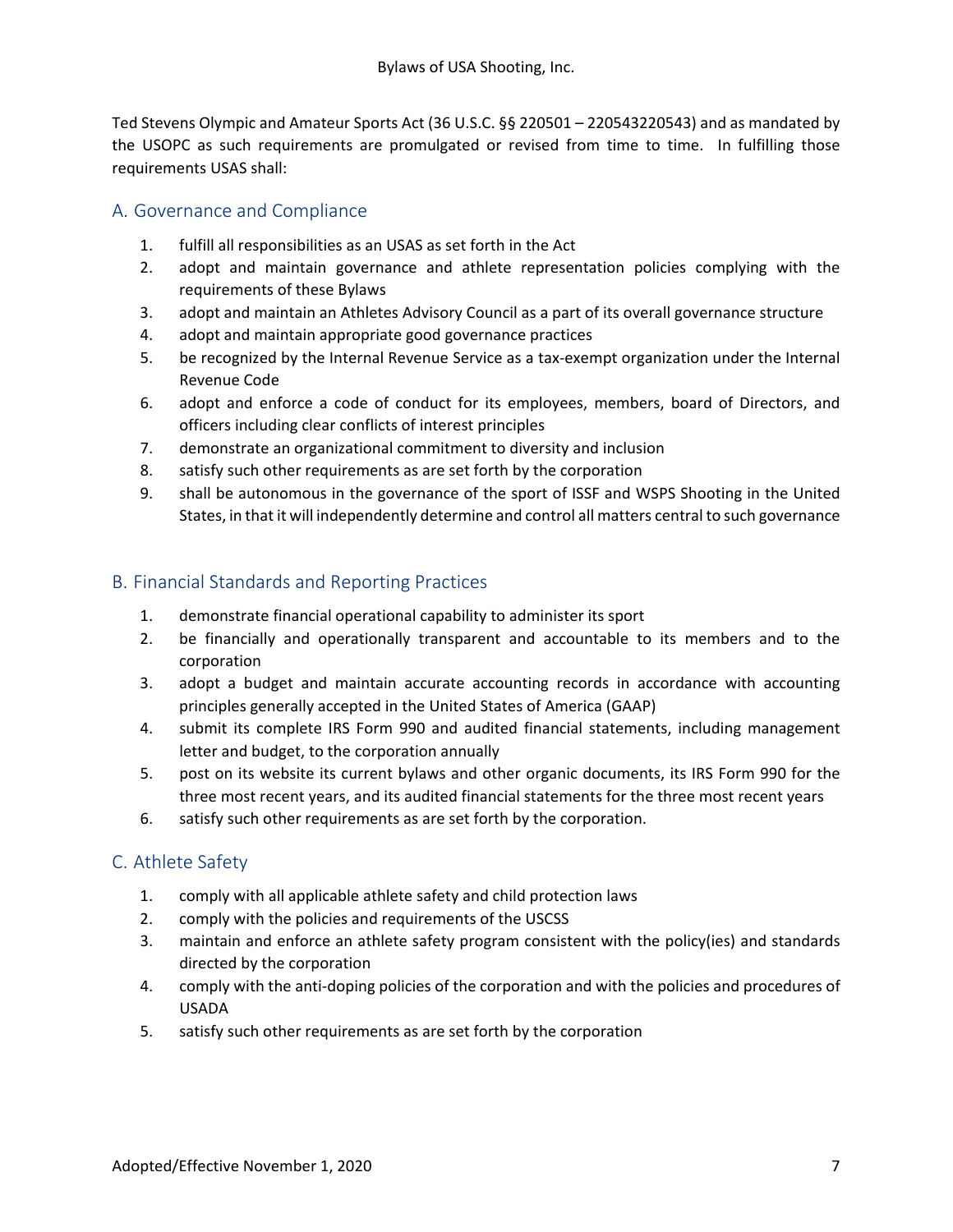### D. Sport Performance

- 1. maintain and execute on a strategic plan that is capable of supporting athletes in achieving sustained competitive excellence, and in growing the sport
- 2. establish clear athlete, team, and team official selection procedures approved by a Designated Committee (as that term is defined in Section 8.5.1 below) and by the corporation, for Delegation Event teams as applicable, and timely disseminate such procedures to the athletes and team officials
- 3. effectively conduct, in accordance with such selection procedures, a selection process, including any trials (as approved by the corporation), to select athletes for Delegation Event teams
- 4. competently and timely recommend to the corporation athletes, teams, and team officials for Delegation Event teams as applicable
- 5. maintain and implement effective plans for successfully training Delegation Event athletes
- 6. satisfy such other requirements as are set forth by the corporation

# E. Operational Performance

- 1. demonstrate managerial capability to administer its sport
- 2. obtain and keep current insurance policies in such amount and for such risk management as appropriate
- 3. actively seek, in good faith, to generate revenue in addition to any resources that may be provided by the corporation, sufficient to achieve financial sustainability
- 4. maintain and enforce grievance procedures that provide for prompt and equitable resolution of grievances and fair notice and an opportunity for a hearing before declaring an individual ineligible to participate;
- 5. adopt a whistleblower and anti-retaliation policy;
- 6. cooperate with the corporation in preventing the unauthorized use of the names and trademarks of the corporation, the words "Olympic," "Paralympic" and "Pan American," and their derivatives, as well as their symbolic equivalents
- 7. satisfy such other requirements as are set forth by the corporation

# F. Compliance with the USOPC and U.S. Center for SafeSport Policies and Procedures

As a member National Governing Body of the United States Olympic & Paralympic Committee, USAS shall adhere to the athlete safety rules and regulations of the USOPC. Additionally, USOPC Bylaw Section 8.7(l) provides that, as a condition of membership in the USOPC, each National Governing Body shall comply with the policies and procedures of the independent safe sport organization designated by the USOPC to investigate and resolve safe sport violations. The USOPC has designated the U.S. Center for SafeSport as that organization. The current safe sport rules, policies and procedures are available at the offices of USAS or on-line at the following website: [www.safesport.org.](www.safesport.org) USAS also shall adopt and maintain athlete safety policies and procedures consistent with the U.S. Center for SafeSport's rules, policies, and procedures, as they may be modified or amended from time to time. USAS current athlete safety rules, policies, and procedures are available at the offices of USAS or on-line at the following website: [https://www.usashooting.org/11-resources/safesport.](https://www.usashooting.org/11-resources/safesport)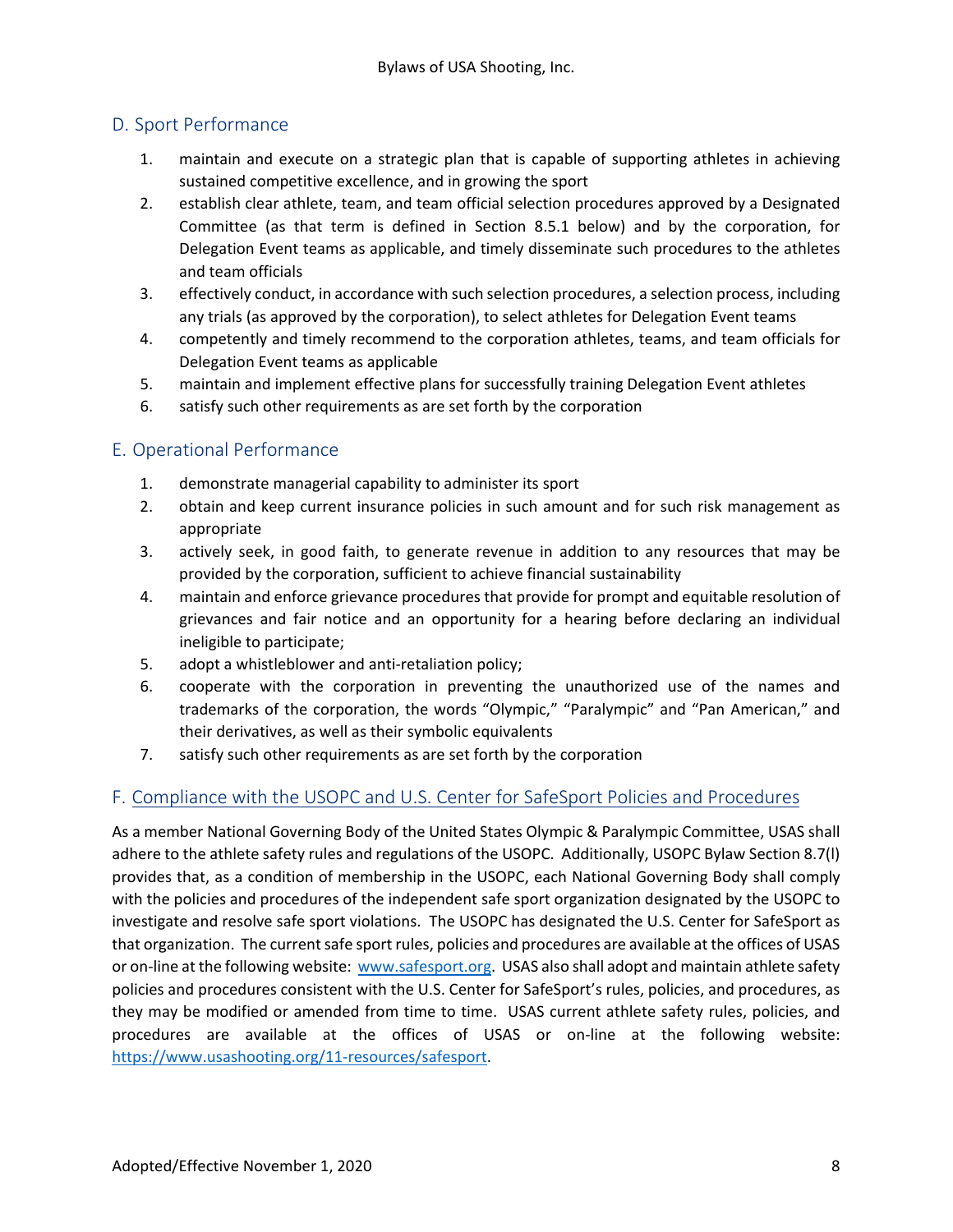# G. Compliance with the USOPC and United States Anti-Doping Agency (USADA) Rules and Regulations

As a member National Governing Body of the United States Olympic & Paralympic Committee, USAS shall adhere to the anti-doping rules and regulations of the USOPC. Additionally, USOPC Bylaw Section 8.7(k) provides that, as a condition of membership in the USOPC, each National Governing Body shall comply with the policies and procedures of the independent anti-doping organization designated by the USOPC to investigate and resolve anti-doping rule violations. The USOPC has designated USADA as that organization. The current anti-doping rules, policies and procedures are available at the offices of USAS or on-line at the following website: [www.usada.org.](www.usada.org)

# ARTICLE VI. MEMBERSHIP

# <span id="page-11-0"></span>A. Membership

Membership in USA Shooting shall be open to all of the following:

- 1. Any individual who is an Amateur Athlete, coach, trainer, manager, administrator, official, or other individual active or interested in the Shooting Sports.
- 2. Any corporation, club, federation, union, association, or other entity organized in the United States (including a multi-sport or multi-purpose organization) that sponsors, arranges, or supports the Shooting Sports and/or conducts shooting related programs, any component of the Armed Forces that actively conducts programs or competitions in the sport of ISSF Shooting and WSPS Shooting in the United States, and any other organization or corporation that has an interest in developing the Shooting Sports in the United States.

#### B. Membership Application

A Person desiring to become a member of USA Shooting may become a member of USA Shooting by applying to the Membership Department of USA Shooting on the applicable forms or via the USAS website prepared for such purpose , and making payment to USA Shooting in an amount of the dues established under Article VII appropriate for the membership category.

#### C. Membership Rights

- 1. All memberships shall be non-voting. The foregoing shall not prevent voting rights to be accorded to specifically defined categories of individuals or organizations, as provided in these Bylaws.
- 2. Members shall have no ownership rights or beneficial interests of any kind in the property of USA Shooting.

#### D. Membership Categories

1. There may be multiple categories of membership to including but not limited to: Individual, Club, Supporting or Fan Club, Association or Corporation, Family, and such other categories as approved by the Board of Directors from time to time.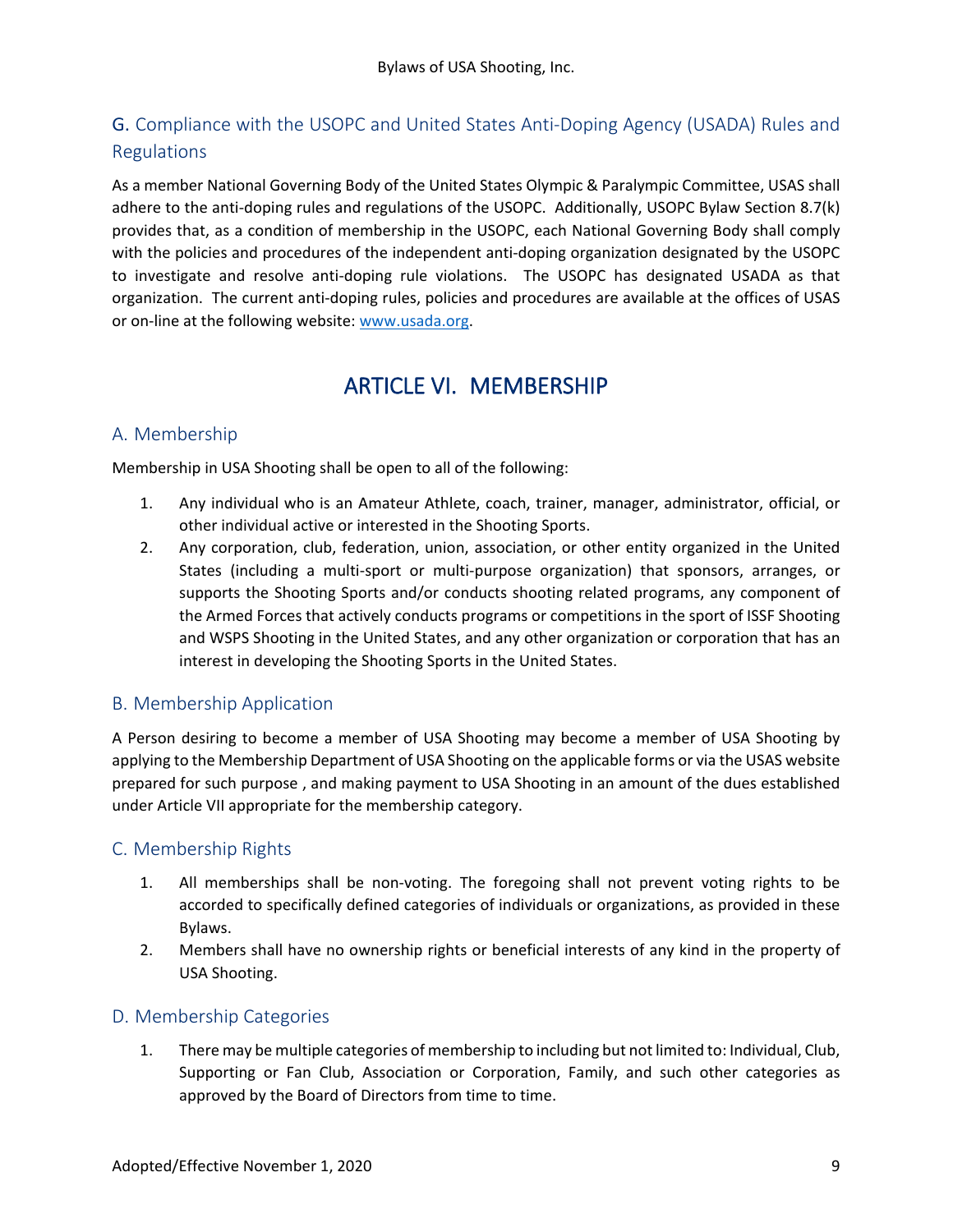2. With respect to Individual membership, there shall be membership time/length categories including: Individual Annual, Individual Five-Year, Individual Life, and Individual Single Event.

### E. Establishment of Policies and Procedures

Policies governing membership matters in connection with participation in competition and service to USA Shooting shall be governed by the following:

- 1. Subject to provisions pertaining to a Protected Competition, the Board may adopt policies and procedures from time to time requiring athletes, coaches, trainers, managers, administrators, and other officials and persons to be members of USA Shooting to participate in competitions sanctioned by USA Shooting and other activities supported by USA Shooting. These policies and procedures may provide exemptions from membership for certain classes of persons, including volunteers and juniors.
- 2. If a non-US citizen wishes to participate in competitions sanctioned by USA Shooting, then such person shall be eligible to compete in such competition. A USAS membership may be required of non-US citizens. Such person shall not be eligible to be named to the National Team or to obtain any US quota slots or to otherwise represent the United States until citizenship is obtained with proper release from his/her previous country and ISSF or WSPS as applicable. This membership exception, as applicable, carries no other membership benefits.
- 3. All members of the Board of Directors, Standing Committees and their subcommittees, and officers of USA Shooting, must be or become members of USA Shooting within thirty (30) days of their election or appointment and as a condition of their eligibility for such position; no such person may vote or conduct NGB business until membership is obtained. Failure to join will be accepted as an act of voluntary resignation after the 30-day period. Such persons must maintain their membership throughout their term of office.

#### F. Renewal

A person's membership may be renewed upon payment of the renewal dues and if such person meets the eligibility standards for membership.

#### G. Termination or Suspension

<span id="page-12-0"></span>A violation of any of USA Shooting's rules, policies, or procedures, including but not limited to its SafeSport Policy and the rules, policies, and procedures of the U.S. Center for SafeSport, may result in termination or suspension of membership.

# ARTICLE VII. DUES

There may be separate dues for the various categories of membership and other categories established from time to time by the Board, which shall fix the amount of dues for individual and organizational member categories of USA Shooting. Such dues shall be fixed on a reasonably equitable basis by the Board and shall reasonably reflect the rights and services that the member receives within the member classification and the needs of USA Shooting to accomplish its purposes. All persons who wish to be members of this Corporation shall be required to pay dues based on the membership category. Dues shall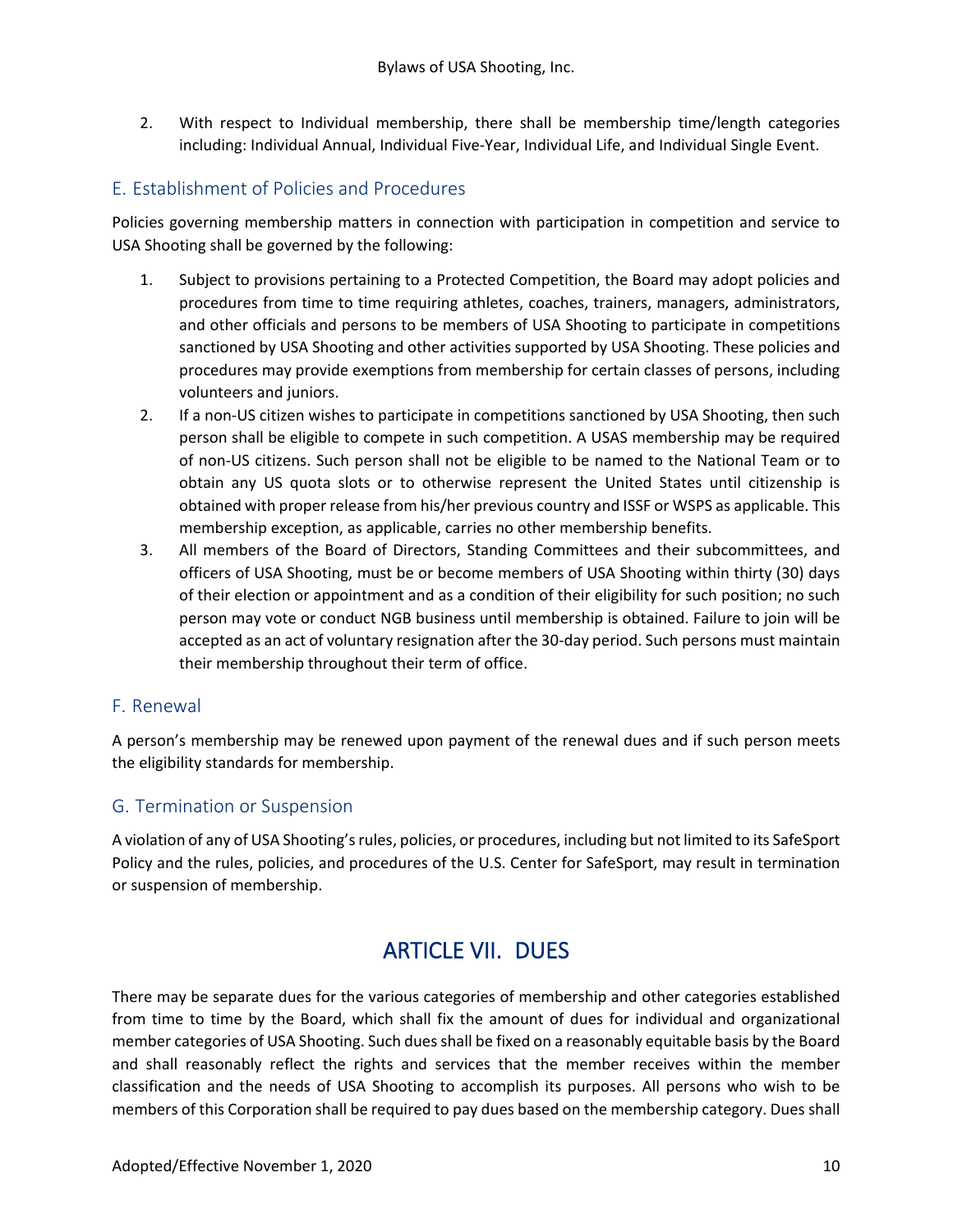be due and payable as a prerequisite for admission to membership and as a prerequisite for any renewal. In the case of annual or other fixed term memberships, if the member fails to pay such renewal prior to the end of the term thereof, such member's membership shall automatically terminate at the end of the term. There will be no refund of membership fees paid. This applies to annual and partial payments for multi-year memberships. The assessment of dues shall not prevent charging fees for services, including fees in connection with competition and other services provided by, or under the direction of, USA Shooting.

# ARTICLE VIII. RECOGNITION OF CERTAIN ORGANIZATIONS

#### <span id="page-13-0"></span>A. Allied Shooting Sports Organizations

A nationwide affiliated national organization may apply or be designated as an Allied Shooting Sports Organization if it meets the following criteria: that such organization has as its principal purposes the regular conduct, development, sanction, and oversight of broad-based national level programs and/or competitions in the Shooting Sports in the United States, and meets such other criteria developed by USA Shooting from time to time. Such organizations shall be recognized as an Allied Shooting Sports Organization until the earlier of (i) it ceases to be an affiliated club or organization; or (ii) a determination by the Board that it no longer qualifies for such recognition; or (iii) the voluntary withdrawal of such recognition requested by such organization. An organization that has direct representation on the Board of Directors or which has obtained recognition as a Community Based Organization shall not be eligible for recognition as an Allied Shooting Sports Organization.

# B. Community-Based Organizations

A nationwide affiliated national organization may apply or be designated as a Community-Based Organization if it meets the following criteria: that such organization regularly conducts, sponsors, and supports grassroots programs in the Shooting Sports and/or competitions and shooting-related programs for the purpose of educating, instructing, and promoting awareness of and interest in, the Shooting Sports in conjunction with, or in addition to, its other programs, and a showing that such organization meets other criteria developed by USA Shooting from time to time. Community-Based Organizations may include but are not limited to the Boy Scouts of America, the American Legion, 4-H Clubs of America, the Veterans of Foreign Wars, and like organizations. For purposes of clarity, an organization otherwise qualified that does not meet the criteria for designation as a Community-Based Organization may become a recognized member of USA Shooting as an Affiliated Club or Organization. Such category shall not include any organization that otherwise (i) has direct representation on the Board of Directors or (ii) which as an organization is entitled to vote for a Director. Such organization shall be recognized as a Community Based-Organization until the earlier of (i) it ceases to be an Affiliated Club or Organization; or (ii) a determination by the Board that it no longer qualifies for such recognition; or (iii) the voluntary withdrawal of such recognition requested by such organization. An organization that has direct representation on the Board of Directors shall not be eligible for recognition as a Community-Based Organization.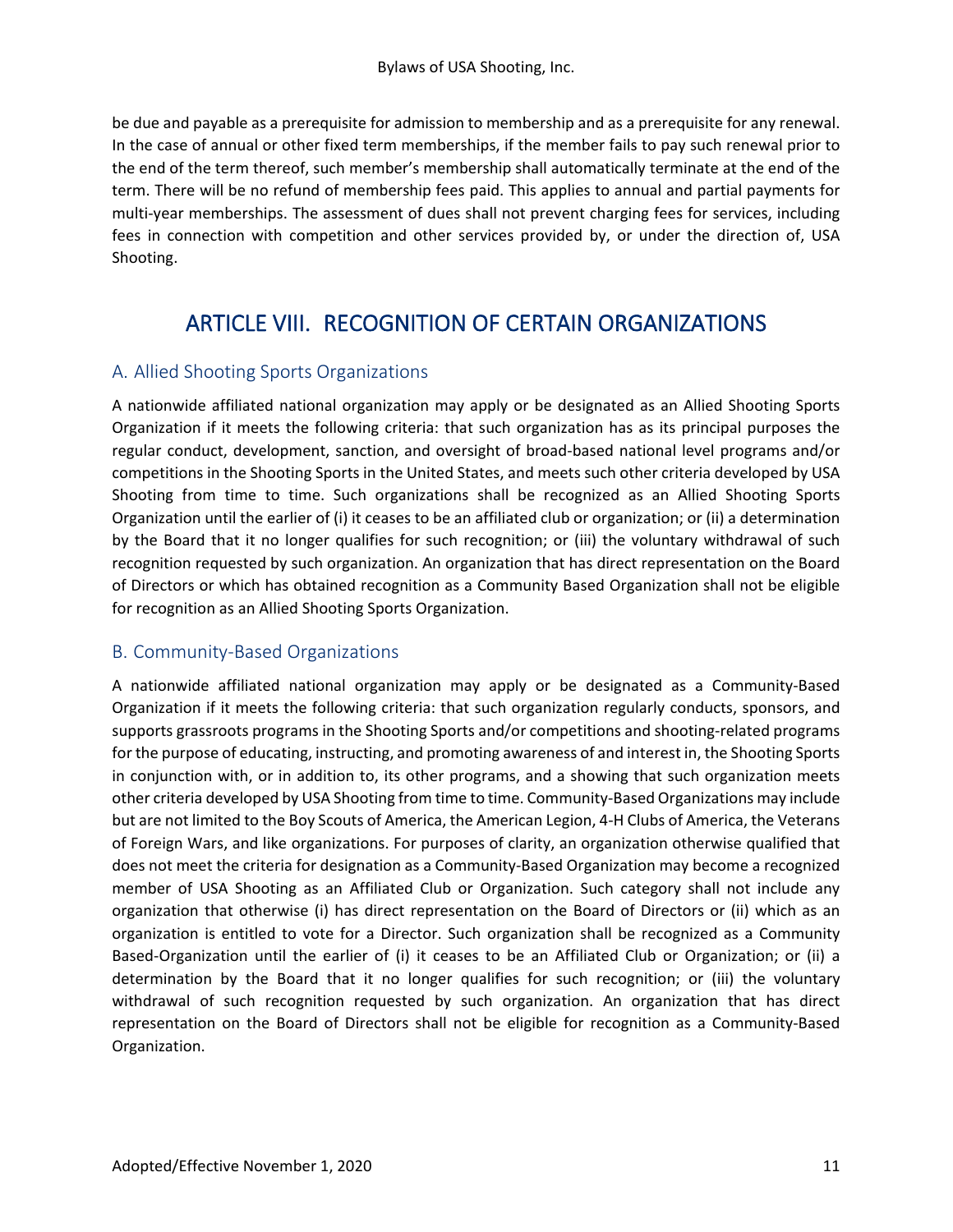# ARTICLE IX. TERMINATION OR SUSPENSION OF MEMBERSHIP

<span id="page-14-0"></span>Any member, whether individual or otherwise, who violates any of the provisions of these Bylaws, the Code of Conduct, or any operating policy of USA Shooting, including a violation of safety or competition rules of a sanctioned competition or which otherwise acts in a manner substantially detrimental to the purposes and interests of USA Shooting, may, after notice of such violation is given to such member and an opportunity for a hearing is afforded in accordance with the procedures outlined in Article XX of these Bylaws, have their membership terminated or suspended on a temporary or permanent basis by a Hearing Panel convened pursuant to the procedures outlined in Article XX of these Bylaws. USA Shooting may retain jurisdiction over any member who has pending financial obligations or pending grievances against him/her, regardless of the status of membership.

# ARTICLE X. GENERAL MEMBERSHIP MEETINGS

#### <span id="page-14-1"></span>A. General Meetings

There may be one or more general meetings of the members for the purposes of providing an opportunity for the membership to openly communicate in a group forum with staff and management, providing direct input to USA Shooting, disseminating information, and soliciting nominations for athlete representative elections, as needed. At the discretion of the Board or as may be delegated to staff, such general meetings can be held in one or more locations at appropriate times and occasions, such as at the various National Championships as described in Section B below. At the general meeting or meetings, the staff at such meeting will solicit comments, recommendations, and concerns from the membership to assist in the formulation of policy, the development of procedural guidance, and to clarify existing policies and procedures as necessary.

#### B. Place of Meeting

In order to provide maximum athlete and member representation and participation, the general meeting or meetings of the members will be held electronically or at the place and time of each National Championship for ISSF Shooting and WSPS Shooting competitions sponsored by USA Shooting, unless otherwise designated by the Board.

#### C. Dates and Times

The specific dates, times, and places for the general meeting or meetings shall be fixed by the Board unless otherwise designated above. The dates and locations of such general meetings shall be announced in the standard publication of USA Shooting prior to the date for such meeting. Any member may submit a request to place an item on the agenda to be discussed at such meeting to the Executive Director at least 10 days prior to the meeting.

#### D. Additional Requirements

If the National Championships for ISSF Shooting and WSPS Shooting competitions sponsored by USA Shooting are held at different locations, a general membership meeting may be held at each such location.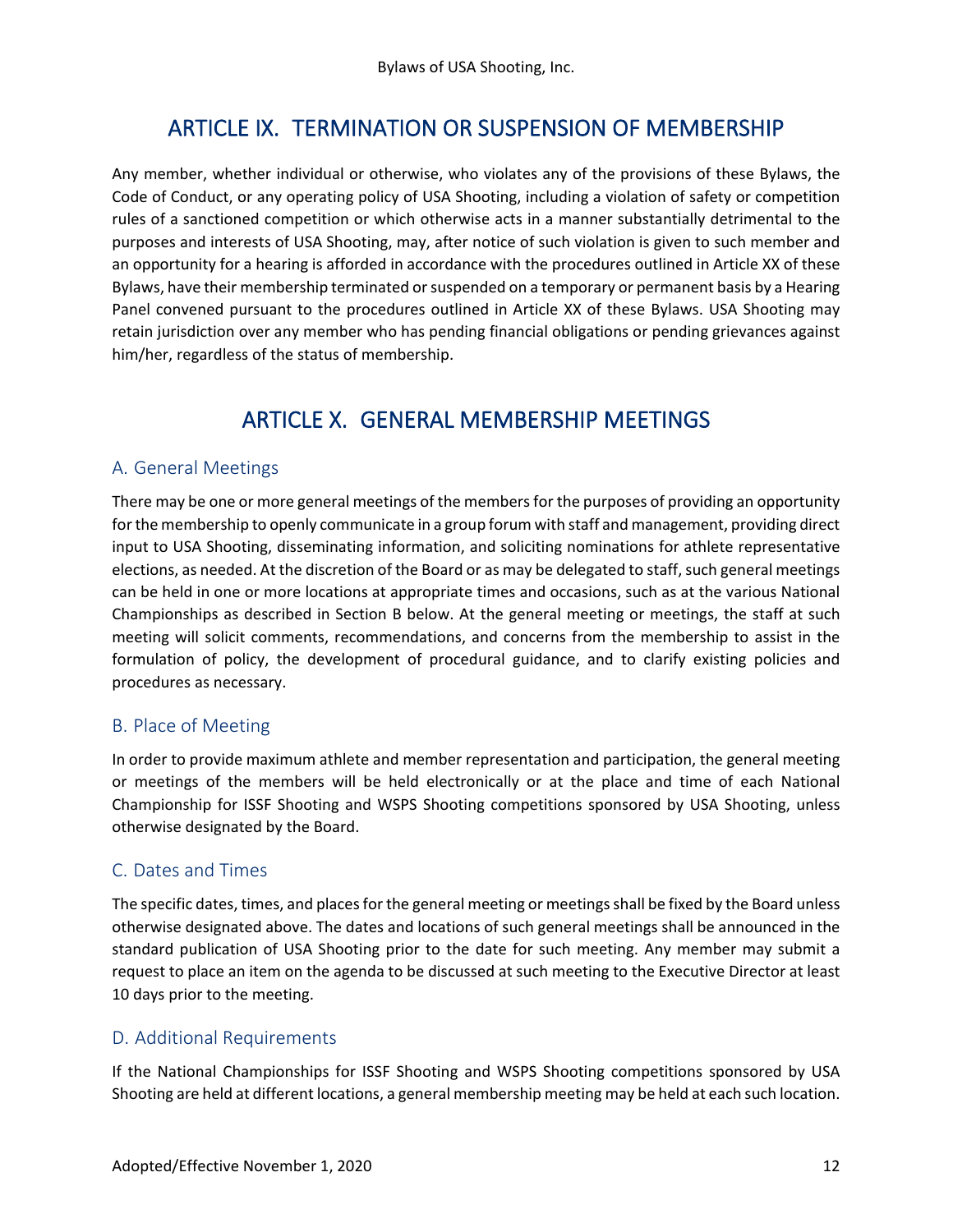### E. Director Attendance

Directors can contribute much to the discussions and membership meetings and are highly encouraged but not required to attend.

#### F. Certain References

The general membership meeting or meetings does not constitute a "meeting" of the Board of Directors as defined in Article XI, Section D or E.

#### G. Special Meetings

<span id="page-15-0"></span>Special meetings of the members may be called by the Chair, and must be called by the Chair when requested by a majority of the Board, in each case on forty-five (45) days prior written notice to the members, as publicly announced in the news publication of general circulation of USA Shooting.

# ARTICLE XI. BOARD OF DIRECTORS

#### A. Number and Qualifications

The number of Directors shall be ten (12) individuals, elected or appointed as provided in this Article.

#### B. Athlete Directors

The Board shall include among its voting Directors Athletes as defined in Article II, Section A.4., who shall constitute at least twenty percent (33%) of the voting Directors of the Board. The Directors shall be natural persons at least 18 years of age and shall be selected without regard to race, color, religion, national origin, or sex, except that the Board shall have reasonable representation of both males and females. The Directors need not be residents of the State of Colorado. Each Director must be a member of USA Shooting throughout the entire term of service on the Board. No employee of USA Shooting may be a voting Director of the Board. This definition of athlete directors takes effect January 1, 2021.

#### C. Term and Term Limits

- 1. Term. Each Director shall hold office for a term of four (4) years (unless otherwise specified in these Bylaws), or until such Director's successor has been elected or appointed, qualified, and seated.
- 2. Term Limits. A Director may serve a maximum of two (2) consecutive full terms.

#### D. General Purposes

The Board of Directors shall have ultimate authority over the business, policies, affairs, and activities of USA Shooting, including, but not limited to, the authority to:

- 1. Elect the Officers of USA Shooting and to remove the same for cause.
- 2. Enact, amend, or repeal provisions of the Articles of Incorporation or the Bylaws.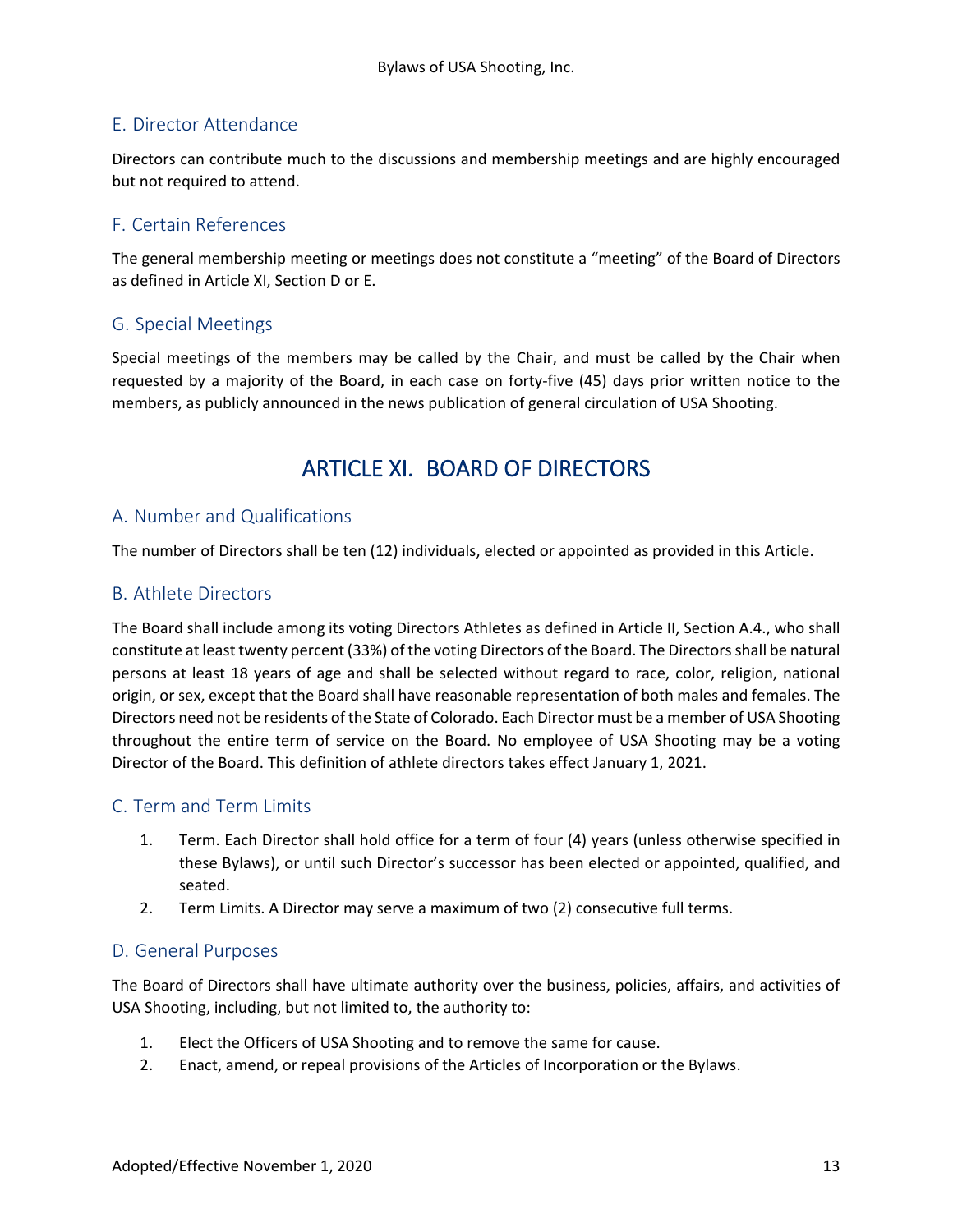- 3. Receive and review the reports of the CEO, standing committees, other committees, and task forces.
- 4. Approve the selection of independent auditors.
- 5. Approve or disapprove annual budgets.
- 6. Take such other action as is customary for a board of directors of a nonprofit, tax-exempt organization and National Governing Body.

#### E. Regular Meetings

The Board shall meet at least two (2) times each year. Such meetings may consist of regular or special meetings. The Board of Directors may provide, by proclamation, the time and place, either within or without the state, for the holding of regular meetings without notice other than such proclamation. Electronic meeting formats, such as web conference, teleconference, or telepresence calls may be substituted for in-person meetings.

#### F. Special Meetings

Special meetings of the Board of Directors may be called by or at the request of the Chairman or any four (4) Directors. The person or persons authorized to call special meetings of the Board of Directors may fix any place, either within or without the State of Colorado, as the place for holding any special meeting of the Board of Directors called by them. Notice of any special meeting shall be given at least five (5) days prior to the date of the meeting. Such notice may be given by written notice delivered by mail or via electronic delivery sent to each Director. Any such notice is to be delivered by an accountable means to verify delivery. Electronic meeting formats, such as web conference, teleconference, or telepresence calls may be substituted for in-person meetings.

#### G. Waiver of Notice, Business

Any Director may waive notice of any meeting and the attendance of a Director at a meeting shall constitute a waiver of notice of such meeting, except where a Director attends a meeting for the express purpose of objecting to the transaction of any business because the meeting is not lawfully called or convened. At any regular or special meeting, any and all business may be conducted, provided, however, that the business to be transacted and the purpose of any regular or special meeting of the Board of Directors shall be generally set forth, to the extent practical, in the notice or waiver of notice of such meeting. The failure to adequately set forth the same shall not render any actions invalid.

#### H. Quorum

A majority of the Directors entitled to vote, represented in person, shall constitute a quorum at any meeting of the Board. If less than a majority of the Directors entitled to vote is represented at a meeting, a majority of the Directors so present may adjourn the meeting from time to time without further notice but may not transact any business until a quorum has been secured. At such an adjourned meeting at which a quorum shall be present, any business may be transacted that might have been transacted at the meeting as originally notified. The Directors present at a duly organized meeting may continue to transact business until adjournment, notwithstanding the withdrawal of enough Directors to leave less than a quorum. Except as provided in Section AA of this Article relating to the USOPC AAC representative and Athlete Alternates, proxy votes shall not be allowed.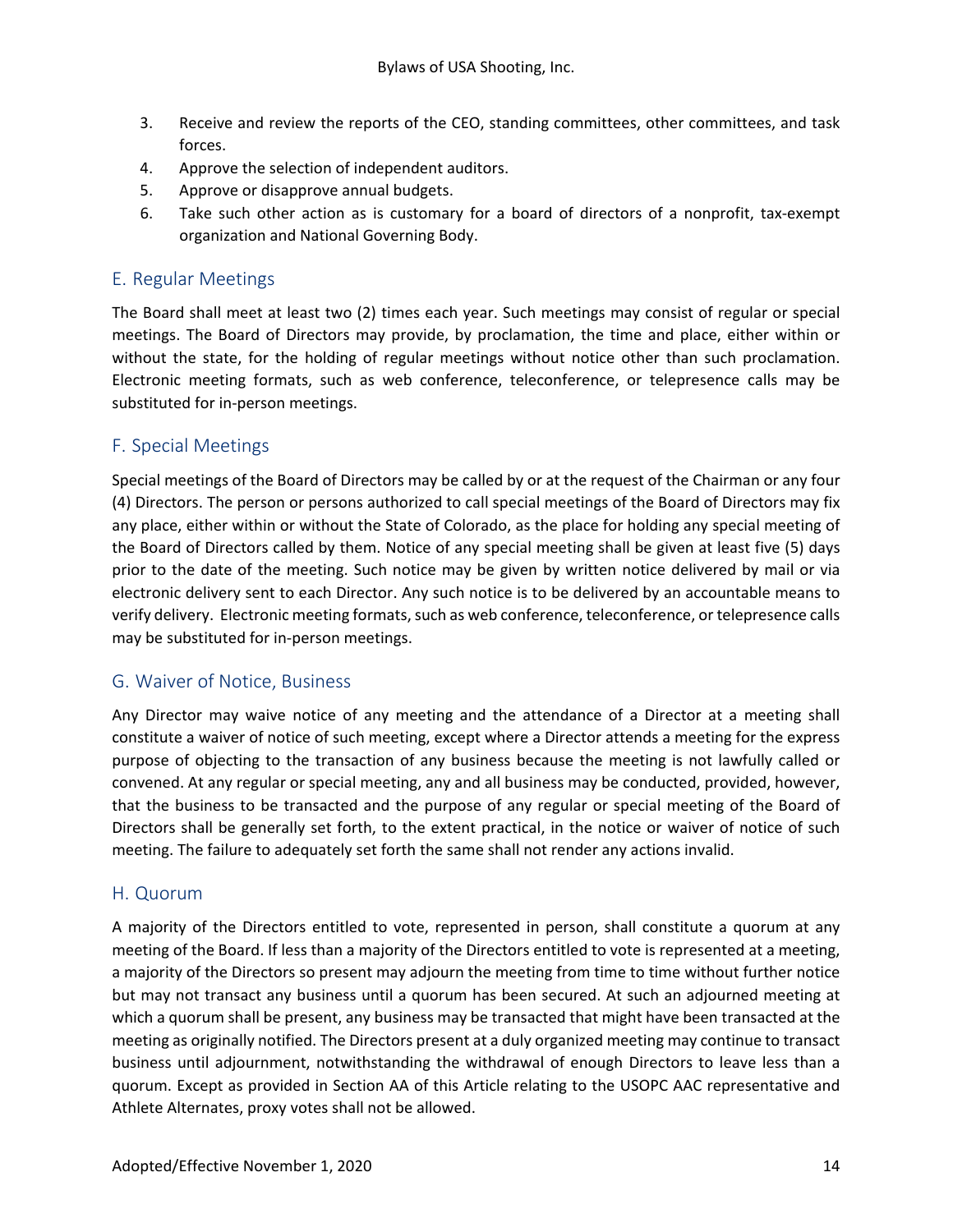# I. Transacting Business by Mail, Electronic Mail, Telephone, or Facsimile

Article I. The Board of Directors shall have the power to transact its business by postal service mail, electronic transmission, telephone, or facsimile in accordance with the provisions of Section EE of this Article. A Director may participate in a meeting of the Board of Directors by means of conference telephone or similar communications equipment by which all persons participating in the meeting can hear each other at the same time. Such participation shall constitute presence in person at the meeting.

#### J. Manner of Acting

The act of the majority of the Directors present at a meeting at which a quorum has been established shall be the act of the Board of Directors. Each Director shall have one vote on all matters submitted to the Directors.

#### K. Actions Effective

Actions taken at a meeting of the Board shall become effective immediately following the adjournment of the meeting, except as otherwise provided in these Bylaws or when an effective date has been recited in the record of the action taken.

#### L. Minutes of Meetings

The minutes of meetings of the Board of Directors shall be distributed within sixty (60) days of the adjournment of such meeting to the members of the Board or committee members entitled to be present at such meeting. Such minutes of the meetings of the Board of Directors, other than matters addressed in executive session, shall be published on the official USA Shooting website and made available upon request of any member through the offices of USAS at a nominal cost for copying.

#### M. Board Composition and Staggered Board

For purposes of continuity, the Board of Directors shall be divided into two (2) Divisions, summarized as follows:

1. Summary Table:

| DIVISION ONE: Term runs year 1-4 of<br>the Quadrennium | <b>REPRESENTING</b>                                                                                  |
|--------------------------------------------------------|------------------------------------------------------------------------------------------------------|
| 2 Directors                                            | USOPC ACC Rep and Discipline Rep for Pistol and<br>Para if USOPC Rep is not a Pistol or Para athlete |
| 1 Director                                             | Coaches and Officials                                                                                |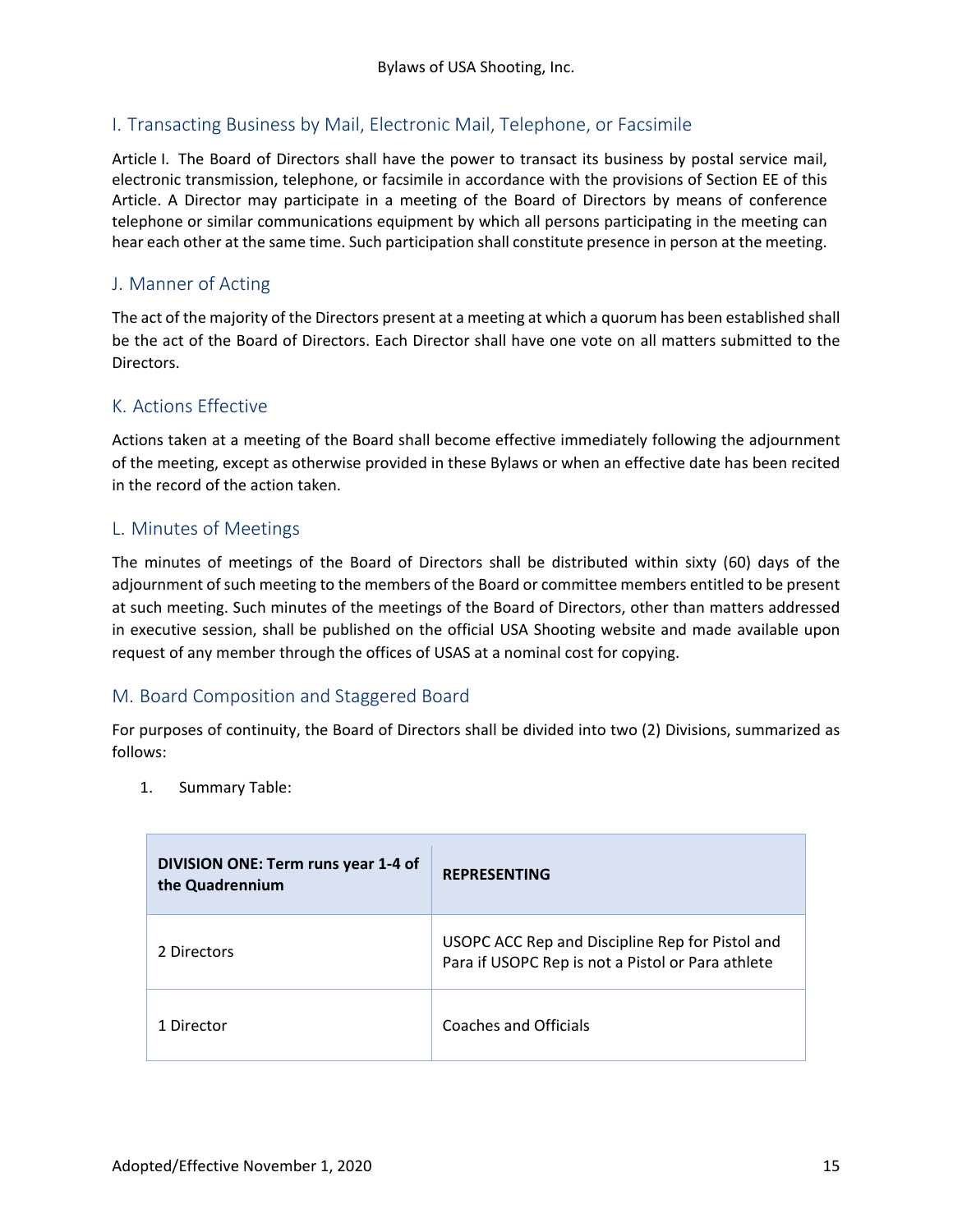| 1 Director                                                                                     | Advisory Council or USAST Foundation                                                              |
|------------------------------------------------------------------------------------------------|---------------------------------------------------------------------------------------------------|
| 2 Directors                                                                                    | Independent                                                                                       |
| Division Two: Term runs year 3 of<br>the Quadrennium through year 2 of<br>the next Quadrennium | <b>REPRESENTING</b>                                                                               |
| 2 Directors                                                                                    | Athlete USAS Discipline Reps: Shotgun and Rifle if<br>USOPC AAC is not a Rifle or Shotgun athlete |
| 1 Director                                                                                     | Senior ISSF Representative                                                                        |
| 2 Directors                                                                                    | Independent                                                                                       |
| 1 Director                                                                                     | Club Representative                                                                               |

- 2. Division One. The term of each Division One Director shall commence upon such person being qualified and seated under Section O., at the first meeting of the Board in Year 1 of the Quadrennium and shall end at the seating of their replacement at the first Board meeting in Year 1 of the next Quad. The term of the AAC Representative will commence January 1 of Year 1 of the Quadrennium and shall end December 31 of Year 4 of the Quad. Division One shall consist of the following Directors:
	- a. A Director elected as the USOPC AAC Representative under Section M. below and up to two (2) USAS AAC Discipline Representatives (Para or Pistol) not from the same Discipline as the USOPC AAC Representative.
	- b. A Director elected by the USAS Coaches & Officials under Section M. below.
	- c. One Director from the Advisory Council or USAS Team Foundation as chosen by the Board of Directors.
	- d. Two Independent Directors designated as the Division One Directors under Section N. below.

The term of each Division One Director shall commence upon such person being qualified and seated under Section O., at the first meeting of the Board in Year 1 of the Quadrennium and shall end at the seating of their replacement at the first Board meeting in Year 1 of the next Quadrennium. The term of the AAC Representative will commence January 1 of Year 1 of the Quadrennium and shall end December 31 of Year 4 of the Quad.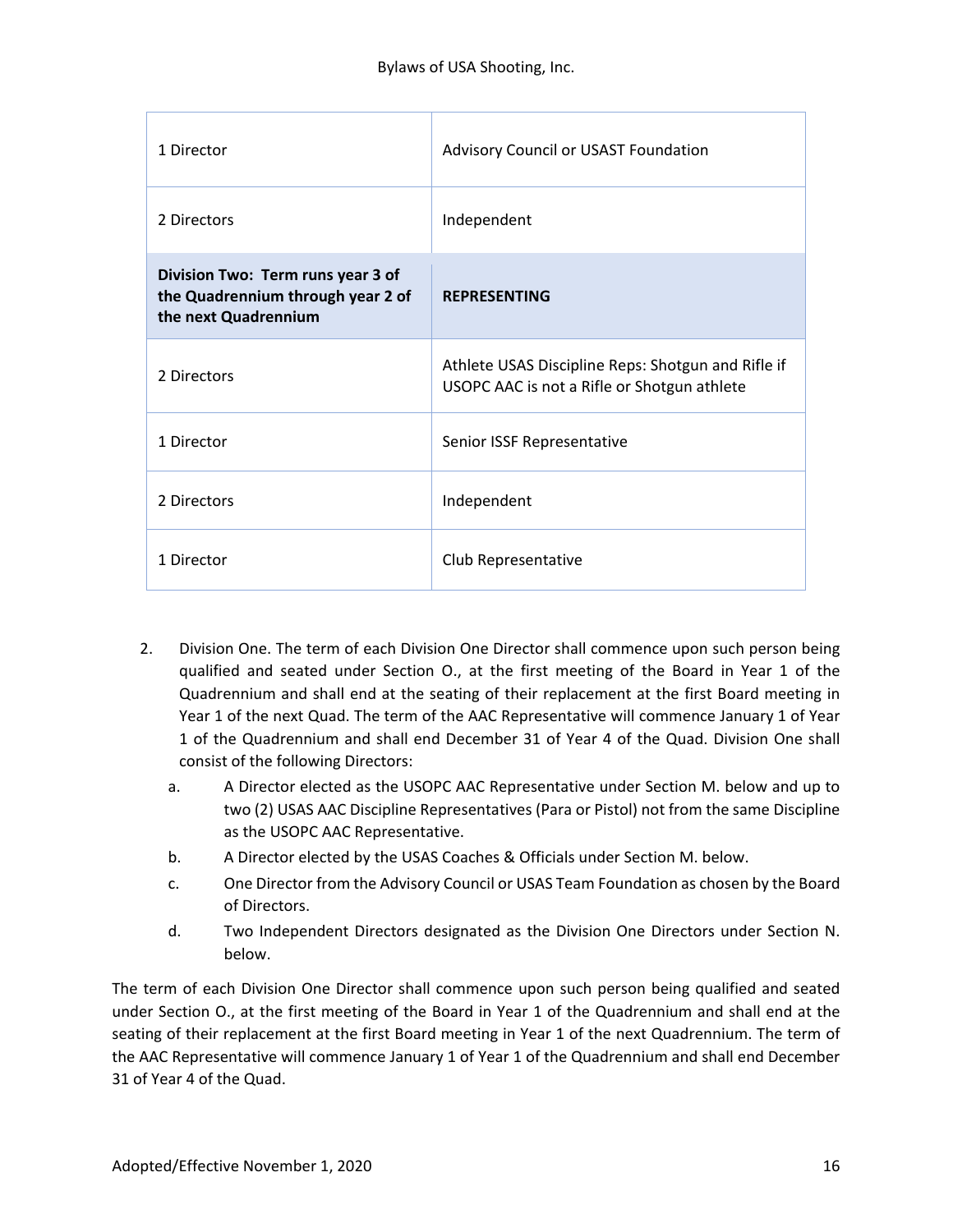- 3. Division Two. The term of each Division Two Director shall commence upon such person being qualified and seated under Section O., at the first meeting of the Board in the Year 3 of the Quadrennium and shall end at the seating of their replacement at the first Board meeting in Year 3 of the next Quadrennial. Division Two shall consist of the following Directors:
	- a. Up to two (2s) USAS AAC Discipline Representatives (Rifle and Shotgun) not from the same Discipline as the USOPC AAC Representative.
	- b. A Director representing USAS member Clubs, as determined under Section below.
	- c. The senior USAS representative to the ISSF as outlined in Section M. below.
	- d. Two Independent Directors designated as the Division Two Independent Directors under Section N. below.

### N. Election and Appointment Procedures

- 1. USOPC AAC Representative. The USOPC AAC representative will be elected in accordance with the provisions of Article XV of these Bylaws. Detailed election procedures are outlined in the USA Shooting Policies and Procedures. In the event of a conflict between the Policies and Procedures and these Bylaws, the Bylaws take precedence.
- 2. USAS AAC Representatives. Up to 3 USAS AAC Discipline reps from disciplines other than that of the USOPC AAC Representative shall be Directors. To be eligible to serve, athlete representatives must meet the requirements of USOPC AAC Bylaws. Detailed election procedures for Discipline representatives are outlined in the USA Shooting Policies and Procedures. In the event of a conflict between the Policies and Procedures and these Bylaws, the Bylaws take precedence. The alternate shall not be deemed to be a Director unless he or she fills a vacancy as provided in Section V below but shall have a proxy to act on behalf of the regularly appointed Director in his or her absence.
- 3. In the event that any such Director is elected as the USOPC AAC representative for Shooting, such Director position elected pursuant to the foregoing procedure shall be declared as unfilled, if such election occurs prior to the seating of such Director, or shall be declared as vacant, if such person has been seated. In either such case, a written or electronic ballot shall be prepared listing the other nominees who were originally nominated at the original election and submitted by mail or electronically to the athletes who were originally eligible to vote in the discipline that elected such person (whether or not such persons voted at that time), and a new vote by such written or electronic ballot shall be taken to elect a person to fill that position within thirty (30) days after such person has been elected as the USOPC AAC member.
- 4. Coaches and Officials Representative. The Director representing coaches and officials is selected by written or electronic ballot of the coaches and officials who are members of USA Shooting. Such selection shall be made in accordance with the following procedures: A call for candidates shall be placed on the USAS website and in the USAS official publication in Year 4 of the Quad. The Nominating and Governance Committee will review candidate information that is submitted and shall nominate up to five (5) persons, all of whom must be coaches or officials, and no fewer than one (1) of whom shall be a coach and one (1) of whom shall be a USAS licensed official. The Board of Directors shall select the new director from the candidates recommended by the nominating and governance committee.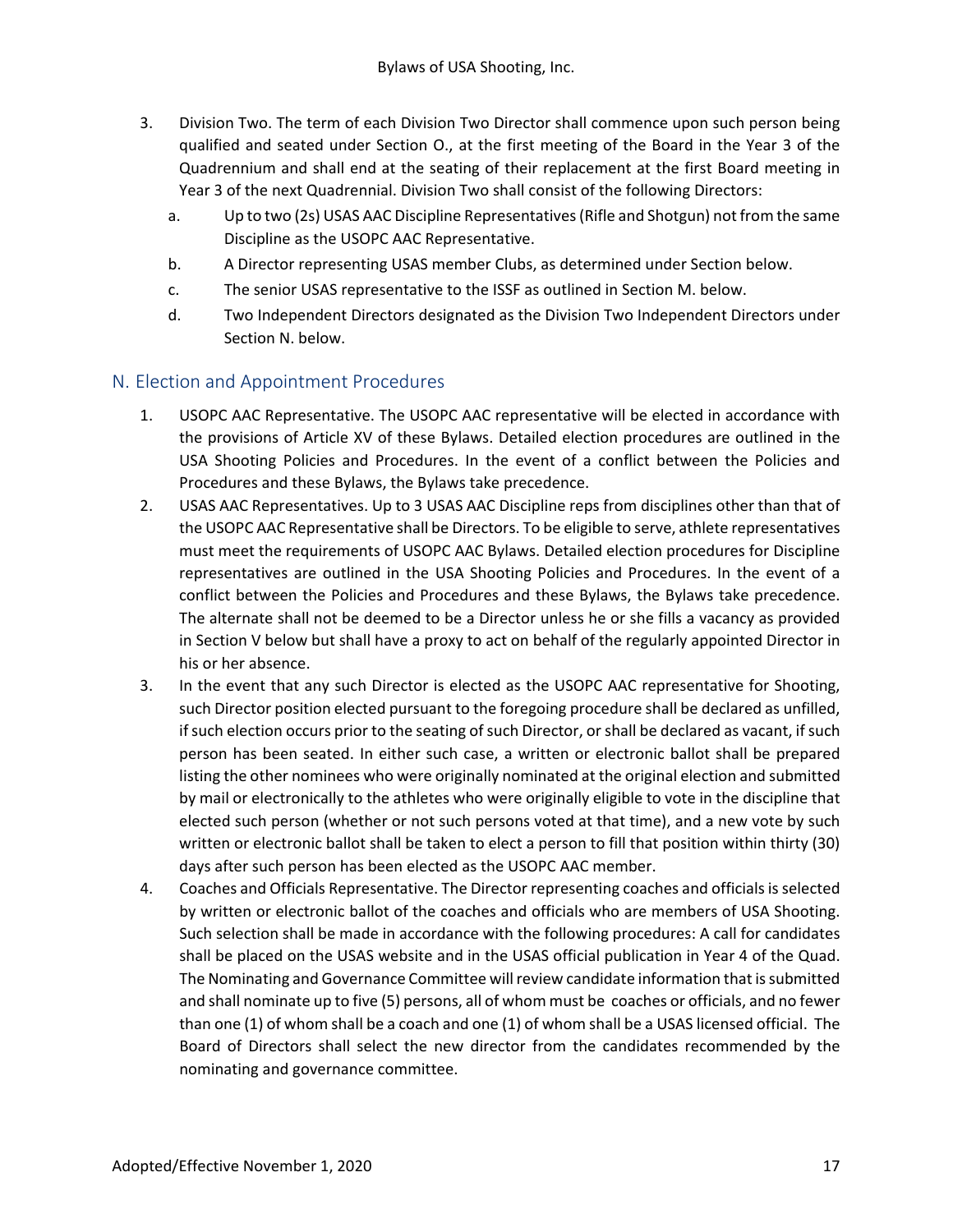- 5. USAS Club Representative. A call for candidates shall be placed on the USAS website and in the USAS official publication in Year 2 of the Quad. The Nominating and Governance Committee will review candidate information that is submitted and shall nominate up to five (5) persons. The Board of Directors shall select the new director from the candidates recommended by the nominating and governance committee.
- 6. A solicitation for candidates will be made via electronic means to USAS member clubs. The Nominating and Governance Committee will select three (3) nominees for election by the member clubs. USAS will conduct an election by postal service or electronic means. Current club membership is required for eligibility. The name of the elected Club Representative Director will be published to the membership.
- 7. Senior ISSF Representative. The senior ISSF Representative shall be an eligible Senior USAS representative to the ISSF, as determined by ISSF position (i.e. Executive Committee, Administrative Council, Section Committee) or, if necessary, by the seniority in years of service as an ISSF official.
- 8. Independent Directors. The Independent Directors shall be elected by the Board in accordance with the procedures set forth in Section N below.

An organization that otherwise meets more than one (1) category for voting shall only be entitled to vote for one (1) Director regardless of Division. The foregoing shall not act to restrict the right of athletes to vote for the Discipline representatives, the USAS AAC representative, or the USOPC AAC representative.

#### O. Independent Director Selection Procedures

- 1. The selection of Independent Directors will be as follows: Not later than September 1 of the last year of the Quadrennium two (2) Division One Independent Director positions and not later than September 1 of Year 3 of the Quadrennium for the two (2) Division Two Independent Directors, the Nominating and Governance Committee will solicit nominees from members of the Board, the membership of USA Shooting via the USAS website and official publication, and other relevant sources, to fill the Independent Director positions to be vacated at the first Board meeting of such next calendar year. Special emphasis will be given to solicit and select Independent Directors who will measurably add to the breadth and scope of the Board and whose skills, abilities, and potential value are not already adequately represented on the Board or anticipated to be on the Board as a result of the next seating of Directors. The Nominating and Governance Committee shall solicit and vet candidates and propose a slate of nominees to the Board for election at the fall meeting of the Board.
- 2. To serve as an Independent Director, a person must meet the requirements for independence as enumerated below. The Nominating and Governance Committee shall affirmatively make a determination as to the independence of each Independent Director and disclose those determinations. An "independent director" shall be determined to have no material relationship with USAS, either directly or through an organization that has a material relationship with USAS. A relationship is "material" if, in the judgment of the Nominating and Governance Committee, it would interfere with the director's independent judgment. To assist it in determining whether a director is independent, the guidelines set forth below are adopted, which shall be applied on a case-by-case basis by the Nominating and Governance Committee.
- A Director shall not be considered independent if, within the preceding two (2) years: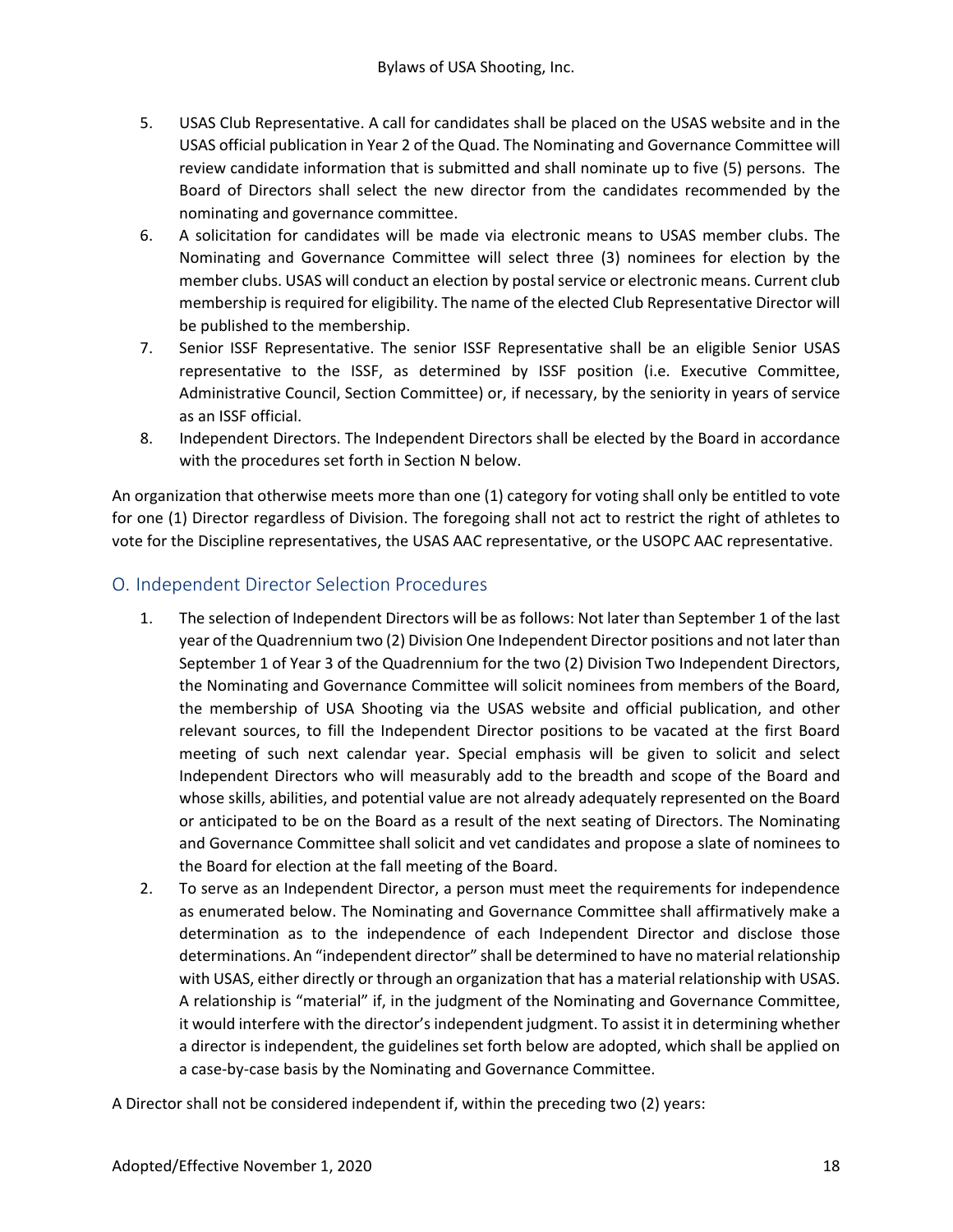- a. The Director was employed by or held any governance position (whether a paid or volunteer position) with USAS, the ISSF, the WSPS, or any sport family entity of shooting.
- b. An immediate family member of the Director was employed by or held any governance position (whether a paid or volunteer position) with USAS, the ISSF, the WSPS, or any sport family entity of shooting.
- c. The Director was affiliated with or employed by USAS' outside auditor or outside counsel.
- d. An immediate family member of the Director was affiliated with or employed by USAS' outside auditor or outside counsel as a partner, principal, or manager.
- e. The Director was a member of the USAS AAC.
- f. The Director was a member of any constituent group with representation on the Board of Directors.
- g. The Director receives any compensation from USAS, directly or indirectly.
- h. The Director is an executive officer, controlling shareholder, or partner of a corporation or partnership or other business entity that does business with USAS.

Where the guidelines above do not address a particular relationship, the determination of whether the relationship is material, and whether a Director is independent, shall be made by the Nominating and Governance Committee.

#### P. Seating of New Directors

Seating and the commencement of the term of all new Directors, other than those which are appointed to fill a vacancy as provided in Section V below, shall be conducted in accordance with the following procedure: The newly elected or appointed Directors shall be seated, and each such person's term shall then commence, upon the seating of the new replacement Directors pursuant to the agenda. The replaced Directors' terms shall end at the last regular or special meeting in the year of seat election. The replaced Directors will be ceremonially retired at the last regular or special meeting of the previous year, but their terms will not officially end until their replacements are formally seated at the next meeting.

#### Q. Failure to Elect

If any organization or group entitled to appoint or elect a Director has not, within the time period established by these Bylaws for the appointment of replacement Directors, properly appointed a Director to fill such vacancy, then the following procedure shall apply: The CEO will solicit nominees from among such organization or group that in the judgment of the CEO provide a representative cross section of the interests represented by such organization or group. The names and qualifications of each nominee will be forwarded to the Nominating and Governance Committee which will, within forty-five (45) days following receipt of the nomination packages, make a recommendation to the Board. A ballot of the Board shall be taken within thirty (30) days following the nominating committee's recommendation and the person with the highest number of votes shall be deemed elected as the Director for such position and such person shall be seated under the procedures in Section O above. Such position shall be seated for the original and remaining term of such position.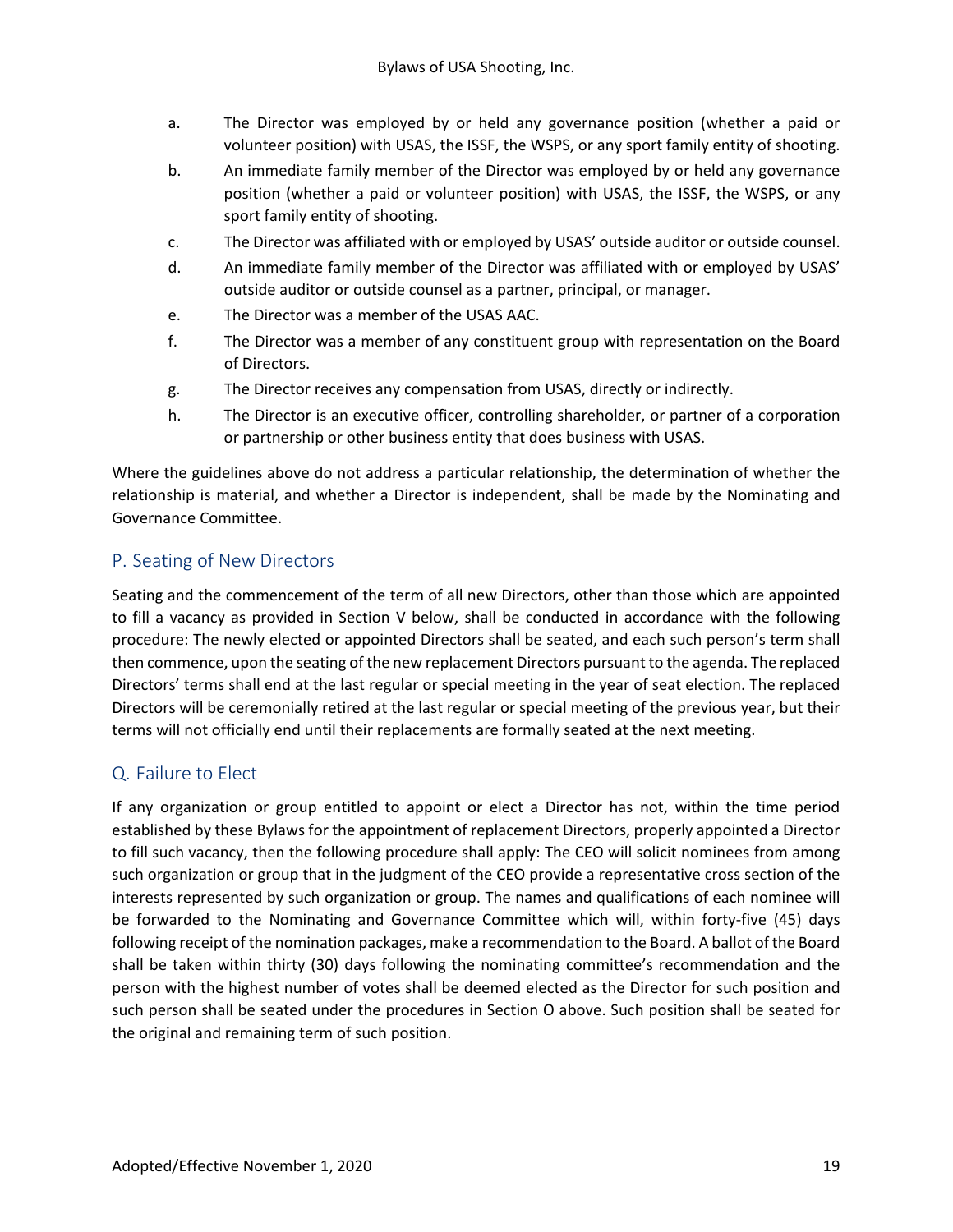# R. Board Orientation

A Board orientation shall be required for all new Directors, which shall include but not be limited to fiscal, managerial, and legal responsibilities of a Director, compliance with the Amateur Sports Act and the USOPC Bylaws, and corporate responsibilities. Such orientation shall be accomplished via written materials prepared by the staff and approved by the Ethics Committee. Each Director must verify that they have read and are familiar with the orientation materials. To the maximum extent practical, the orientation is to be accomplished immediately prior to the first Board meeting at which such new Director attends.

### S. Open Meetings and Executive Sessions

Ordinarily, all meetings of the Board of Directors shall be open to USA Shooting members and guests. In the event the Chair of the Board, with the consent of a majority of the Directors in attendance, deems it appropriate to (i) exclude members at an open meeting for any reason, then the Chair may declare that the meeting is closed, or (ii) convene an executive session to consider and discuss matters relating to personnel, nominations, discipline, budget, salary, litigation, or other sensitive matters, then the Chair may specifically designate and call an executive session. Persons attending a meeting who are not Directors shall have no voice or vote, provided, however, that voice may be given by the Chair or by majority vote of the Board of Directors.

# T. Board Officers

The Board shall have officers of the Board for the purpose of conducting Board business, which officers will be a Chair of the Board of Directors, a Vice-Chair, and a Treasurer. Such officers of the Board of Directors shall be the same persons as elected as the principal officers of USA Shooting holding their respective offices under Article XIII. There shall also be a Secretary who is appointed by the Board under Article XIII, Section A.2.

# U. Dual Directorships Forbidden

If an individual is named to two (2) or more positions on the Board of Directors, the individual shall be entitled to hold only one such position, to be chosen by the Board of Directors in absence of a contrary provision of these Bylaws. The other positions shall be declared vacant and filled in accordance with Section V.

#### V. Vacancies

Vacancies among the Directors of the Board of Directors that occur during the regular term of any Director, whether as a result of resignation, death, expulsion, or otherwise, shall be filled upon written notice of the new nominee to the Secretary by the organization or organizations represented by the vacancy. If such vacancy is not filled within forty-five (45) days after notice is given to such organizations, then such vacancy may be filled by the affirmative vote of a majority of the remaining Directors, though less than a quorum, except those involving a Representative/Director elected by the athletes for the USOPC AAC or USAS AAC representative Director positions, which may only be filled by the alternate who will serve out the remaining term of office. A vacancy in any officer position occurring for any reason during the Quadrennium period shall be filled by vote of the Board at its next meeting. Any Director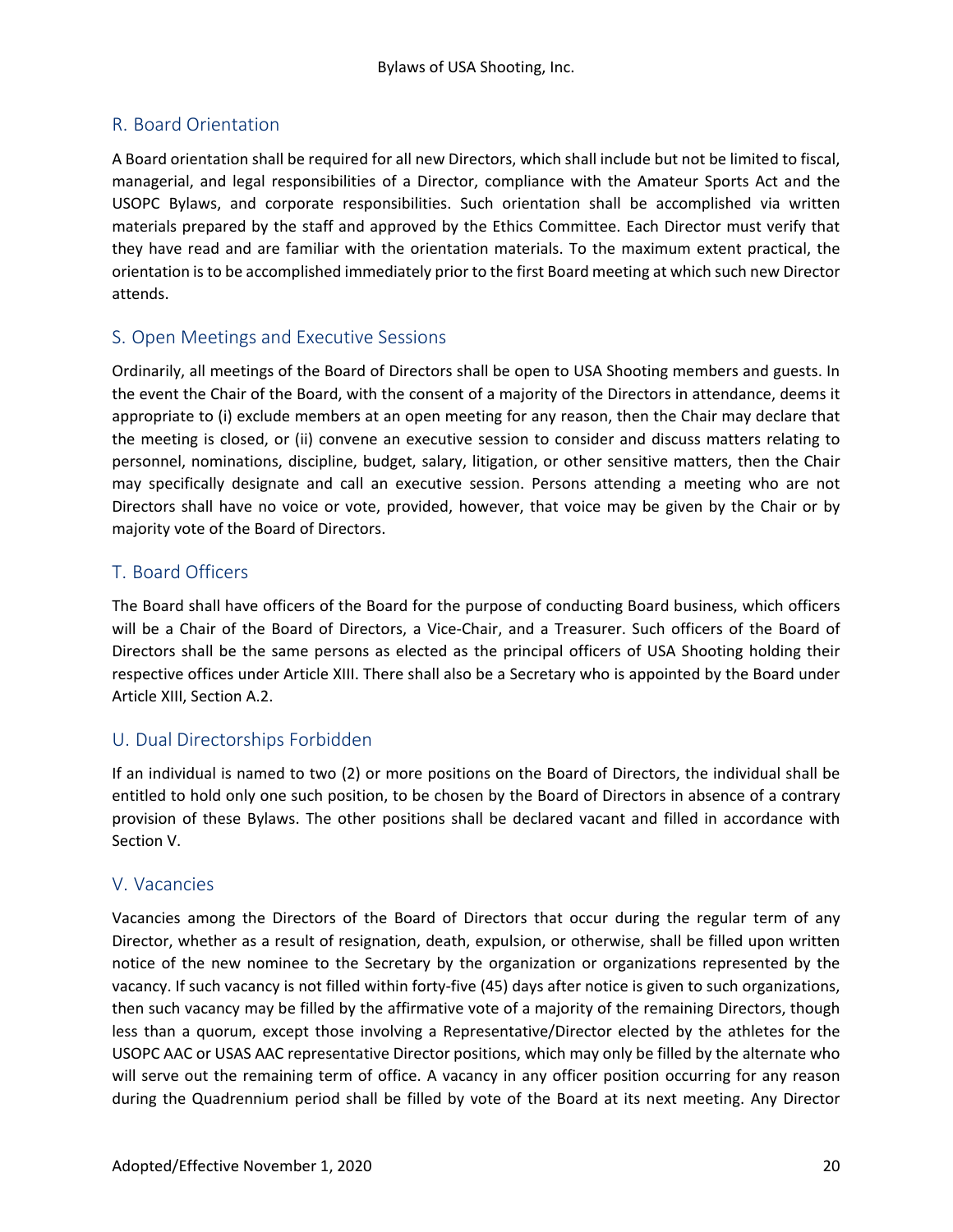elected or appointed to fill a vacancy shall be elected or appointed for the unexpired term of such Director's predecessor in office. Any Directorship to be filled by reason of an increase in the number of Directors may be filled by the Board of Directors for a term of office continuing only until the next election of Directors for which such Directorship is standing for reelection.

### W. Attendance and Removal

By accepting the position of Director, the commitment and obligation to attend each meeting of the Directors is accepted and assumed. It is realized that absences may occur from time to time and reason for such absence is to be provided to the Chair in advance of the meeting. Excessive absences, as determined by the Board, may be cause for removal. Provided notice of such action has been given in the notice of the meeting of the Directors, any Director may be removed at any meeting of the Directors, without cause, by a vote of two thirds (2/3) of the remaining Directors. Any Director may also be removed for cause by a vote of two thirds (2/3) of the remaining Directors, whether or not such notice has been given. The position held by such Director shall be declared vacant upon such removal.

#### X. Excused Absences

Notwithstanding any other provision of these Bylaws, the Director elected as USAS AAC athlete representative and the Director holding the position as the USOPC AAC representative shall have the right to designate their alternates to the Chair as proxy to act on their behalf and in their stead for all purposes, including Board of Directors and all committee meetings. Such proxy shall be in a form as provided by the Secretary and the presence and acts of such proxy shall be deemed to be the presence of such Director for all purposes, including establishment of a quorum and voting.

#### Y. Alternate Directors

Only the USAS AAC Athlete Representative Director and the USOPC AAC Representative are authorized substitute representation by their elected positions as authorized in these Bylaws. Board members may have representatives in their absence. Representatives of Directors are considered guests and are without vote.

#### Z. Presiding Authority

The Chairman of the Board shall preside over the meetings of the Board of Directors and in such person's absence the Vice-Chair of the Board shall preside. In the absence of both, the Directors present shall choose a presiding officer by majority vote.

#### AA. Reimbursement of Expenses

Reasonable and necessary business expenses for all Directors and advisors to the Board in order to attend meetings shall be borne by USA Shooting, to be reimbursed in accordance with its travel reimbursement policy in effect.

#### BB. Questions of Order

Questions of order shall be decided by the presiding officer of the meeting in accordance with the most recent edition of Robert's Rules of Order, except that in the event of a conflict between these Bylaws and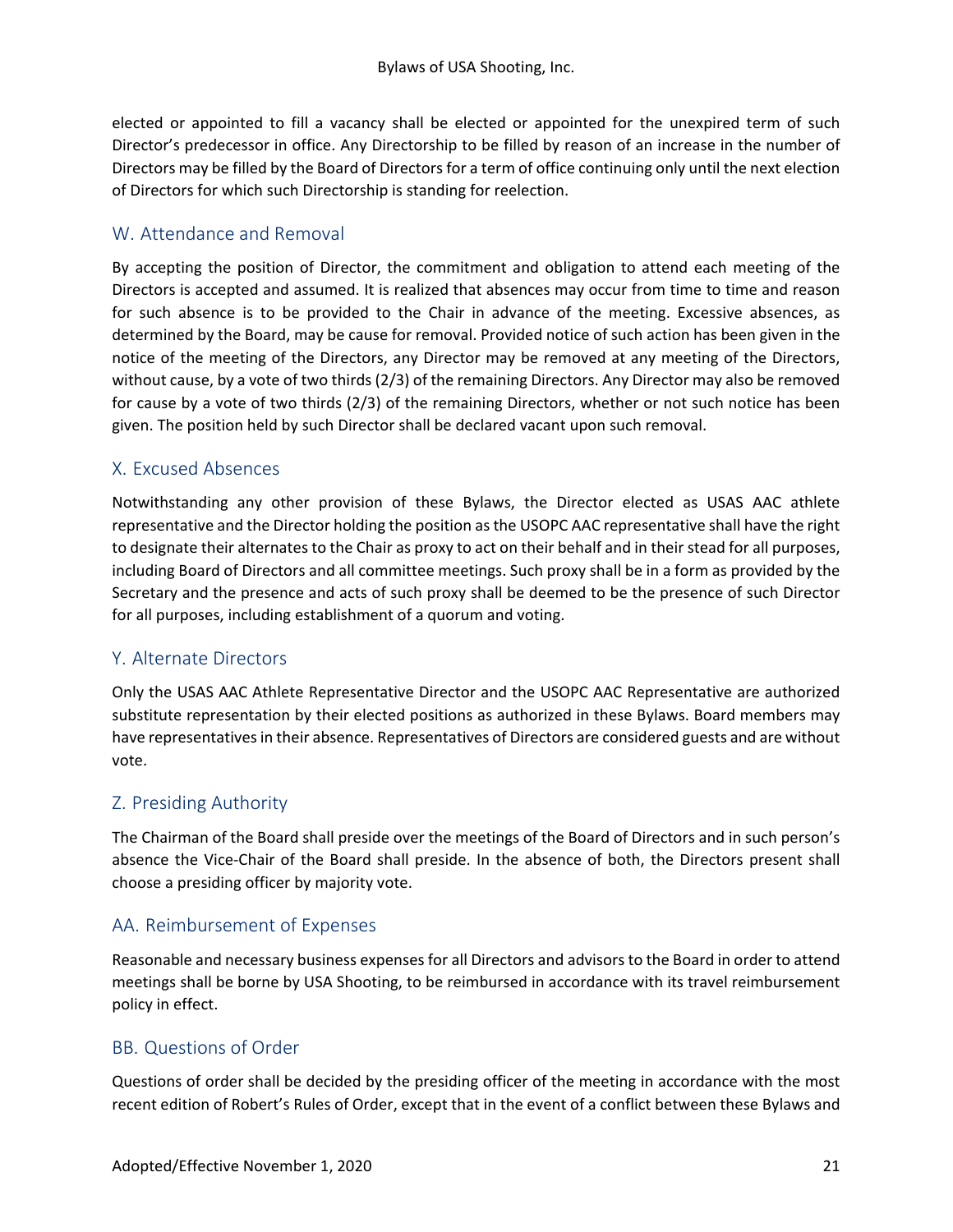Robert's Rules of Order, these Bylaws shall prevail. A motion to table will be debatable, but within the limit of time fixed by the presiding authority.

### CC. Loans Prohibited

No loans shall be made by USA Shooting to its Directors or officers.

#### DD. Action Without a Meeting

- 1. Director Action. Any action required or permitted by Articles 121 to 137 of the Colorado Revised Nonprofit Corporation Act to be taken at a board of directors' meeting may be taken without a meeting if notice is transmitted in writing to each member of the Board and each member of the Board by the time stated in the notice: (a) votes in writing for such action; or (b) votes in writing against such action, abstains in writing from voting, fails to respond or vote, and fails to demand in writing that action not be taken without a meeting.
- 2. Notice. The notice required by section (a) shall state: (i) the action to be taken; (ii) the time by which a Director must respond; and (iii) that failure to respond by the time stated in the notice will have the same effect as: (I) abstaining in writing by the time stated in the notice, and (II) failing to demand in writing by the time stated in the notice that action not be taken without a meeting; and (iv) any other matters the corporation determines to include.
- 3. Votes. Action is taken under C.R.S. 7-128-202 only if, at the end of the time stated in the notice transmitted pursuant to section (a): (i) the affirmative votes in writing for such action received by USAS and not revoked pursuant to section (e) equal or exceed the minimum number of votes that would be necessary to take such action at a meeting at which all of the Directors then in office were present and voted and (ii) USAS has not received a written demand by a Director that such action not be taken without a meeting other than a demand that has been revoked pursuant to Section 5.
- 4. Waiver. A Director's right to demand that action not be taken without a meeting shall be deemed to have been waived unless USAS received such a demand from the Director in writing by the time stated in the notice transmitted pursuant to section (a) and such demand has not been revoked pursuant to Section 5.
- 5. Revocation of Writing. Any Director who in writing has voted, abstained, or demanded action not be taken without a meeting pursuant to C.R.S. 7-128-202 may revoke such vote, abstention, or demand in writing received by USAS by the time stated in the notice transmitted pursuant to Section 1.
- 6. Effective Date of Action Taken. Unless the notice transmitted pursuant to section (a) states a different effective date, action taken pursuant to C.R.S. 7-127-202 shall be effective at the end of the time stated in the notice transmitted pursuant to Section 1.
- 7. Written Description of Action Taken. A writing by a Director under C.R.S. 7-128-202 shall be in a form sufficient to inform USAS of the identity of the Director, the vote, abstention, demand, or revocation relates. All communications under C.R.S. 7-128- 202 may be transmitted or received by USAS by electronically transmitted facsimile, e-mail or other form of wire or wireless communication. For purposes of C.R.S. 7- 128-202, communications to USAS are not effective until received.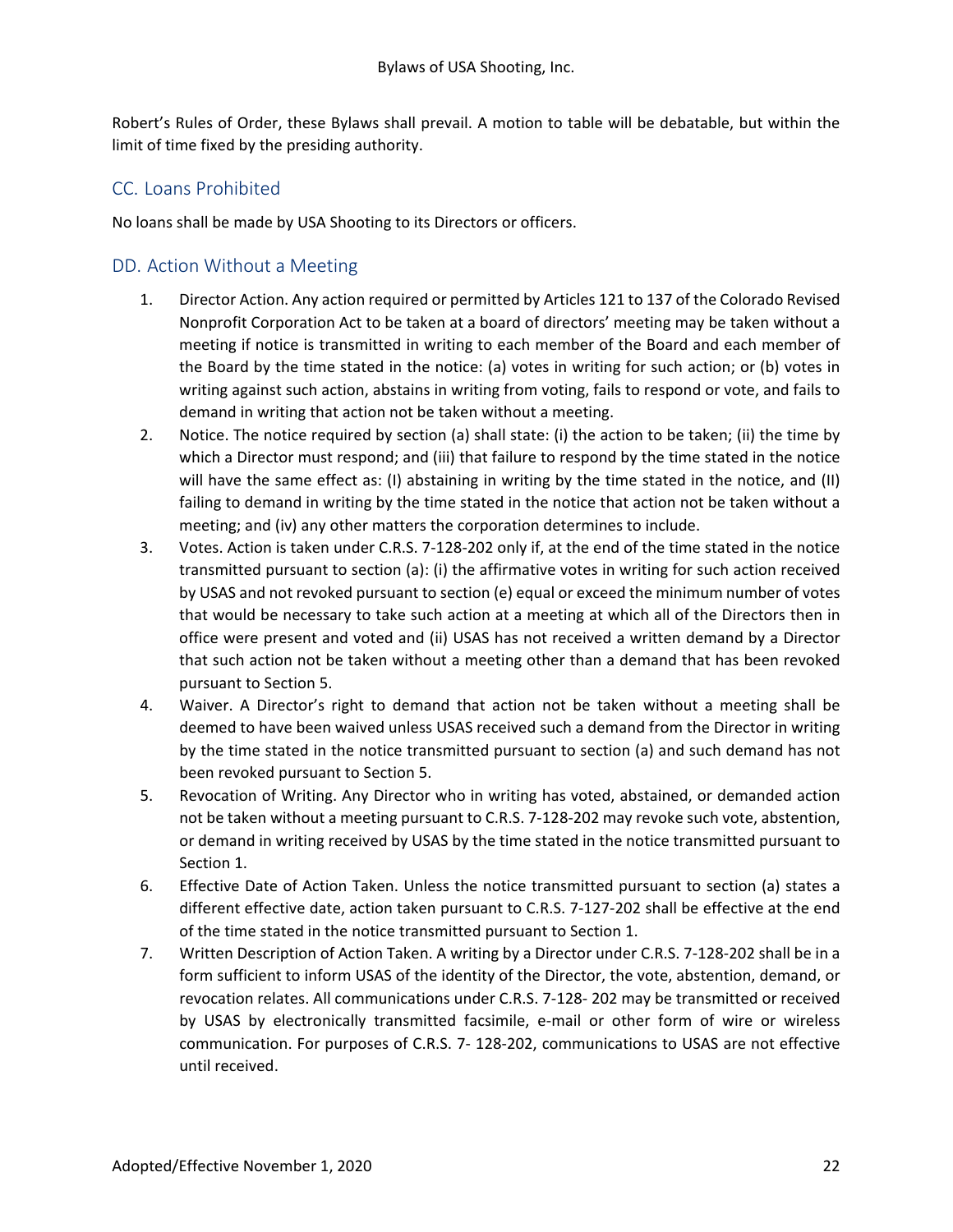- 8. Effect of Action Taken. Action taken pursuant to C.R.S. 7-128-202 has the same effect as action taken at a meeting of Directors and may be described as such in any document
- 9. Signed Written Instruments. All writings made pursuant to C.R.S. 7-128-202 shall be filed with the minutes of the meetings of the Board of Directors.

### EE. Compensation

The Directors shall not receive compensation for their services as a Director but reimbursement of expenses under Section BB shall not be deemed compensation.

### FF. Personal Liability

No individual Director or officer shall be personally liable in respect of any debt or other obligation incurred in the name of USAS pursuant to the authority granted directly or indirectly by the Board of Directors.

#### GG. Patronage

<span id="page-25-0"></span>No member of the Board of Directors may be related to another member of the Board of Directors, nor may any member of Board of Directors be an employee or employer of another member of the Board of Directors.

# ARTICLE XII. COMMITTEES

#### A. Designation of Committees

USAS shall have the following standing committees:

- 1. Finance and Compensation Committee
- 2. Audit Committee
- 3. Nominating and Governance Committee
- 4. Ethics Committee
- 5. Judicial Committee

There shall be no Executive Committee or other committee(s) with management authority delegated by the Board. Similarly, there shall be no entity or individuals who have overlapping or superior authority to the Board, such as a "super-board" (commonly called a governing council or general assembly).

#### B. Athletes' Advisory Committee

In addition to standing committees, there shall be a USAS Athletes' Advisory Committee (USAS AAC). This Committee shall consist of the Discipline representatives from the Rifle, Pistol, Paralympic, and Shotgun Disciplines and the USOPC AAC Representative Director and alternate. The USAS AAC shall serve in an advisory capacity to the Board of Directors in order to broaden communications between USA Shooting and athletes as well as to serve as a source of opinion and advice to the Board of Directors with regard to both current and contemplated policies of USA Shooting. The USAS AAC shall hold meetings at such times as called by the chair of the USAS AAC.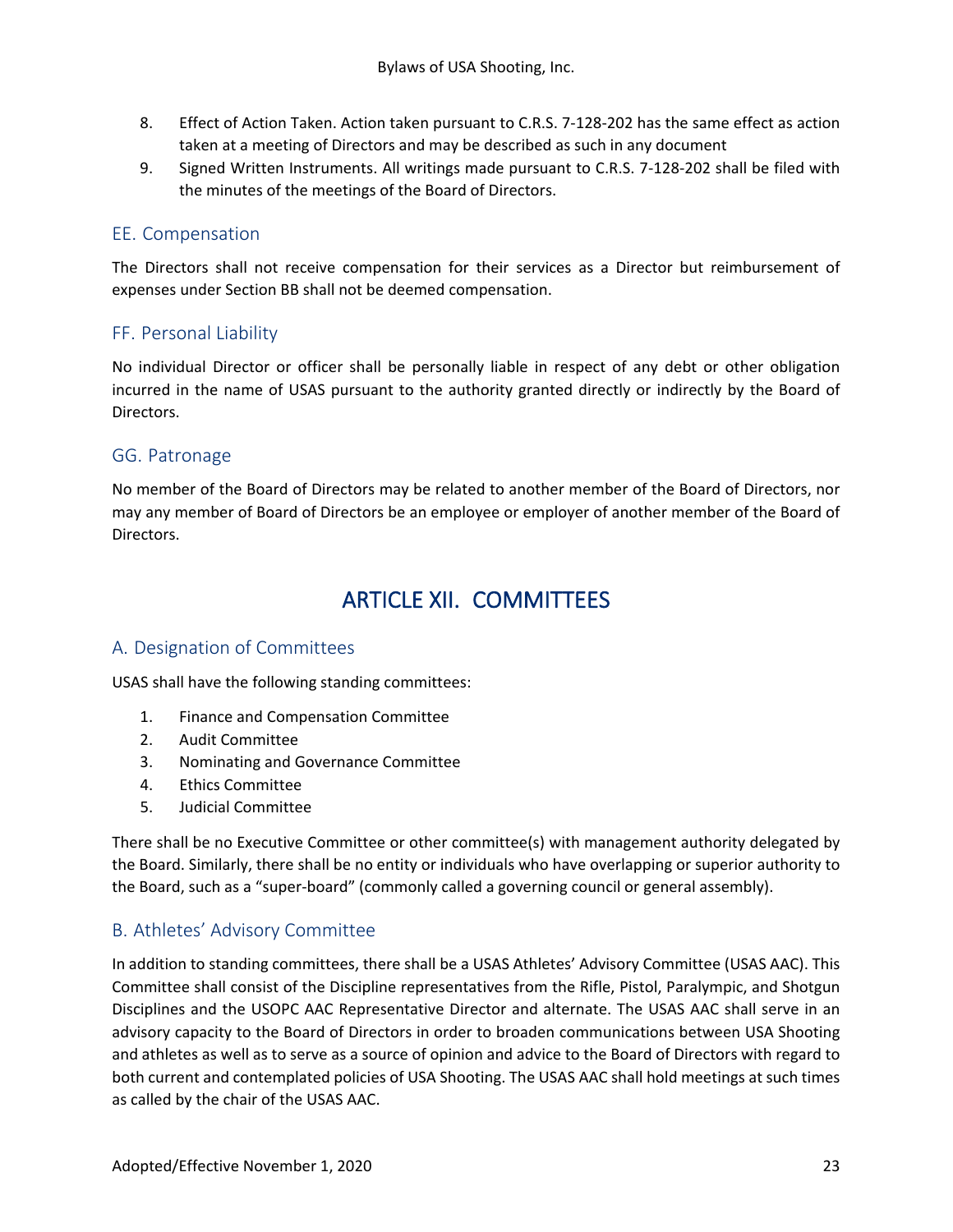# C. Advisory Council

There shall be a USAS Advisory Council. The Advisory Council shall consist of representatives from USAS constituent groups that may include Allied Shooting Sports Organizations and Community Based Organizations, as well as individuals that bring resources to USAS for the benefit of USAS. The size of the Advisory Council shall be determined by the Board of Directors. Members of the Advisory Council will be appointed by the Board of Directors. The chair of the Advisory Council shall be elected by the members of the Advisory Council.

#### D. Ad Hoc, Task Force and Special Committees

The Chair of the Board and CEO may appoint, subject to approval of the Board, such other ad hoc or special committees as may be necessary from time to time. Such committees are not authorized to commit or bind the organization. Recommended actions will be presented to the Board of Directors for final approval and action.

#### E. Appointment

Other than for the USAS AAC, and except as stated in the relevant committee structure, USAS committee members will be nominated by the Nominating and Governance Committee and appointed by the Board, and the Board Chair shall appoint committee chairs with confirmation by the Board. The Board Chair shall also appoint any ad hoc committees or task force, and the chairs of such ad hoc committees or task force.

#### F. Number of Committee Members

Membership on standing committees shall not exceed five (5) individuals. Other USAS committees shall be of the minimum number and size that is reasonable to permit both conduct of the sport and appropriate governance. Athlete representation shall be included on all committees.

#### G. Athlete Representation on Committees

Athlete representatives shall equal at least twenty percent (20%) on all USAS Committees.

- 1. Athlete representatives on Committees may be 10 year Athletes or 10 Year + Athletes. 10 Year Athletes must comprise more than 50% of all athlete positions on the AAC, Board, and Committees.
- 2. Designated Committees (Finance and Compensation, Audit, Nominating and Governance, Ethics, and Judicial) as well as any committees that prepare, approve or implement (i) expenditure of funds allocated to USAS by USOPC or (ii) selection of international teams have a higher standard of athlete representation than do other Committees. Paralympic athlete representatives shall equal at least twenty percent (20%) of any "Designated Committee" that prepares, approves, or implements selection to an IPC-recognized event, Paralympic Games, or Parapan American Games Team. This can either be accomplished by including twenty percent (20%) Paralympic athlete representation on an existing committee or by creating a new committee with the appropriate representation.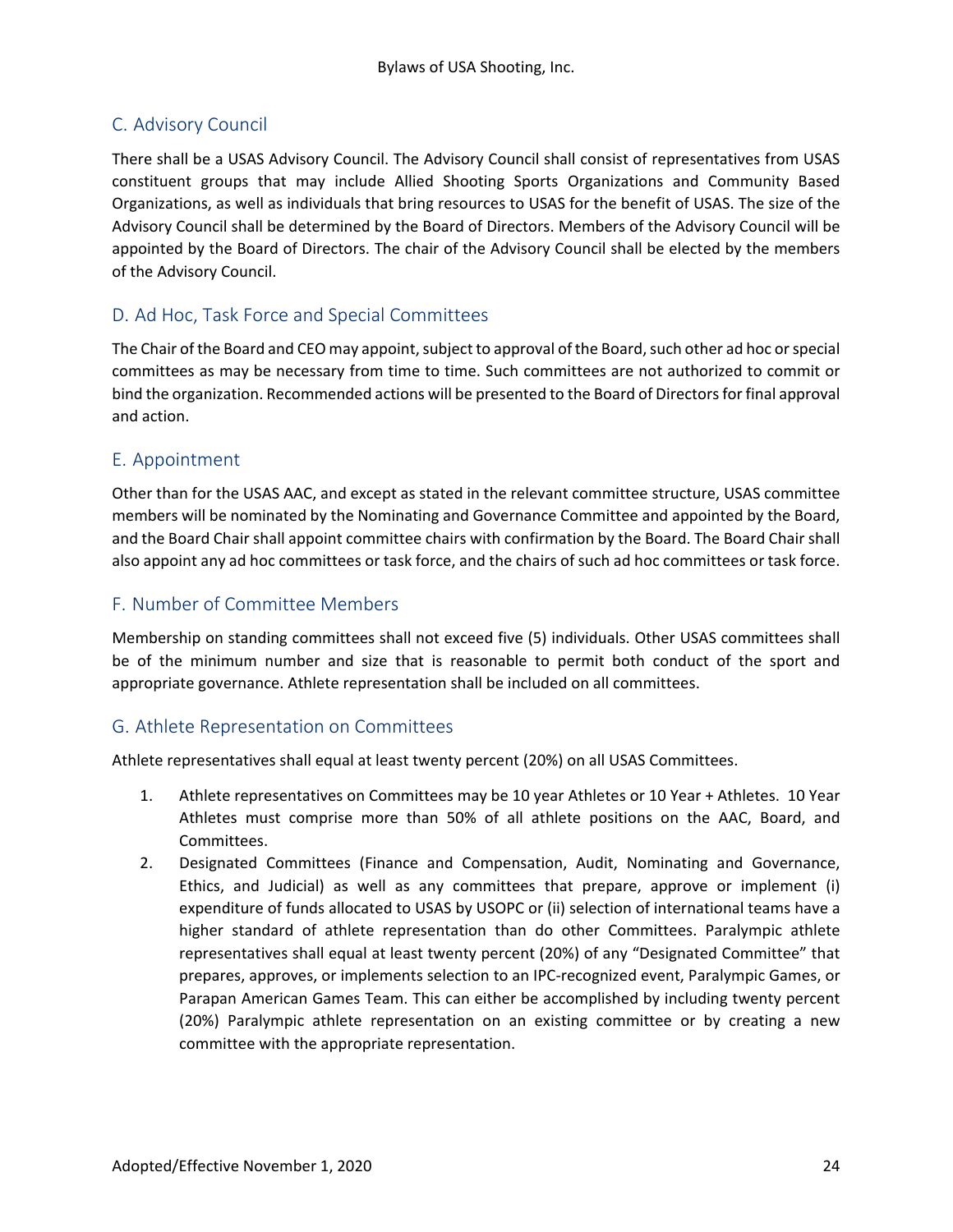3. Except as otherwise provided for a committee, athletes on all committees, including Designated Committees, shall be selected by the Board of Directors with approval of athletes, or a representative group of athletes, who are eligible to be considered for service on the committee.

### H. Term and Term Limits

Committee members will serve terms of two (2) years, with a limitation of two (2) full terms. A committee member shall remain on the committee until the committee member's successor is appointed, or until the committee member's earlier resignation, removal, incapacity, disability, or death. The term for all task force members shall be until their assignment is concluded, but in any event shall not exceed a period of two (2) years.

#### I. Duties

In addition to duties outlined below, the duties of each committee shall be as assigned by the appropriate appointing authority, subject to the overall authority of the Board of Directors. All ad hoc or task force committees must have a specific objective, a specific deliverable, and a term. All committees will record minutes which should be completed within thirty (30) days that will include the date of the meeting, whether the meeting was conducted telephonically or in person, a listing of participants and detail of motions made, actions taken, and recommendations to the Board.

- 1. Finance and Compensation Committee:
	- a. The Finance and Compensation Committee shall consist of three (3) persons. The USAS Treasurer shall serve ex-officio as one (1) member of this Committee and shall chair the Committee. The other two (2) members of this Committee shall be a 10 Year or 10 Year + Athlete, appointed by the USAS AAC, and a person with financial expertise, appointed by the Board of Directors.
	- b. This Committee shall (i) investigate matters of fiscal controls and disclosure and such other matters as directed by the Board, (ii) review financial statements with the USAS Controller and report to the Board, (iii) oversee short and long term investments, (iv) review and provide recommendations for CEO compensation, (v) provide oversight and guidance to the CEO for employee benefits, and (vi) perform other duties as assigned by the Board or President.
- 2. Audit Committee:
	- a. The Audit Committee shall be composed of three (3) USAS Directors appointed by the Board of Directors.
	- b. The Chair shall be appointed by the Board of Directors and have significant financial expertise;
	- c. This Committee shall (i) recommend independent auditors; (ii) review the independent audit report and IRS form 990; (iii) review the independent auditor management letter and recommend action as needed; and (iv) investigate matters of financial controls and disclosure and such other matters as directed by the Board.
- 3. Ethics Committee:
	- a. The Ethics Committee shall be composed of three (3) independent persons including one (1) 10 Year or 10 Year + Athlete, none of whom are Directors.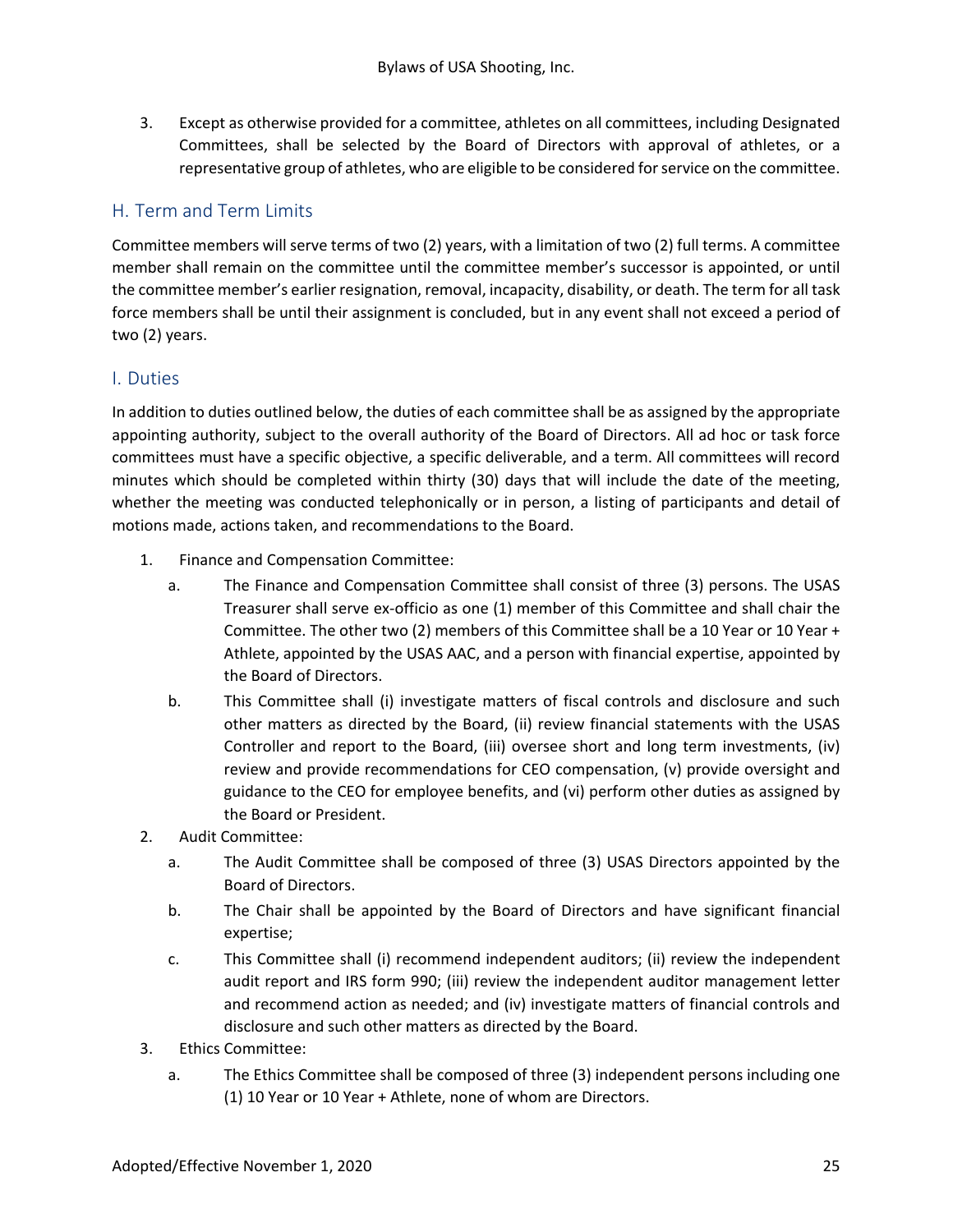- b. The Chair of this Committee shall be appointed by the Board of Directors.
- c. This Committee shall (i) review and oversee implementation of and compliance with Codes of Conduct and Ethics for Board, officers, committee and task force members, staff, and volunteers, and report all ethical issues to the Board; (ii) oversee the USAS SafeSport program; (iii) review and oversee that conflict of interest policies are implemented; (iv) review and investigate matters of ethical impropriety and make recommendations on such matters to the Board; and (v) perform other duties as assigned by the Board or the Chair.
- 4. Judicial Committee:
	- a. The Judicial Committee shall consist of five (5) persons appointed by the Board of Directors. No Director may serve on the Judicial Committee.
	- b. The Chair of this Committee shall be appointed by the Board of Directors.
	- c. This Committee shall (i) generally administer the adjudication of complaints, grievances and right to compete matters as outlined in these Bylaws; (ii) identify individuals who would be fair and impartial and who would have the qualifications and ability to serve on hearing panels; (iii) hear and render a decision or appoint a hearing panel to hear and render a decision, on complaint, grievance, and disciplinary matters; and (iv) perform other duties as assigned by the Board.
- 5. Nominating and Governance Committee:
	- a. The Nominating and Governance Committee shall consist of five (5) persons and be composed of: (i) one (1) 10 Year or 10 Year + Athlete (ii) two (2) independent individuals who are not directors; and (iii) two (2) members of the Board of Directors.
	- b. Members of the Nominating and Governance Committee shall not be considered for nomination to an open Board position (excepting those Nominating and Governance Committee members already on the Board who may be considered for a second term of service on the Board) or to any other USAS capacity, whether Governance or on staff, for a period of one year after their service on the Nominating and Governance Committee ends. The Chair of the Nominating and Governance Committee will be appointed by the Chair of the Board.
	- c. This Committee shall (i) identify and vet prospective candidates for Director, officer, and committee positions; (ii) consult with the Ethics Committee with respect to vetting all nominations for potential conflict of interest, nepotism, or other problematic background issues; (iii) review the USAS Bylaws and other relevant governance policies of USA Shooting on an annual basis and review proposed changes to governing documents and provide recommendations to the Board; (iv) develop recommendations to the Board for a self-evaluation process; and (v) perform other duties as assigned by the Board.

#### J. Patronage

No member of a committee may be related to another member of the same committee, nor may any member of a committee be an employee or employer of another member of the same committee.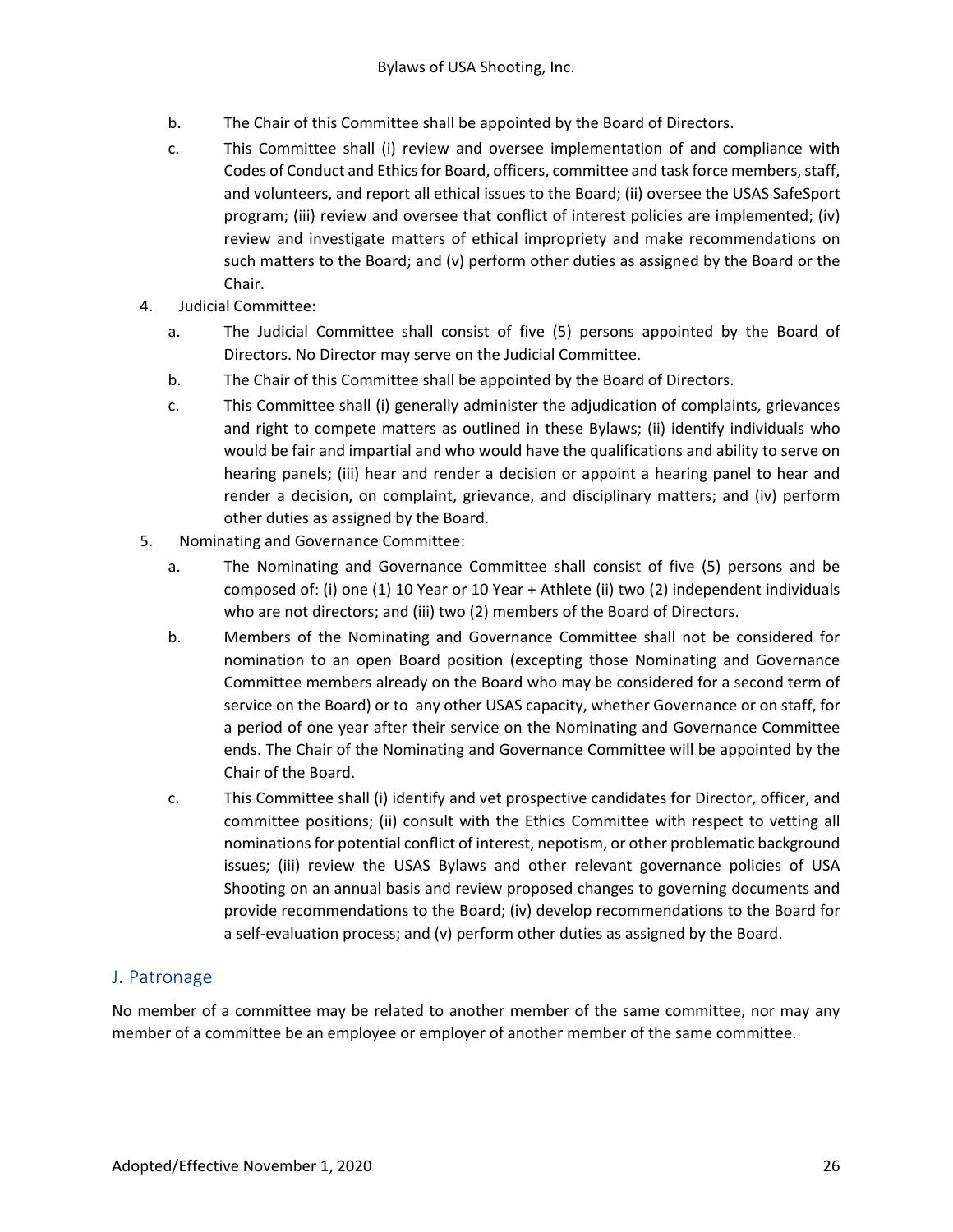# K. Quorum

A majority of the members of a committee represented in person or by telephonic participation shall constitute a quorum at any meeting of the committee. If less than a majority of such members are represented at a meeting, a majority of the members so present may adjourn the meeting but may not transact any business until a quorum has been secured. The members present at a duly organized meeting may continue to transact business until adjournment, notwithstanding the withdrawal of enough members to leave less than a quorum. Except in the case of Athlete Directors, proxy votes shall not be allowed. The vote by the majority of the members present at a duly constituted meeting shall constitute the actions of the committee.

### L. Rules of Procedure

Each committee shall determine its own rules of procedures within Roberts Rules of Order to the extent practical, including reasonable notification of meetings and taking of votes by written consent, telephone, or telecommunication as provided in Article XI. Such committees shall discharge their duties in accordance with the policies of the Board of Directors. Committees will report findings and recommendations to the Board of Directors.

#### M. Reports

<span id="page-29-0"></span>Each Committee Chair shall make a report on committee matters to the Board at the next regularly scheduled Board meeting. This report may be written or verbal as determined by the Board Chair.

# ARTICLE XIII. OFFICERS

#### A. Officers of USA Shooting

- 1. The principal officers of USA Shooting shall be a Chair, Vice-Chair, Secretary, and Treasurer.
- 2. The persons holding the offices of Chair, Vice-Chair, and Treasurer shall be elected by and from the members of the Board, at the first meeting of the Board in Year 1 of the Quad, to serve for a term of two (2) years and until their successors are elected, qualified, and seated.
- 3. The person holding the office of Secretary may be a member of the staff of USA Shooting, who shall be appointed by the Board to serve in such capacity to fulfill the administrative duties and functions of the Secretary as described below.
- 4. With the exception of the Secretary, no paid employee of USA Shooting shall be eligible to serve as an officer of USA Shooting.

#### B. Removal

Any officer elected or appointed by the Board of Directors may be removed by the Board of Directors from office whenever in its judgment the best interests of USA Shooting would be served thereby, but such removal shall be without prejudice to the contract rights, if any, of the person so removed. Election or appointment of an officer shall not of itself create contract rights. In the case of the Chair, Vice-Chair, or Treasurer, if such person is removed as a Director, such person shall be automatically removed as an officer of USA Shooting.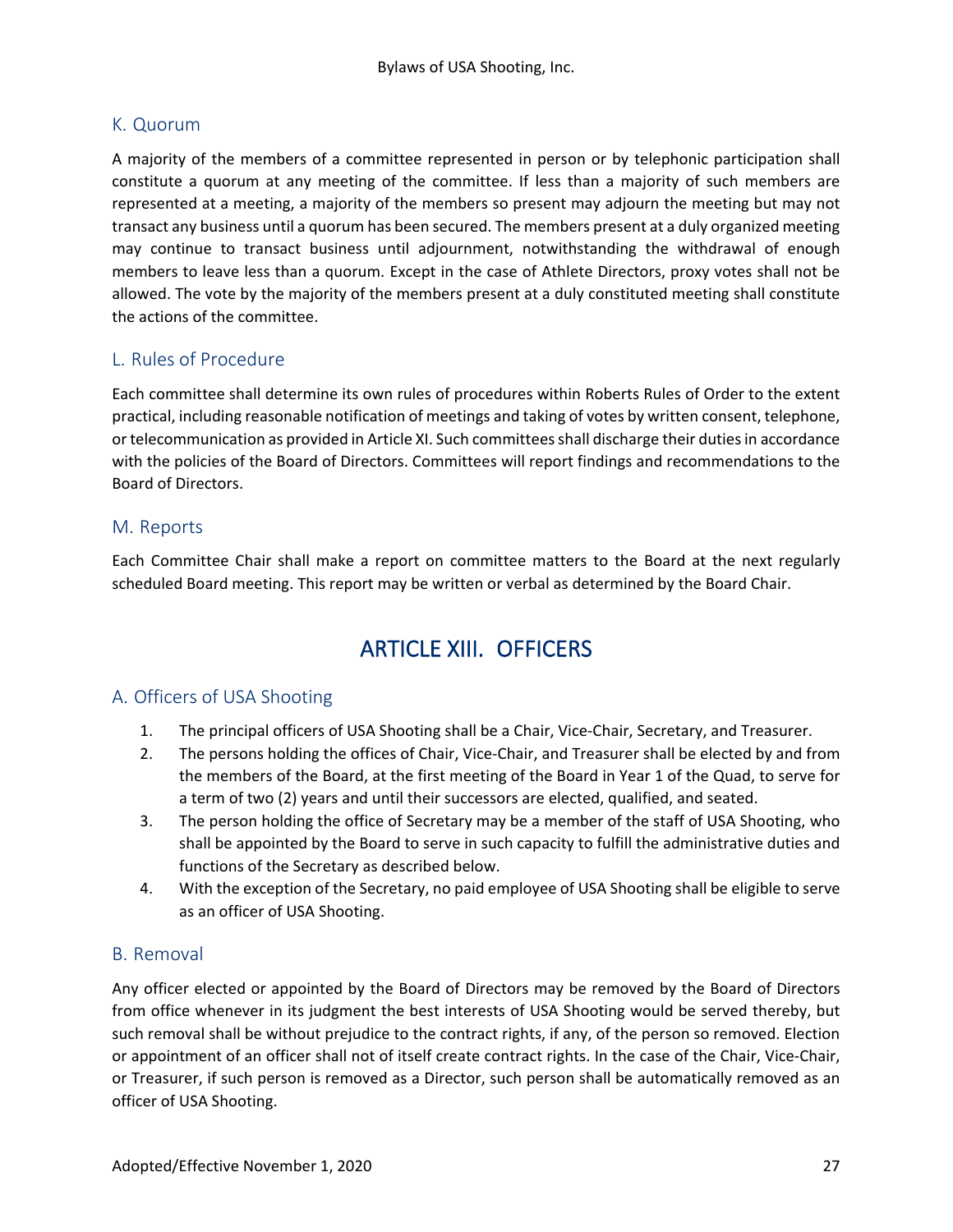### C. Vacancies

A vacancy in any office because of death, resignation, removal, disqualification, or otherwise may be filled by the Board of Directors for the unexpired portion of the term.

#### D. Chair of the Board

The Chair shall preside at all meetings of the members and the Board of Directors. The Chair shall have general supervision and direction of the other officers of USA Shooting, shall prepare or cause to be prepared an annual budget for review by the Board of Directors, and in general shall perform all duties incident to the office of the Chair and such other duties as may be prescribed by the Board of Directors from time to time. The Chair shall be an ex officio, non-voting member of all committees (and shall not be counted for purposes of determining if a quorum of committee members is present for a committee meeting). The Chair may serve no more than two (2) consecutive full terms (four years).

#### E. Vice-Chair

In the absence of the Chair or in the event of the Chair's death or inability or refusal to act, the Vice-Chair shall perform the duties of the Chair and, when so acting, shall have all the powers and be subject to all the restrictions upon the Chair. The Vice-Chair shall perform such other duties as from time to time may be assigned to such person by the Chair or by the Board of Directors.

#### F. Secretary

The Secretary shall:

- 1. Keep the minutes of the Board of Directors' meetings in one or more books provided for that purpose.
- 2. See that all notices are duly given in accordance with the provisions of these Bylaws or as required by law.
- 3. Be custodian of the corporate records and of the seal of USA Shooting and see that the seal of USA Shooting is affixed to all documents, the execution of which on behalf of USA Shooting under its seal is duly authorized.
- 4. Keep a register of the post office address, email address, and telephone number of each member which shall be furnished to the Secretary by such member.
- 5. Have general charge of the membership transfer books of USA Shooting.
- 6. In general, perform all duties incident to the office of Secretary and such other duties as from time to time may be assigned to such person by the Chair or by the Board of Directors.
- 7. The administration of responsibilities 1-6 above may be delegated to others.

#### G. Treasurer

The Treasurer shall have review responsibility over USA Shooting's financial records and accounting procedures reporting any findings that merit review, change, or audit to the Board. The Treasurer shall:

1. Be responsible for all funds and securities of USA Shooting and shall keep full and accurate account of all receipts and disbursements in books belonging to USA Shooting.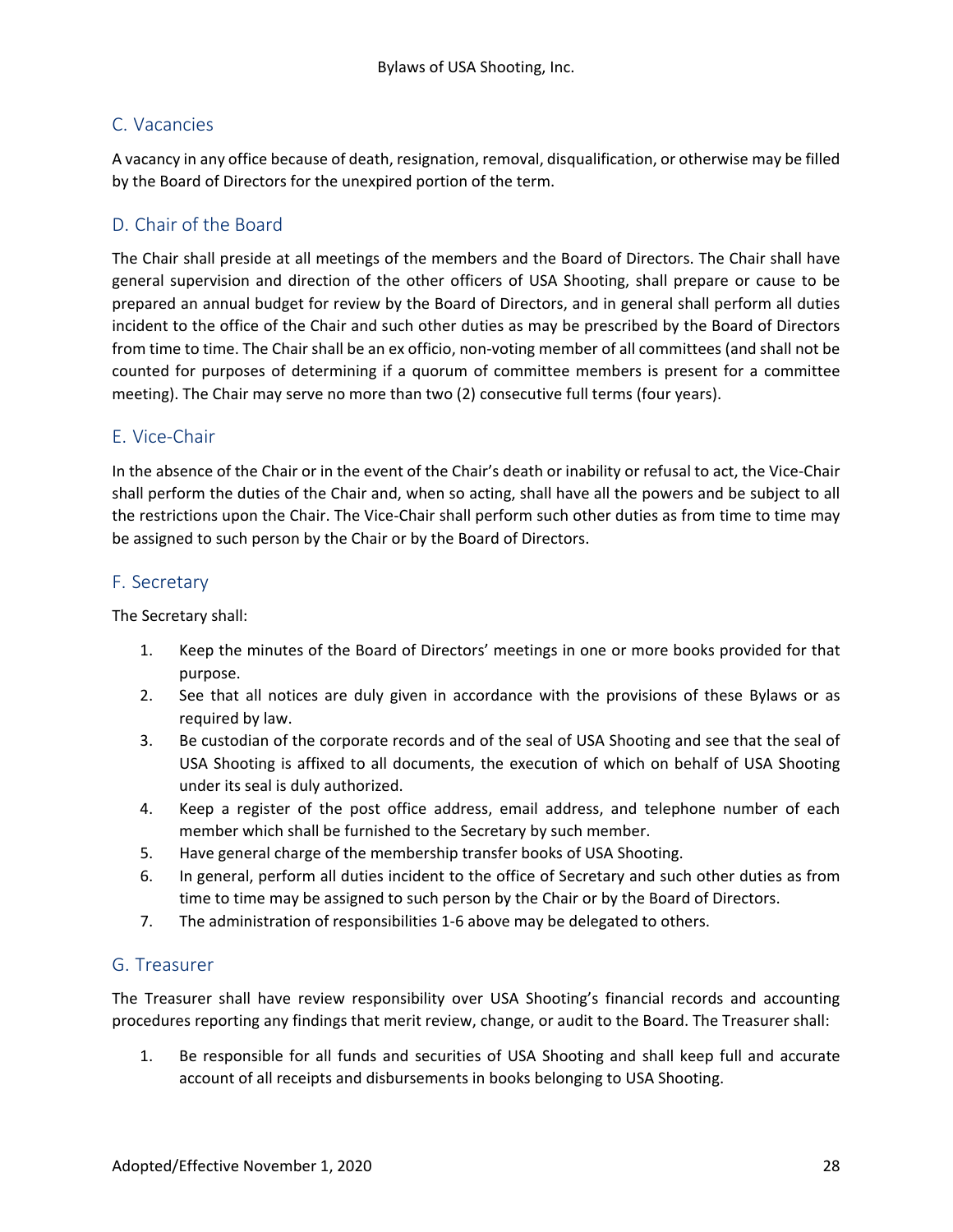- 2. Receive and give receipts for moneys due and payable to USA Shooting from any source whatsoever, and deposit all such moneys in the name of USA Shooting in such banks, trust companies, or other depositories as shall be selected by USA Shooting from time to time.
- 3. Keep correct and complete books and records of account of such funds.
- 4. Receive and deposit the funds of USA Shooting in such bank or banks as shall be designated by or under the authority of the Board of Directors.
- 5. Disburse such funds in the manner designated by or under the authority of the Board of Directors.
- 6. Provide a financial report at all Board meetings.
- 7. Render an annual financial report to the Board of Directors and the members and such special reports as may from time to time be called for by or under the authority of the Board of Directors.
- 8. See that the financial records of USA Shooting are audited at least once every twelve (12) months by an independent auditor who is a certified public accountant selected by the Board of Directors, whose report shall be made available to the Directors and members.
- 9. Perform all duties incident to the office of Treasurer and such other duties as from time to time may be assigned by the Board of Directors.

### H. Operating Budget

The Finance and Compensation Committee shall submit to the Board of Directors a proposed operating budget for the following year in advance of the fall meeting of the Board. Such budget, as revised or amended, shall require the approval of the Board of Directors. The Treasurer, as the chair of the Finance and Compensation Committee, shall have the ability to delegate this task to the CEO.

#### I. Past Chair

The immediate past-Chair of USA Shooting shall be an advisor to USA Shooting and the Board and shall be entitled to attend all meetings of the Board with voice but no vote.

#### J. No Compensation

Unless approved by the Board, officers shall act and serve without compensation and as a public service in furtherance of the charitable and educational purposes of USA Shooting, except that this provision shall not preclude the reimbursement of reasonable expenses incurred in the performance of their official duties and compensation for services performed in any other capacity.

#### K. Bonding and Waiver

All officers and employees handling funds of USA Shooting may be bonded in such amounts as may be determined by the Board of Directors. The expense of furnishing such bonds shall be paid by USA Shooting.

#### L. No Dual Offices

No person shall be permitted to hold office in USA Shooting who also serves as an officer of any other Amateur Sports Organization that is recognized as an NGB by the USOPC.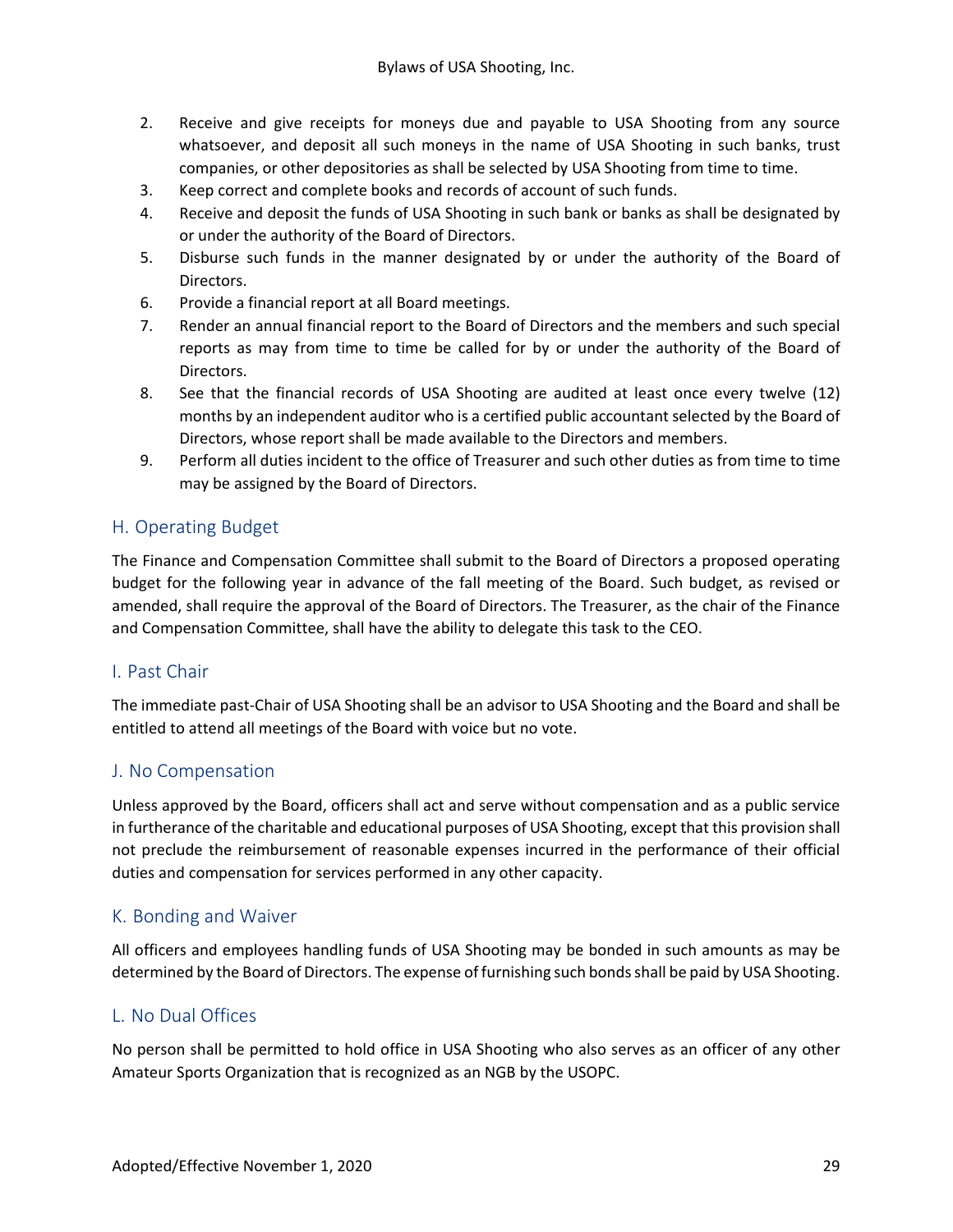# ARTICLE XIV. CHIEF EXECUTIVE OFFICER

# <span id="page-32-0"></span>A. Chief Executive Officer (CEO)

USA Shooting shall have a paid Chief Executive Officer (CEO) who shall be selected by and report to the Board of Directors. The Board of Directors shall oversee the activities of the CEO.

### B. Authority and Duties

The CEO shall have all of the powers and duties usually vested in the office of the chief executive officer of a business corporation, and who shall carry out the policies of USA Shooting in accordance with these Bylaws and any policies and procedures adopted by the Board. The duties and responsibilities of the CEO shall include:

- 1. The ability and authority to make contractual commitments on behalf of USA Shooting in accordance with the then current USAS Financial Policies and Procedures
- 2. With the written concurrence of any other proper officer of USA Shooting thereunto authorized by the Board of Directors, signing any deeds, mortgages, bonds, contracts, or other instruments which the Board of Directors has authorized to be executed, except in cases where the Board of Directors or these Bylaws has assigned the duty to some other officer or agent of USA Shooting, or where it shall be required by law to be otherwise signed or executed.
- 3. Determine the size and compensation of and hire and terminate USA Shooting staff in accordance with USAS compensation policies and guidelines established by the Board to effectively carry out USA Shooting's mission, purposes, goals, and objectives.
- 4. Either directly or by delegation manage all staff functions and oversee the conduct of all staff and the staff's ethical and competent implementation of the Board's policies, guidance, and strategic direction of USA Shooting.
- 5. Develop a strategy for achieving USAS's mission, goals, and objectives and present the strategy to the Board of Directors for approval.
- 6. Prepare and submit quadrennial and annual budgets to the Board for approval.
- 7. Be responsible for resource generation and allocation of resources.
- 8. Coordinate USAS international activities.
- 9. With the Chair of the Board, act as the USAS spokesperson.
- 10. Oversee and manage changes to the USA Shooting policies and procedures, Code of Conduct, and other standing operational documents. Establishment and modification of such documents will be coordinated with the Board and appropriate committees and athlete representatives, with approval as necessary and appropriate.

#### C. Secretary General

The CEO shall serve as Secretary General of USA Shooting and, in that capacity, shall represent USA Shooting in relations with the ISSF and WSPS and at ISSF and WSPS functions and events.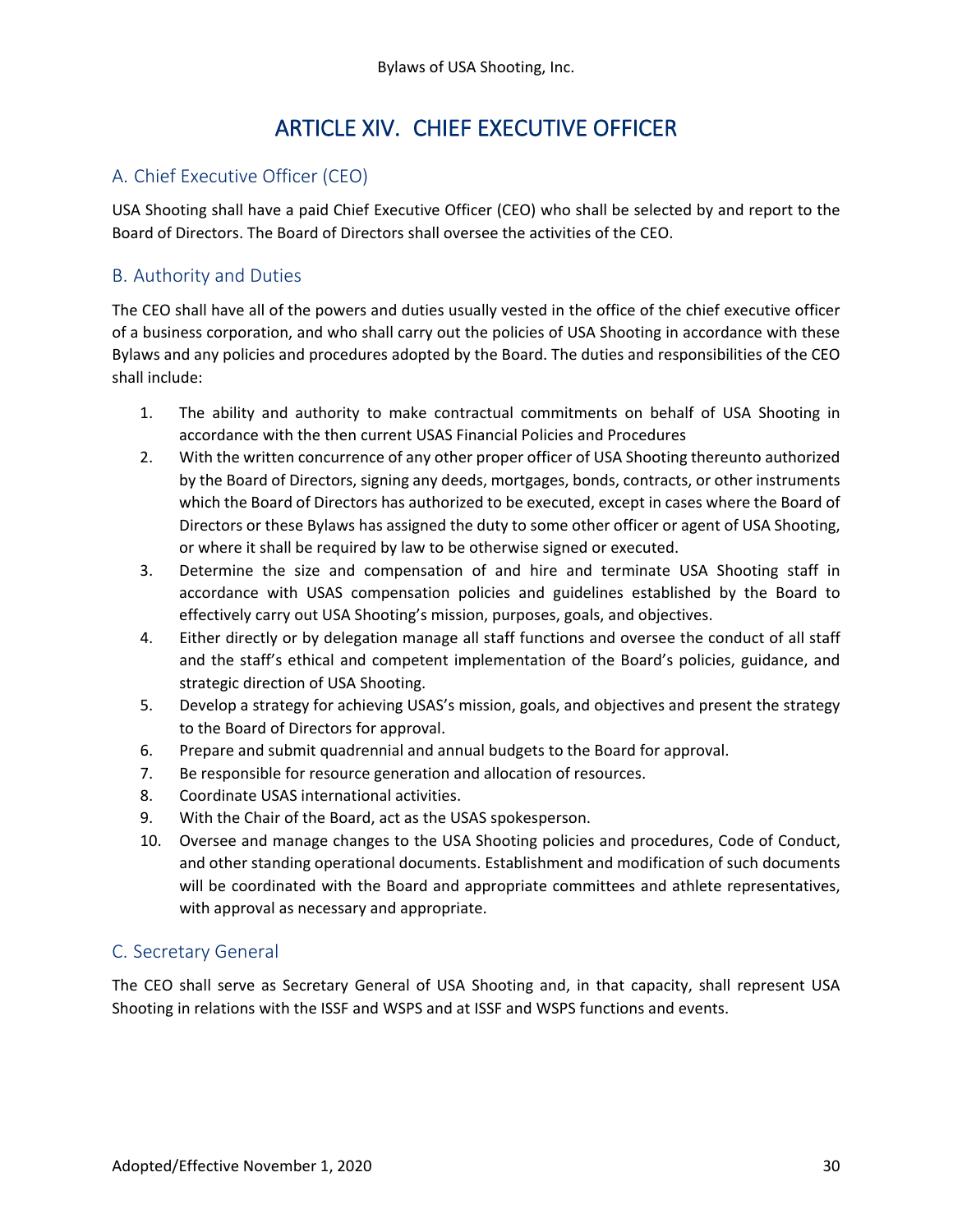#### D. Tenure

The CEO shall be employed by the Board of Directors for whatever term the Board deems appropriate. The CEO may be removed by the Board at any time, with or without cause, subject to the contract rights, if any, of the CEO.

#### E. Attendance at Meetings

The CEO shall attend meetings of the Board of Directors and any meetings of the members, unless excused.

# <span id="page-33-0"></span>ARTICLE XV. ELECTION OF ATHLETE TO USOPC ATHLETES' ADVISORY **COUNCIL**

#### A. Athletes' Advisory Council Representatives

Active Athletes meeting the criteria of Athletes as defined in Article II, Section A.1 being members of USA Shooting shall elect one (1) representative and one (1) alternate from the sport of ISSF Shooting and WSPS Shooting to the USOPC AAC. Only 10 Year Athletes shall be eligible to be elected for such positions. The athlete with the most votes shall be the USOPC AAC representative and the individual of the opposite sex with the most votes shall be the alternate. The elections for such individuals shall take place and the names of the elected USOPC AAC representative and the alternate shall be forwarded to the USOPC by the time required under the USOPC Bylaws. Such elections shall be made by written or electronic ballot according to the USA Shooting Policies and Procedures Section XVII.

# ARTICLE XVI. USOPC REPRESENTATION

<span id="page-33-1"></span>Appointment of CEO. The CEO of USA Shooting or, in his or her absence, the Chair, shall be the representative from USA Shooting to USOPC committees, functions, and the NGB Council, unless otherwise determined by USA Shooting's Board of Directors. Such representative shall keep the Board and the Chairman advised in a timely manner of all matters within the USOPC affecting USA Shooting that come to such person's attention. The CEO of USA Shooting or his or her designee shall be responsible for submitting the name of the representative to the USOPC as may be required by the USOPC.

# ARTICLE XVII. REPRESENTATIVES TO THE ISSF

<span id="page-33-2"></span>Designation of Representatives. The Directors shall appoint nominees, representatives, and alternates to the ISSF in accordance with the ISSF Official Statutes, Rules, and Regulations. Such appointment or nomination shall be made by voice or written vote if the same is conducted at any meeting of the Board, or upon written ballot if the same is conducted at any other time. No employee of USA Shooting may be an ISSF representative, absent approval of the Board. In each case, the name of the person to be appointed or nominated, as the case may be, shall be submitted to the Board in writing, together with the statement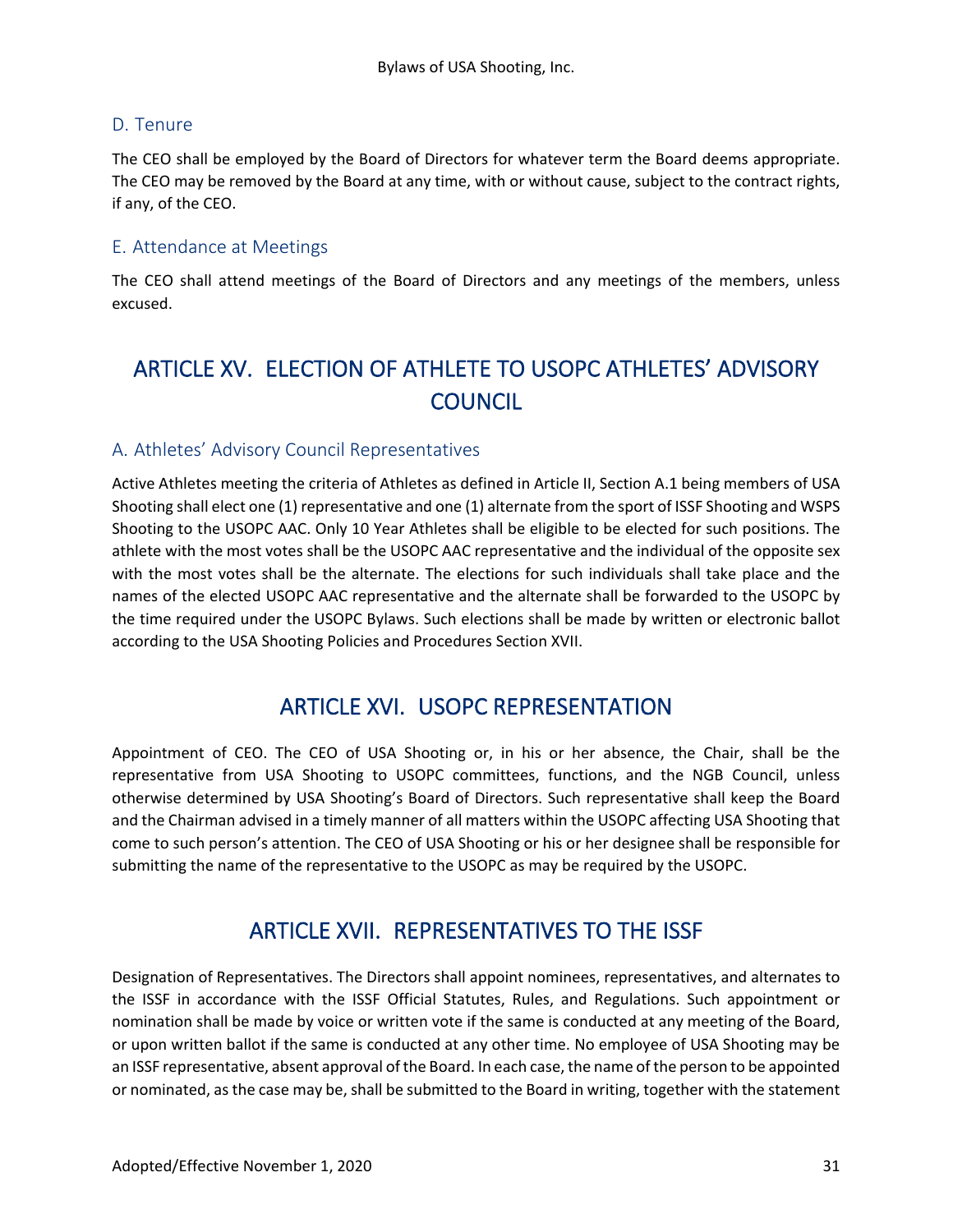of qualifications and other pertinent information, which shall be obtained by the Chair, or the Chair's designee, for such purpose. Any person appointed to the ISSF as a representative of USA Shooting shall comply with such reporting as are lawfully imposed by the Board from time to time. The senior USA Shooting representative to the ISSF will provide reports to the Board regarding ISSF developments, actions, and rules adopted as well as any other actions and information relevant to USA Shooting.

# ARTICLE XVIII. ELIGIBILITY

# <span id="page-34-0"></span>A. Athlete Eligibility

The eligibility criteria of USA Shooting for athletes shall be the eligibility rules pertaining to ISSF Shooting or WSPS Shooting as issued by the ISSF and WSPS or its successor(s) as the appropriate international sports federation(s) for the sport of ISSF Shooting or WSPS Shooting, respectively. For Olympic and Pan American Games, USA Shooting shall also observe the eligibility standards of the USOPC, the IOC, and the ISSF. For Paralympic and ParaPan American Games, USA Shooting shall also observe the eligibility standards of the USOPC, the IPC, and the WSPS.

### B. Availability of Rules

Eligibility rules for ISSF Shooting and WSPS Shooting shall be available to new members of USA Shooting upon joining and upon payment of the price for the same; changes shall be communicated to existing members as they occur, by publication in the standard news publication of USA Shooting or upon the issuance of revisions of the eligibility rules which are available online.

# C. Eligibility Questions

<span id="page-34-1"></span>Questions regarding athlete eligibility shall be determined at a meeting of the Ethics Committee when staff cannot satisfactorily resolve such issues. No athlete shall be declared ineligible to participate without notice and an opportunity for a hearing as referred to in Article XX.

# ARTICLE XIX. CODES OF CONDUCT

# A. Participant Codes of Conduct/Ethics

A written code of conduct shall be developed by the Ethics Committee, approved by the Board, and implemented by the CEO, which shall govern the conduct and behavior that is applicable to all members and participants of USA Shooting-conducted competitions and activities, including the United States Anti-Doping Agency doping requirements, SafeSport Policy, Minor Athlete Abuse Prevention Policy, and U.S. Center for SafeSport policies, as applicable. Additional team rules and dress codes are applicable to all shooter athletes earning berths on the U.S. Shooting Team, National Team, National Junior Team, National Development Team, and other such supported Teams under the auspices of USA Shooting. The codes shall specify sanctions and penalties for non-compliance including an appeal process providing the opportunity to be heard before a Hearing Panel. Such codes may be amended from time to time by the Ethics Committee, subject to approval by the Board of Directors.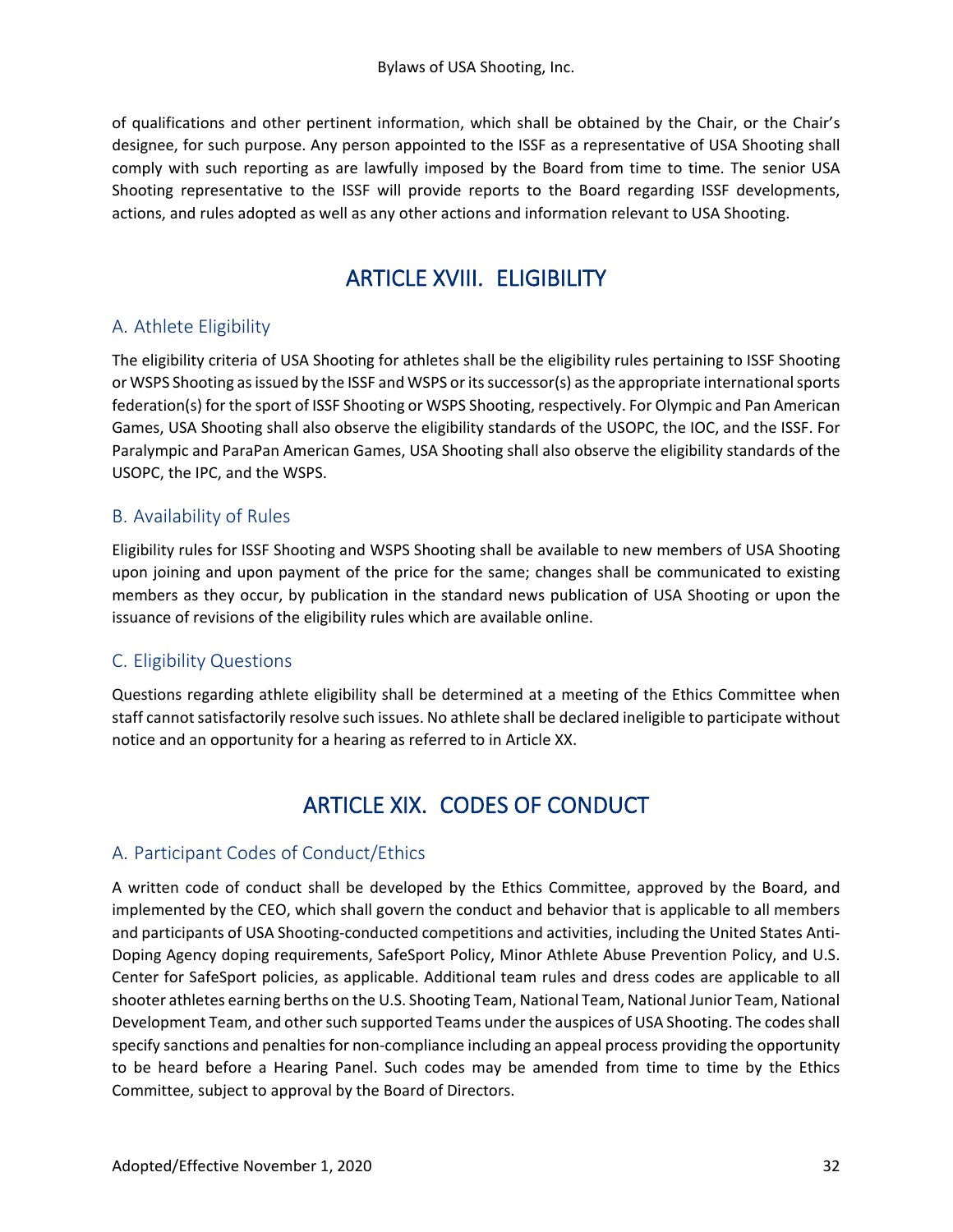# B. Director, Officers, Committee, Volunteer, and Employee Codes of Conduct

A written code of conduct shall be adopted by the Board, which shall govern the conduct, behavior, and ethical practices of Directors, officers, members of committees, volunteers, employees of USA Shooting, and members of official delegations. Upon election, selection, or appointment to the positions described in this Section, each person so elected, selected, or appointed who is subject to such codes, shall agree in writing to abide by such codes as a precondition of acceptance of the position or appointment. Such codes may be amended from time to time by the Ethics Committee, subject to review and approval by the Board of Directors.

# ARTICLE XX. COMPLAINT PROCEDURES

#### <span id="page-35-0"></span>A. Designation of Complaints

The following kinds of complaints may be filed with USA Shooting:

- 1. Administrative Grievance. USAS or any member of USAS may file a complaint pertaining to any matter within the cognizance of USAS, including but not limited to any alleged violation of or grievance concerning: (i) any USAS rule or regulation; (ii) any USAS program or service; (iii) any provision of USAS's Bylaws; or (iv) any provision of the Amateur Sports Act relating to USAS's recognition as a National Governing Body.
- 2. Disciplinary Proceeding. USAS or any member of USAS may file a complaint against another member of USAS or a former member of USAS if the action occurred while the individual was a member, regarding any alleged violation of the USAS Code of Conduct, USAS SafeSport Policy, Minor Athlete Abuse Prevention Policy, or any other code, policy, rule, or regulation relating to conduct. SafeSport and Minor Athlete Abuse Prevention Policy complaints shall be referred immediately to the U.S. Center for SafeSport.
- 3. Right to Participate. Any athlete, coach, trainer, manager, administrator, or official may file a complaint pertaining to any alleged denial of, or alleged threat to deny, that individual's opportunity to participate in a USAS-sanctioned competition or protected competition.
- 4. SafeSport Violations. In the event that any party is alleged to have violated USAS's SafeSport Policy, or in the event that USAS receives a complaint or a report that is required to be referred to the U.S. Center for SafeSport (USCSS), USAS shall report and refer such matter to the U.S. Center for SafeSport and the U.S. Center for SafeSport shall have jurisdiction and authority over such matter, provided that such report and referral shall not supersede any local, state, or federal reporting requirements or jurisdiction. USAS may bring a complaint pursuant to this Article XX and the USAS SafeSport Policy for violations of the USAS SafeSport Policy that do not fall within the U.S. Center for SafeSport's exclusive jurisdiction.

#### B. Jurisdiction

Any member of USAS, by reason of membership, agrees to be subject to these complaint procedures and agrees to be bound by any decision rendered pursuant to these complaint procedures.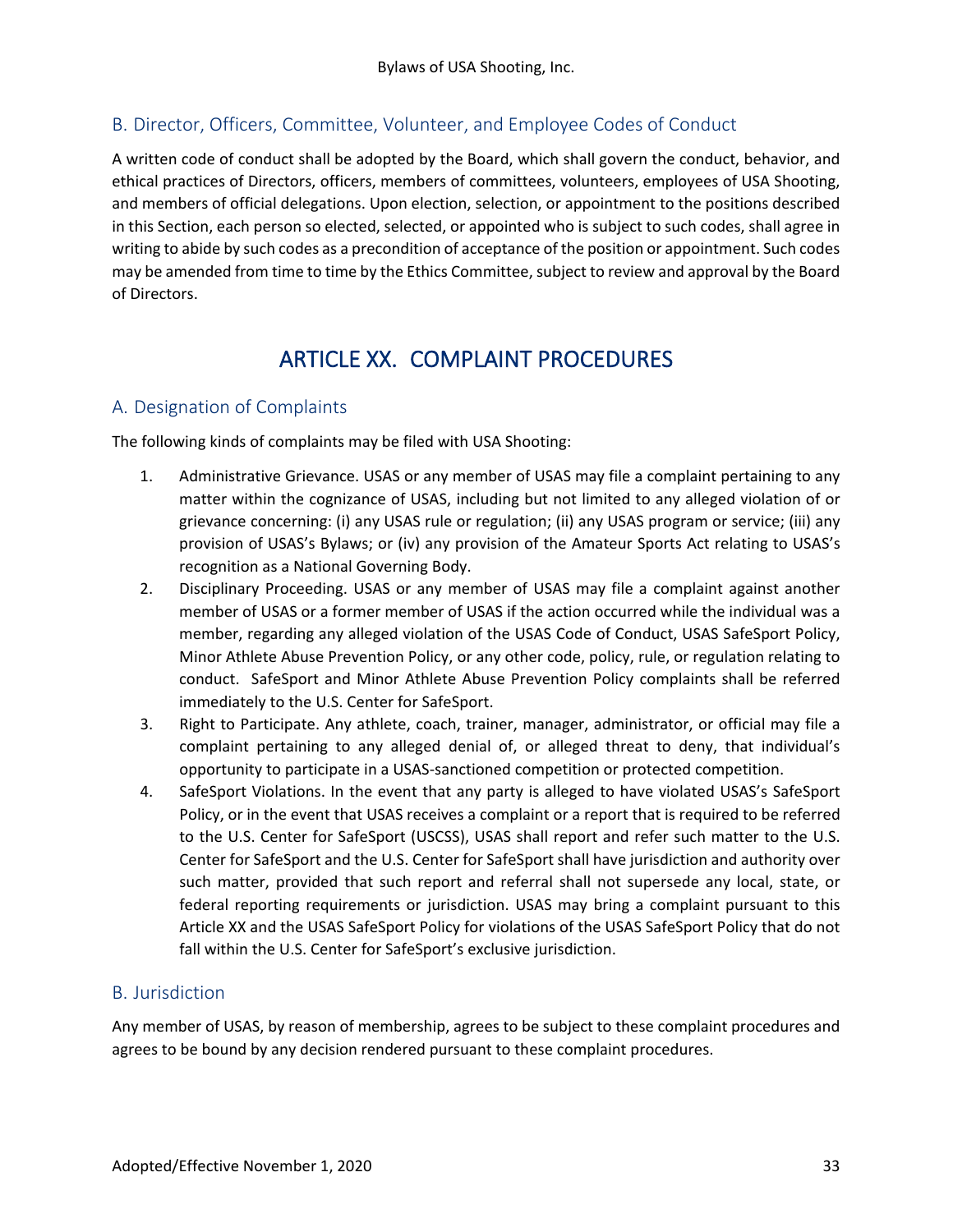### C. Manner of Filing

The complainant shall file the complaint in writing with USAS to the attention of the Chief Operating Officer (COO). The complaint shall set forth in clear and concise language, preferably in numbered paragraphs: (i) the alleged violation, grievance, denial or threat to deny and (ii) the remedy requested. The complainant shall sign and date the complaint. The complaint may be filed on the Grievance Form found at [www.usashooting.org,](http://www.usashooting.org/) or in any written format.

### D. Filing Fee

A complaint filed by an individual shall be accompanied with a \$250.00 filing fee. A complaint filed by an organization shall be accompanied with a \$500.00 filing fee, except that USAS is not required to pay a filing fee. The complainant may request that the filing fee be reduced or waived for reasons of significant financial hardship. If such request is made, the Judicial Committee shall determine whether or not to reduce or waive the filing fee.

#### E. Statute of Limitations

A complaint filed under these Bylaws shall be filed within one hundred and eighty (180) days of the occurrence of the alleged violation, grievance, denial, or threat to deny of opportunity to participate. However, there shall be no time bar for actions alleging misconduct within USAS's SafeSport Policy or matters subject to the jurisdiction of the U.S. Center for SafeSport.

#### F. Doping Decisions

A decision concerning a doping violation adjudicated by the independent anti-doping organization designated by the USOPC to serve as the U.S. National Anti-Doping Organization (currently the United States Anti-Doping Agency) shall not be reviewable through, or the subject of, these complaint procedures.

#### G. SafeSport Decisions

A decision concerning a SafeSport violation of a sexual nature adjudicated by the U.S. Center for SafeSport shall not be reviewable through, or the subject of, these complaint procedures. SafeSport violations of a non-sexual nature will be handled under these complaint procedures.

#### H. Field of Play Decisions

The final decision of an official referee during a competition regarding a field of play decision (a matter set forth in the rules of the competition to be within the discretion of the subject official) shall not be reviewable through, or the subject of, these complaint procedures unless the decision is: (i) outside the authority of the official to make or (ii) the product of fraud, corruption, partiality, or other misconduct of the referee. For purposes of this Section, the term "official" shall include any individual with discretion to make field of play decisions.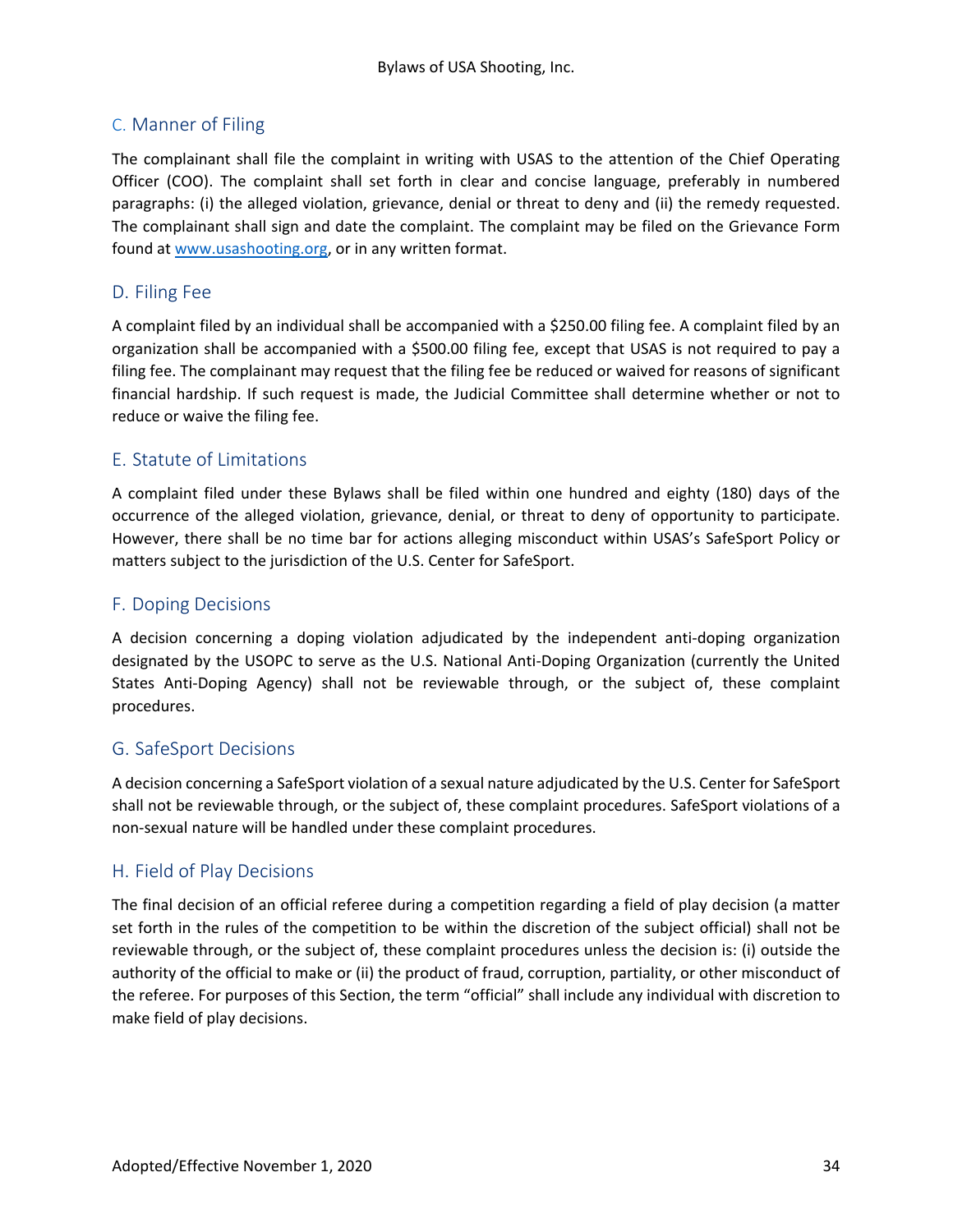### I. Administration

The Chief Operating Officer (COO) shall generally administer and oversee all administrative grievances, disciplinary proceedings, Code of Conduct violation proceedings, and SafeSport Policy violation proceedings (to the extent not sexual in nature), if the right to participate is not involved. If a grievance or proceeding does not involve the possibility of a suspension or ban from USAS membership or participation, then it shall be administered and overseen by the COO, who shall be responsible to ensure that all complaints are processed and adjudicated in a timely, fair, and impartial manner. Appeals of decisions relating to grievances that do not involve the right to participate shall be appealable to the Judicial Committee pursuant to the applicable code of conduct. Only complaints potentially implicating the right to participate filed with, and under the jurisdiction of, USAS shall be referred to the Judicial Committee and administered under this Article XX. The Judicial Committee shall be responsible to ensure that all complaints referred to the Judicial Committee are processed and adjudicated in a timely, fair, and impartial manner. Respondents shall be afforded basic due process rights applicable in administrative proceeding of the nature dealt with in this Article, as set out more fully in the USOPC Due Process Checklist. The Judicial Committee shall promulgate procedures in addition to those set forth in these Bylaws for the effective administration of complaints filed with USAS, including procedures for the conduct of hearing that are consistent with the due process rights referred to above.

#### J. Hearing Panel

Upon the receipt of a complaint, the chair of the Judicial Committee, after consultation with the other Committee members, shall appoint a hearing panel that consists of three (3) disinterested parties to hear the complaint, who will not adversely influence any decisions or actions surrounding the complaint. The Judicial Committee shall also appoint a chair of the hearing panel from the individuals selected. Judicial Committee members may be appointed to and serve on a hearing panel as long as they have no involvement in the complaint or influence on the outcome. Other disinterested individuals identified by the Judicial Committee may also be appointed to and serve on a hearing panel as long as they have no involvement in the complaint or influence on the outcome. At least one (1) member of the hearing panel shall be a 10 Year Athlete or 10+ Year Athlete. Members of the panel do not need to be members of the USAS or involved in the sport of shooting, but the identities of the Hearing Panel shall be disclosed to the involved parties The Judicial Committee shall replace any Hearing Panel member(s) found to have a conflict of interest.

#### K. Notices and Responses

The respondent to the complaint shall be notified of the complaint in a reasonable timeframe, not to exceed fourteen (14) days and shall be given ample time to provide a written response to the Hearing Panel, and to prepare a defense. All respondent answers to complaints must be shared with the filing party in a timely manner.

#### L. Conduct of the Proceeding

1. The Hearing Panel shall rule on all motions and other matters raised in the proceeding. If the complaint is not dismissed, the hearing panel shall hold a hearing on the complaint. The hearing panel shall set such timelines and other rules regarding the proceeding and the conduct of the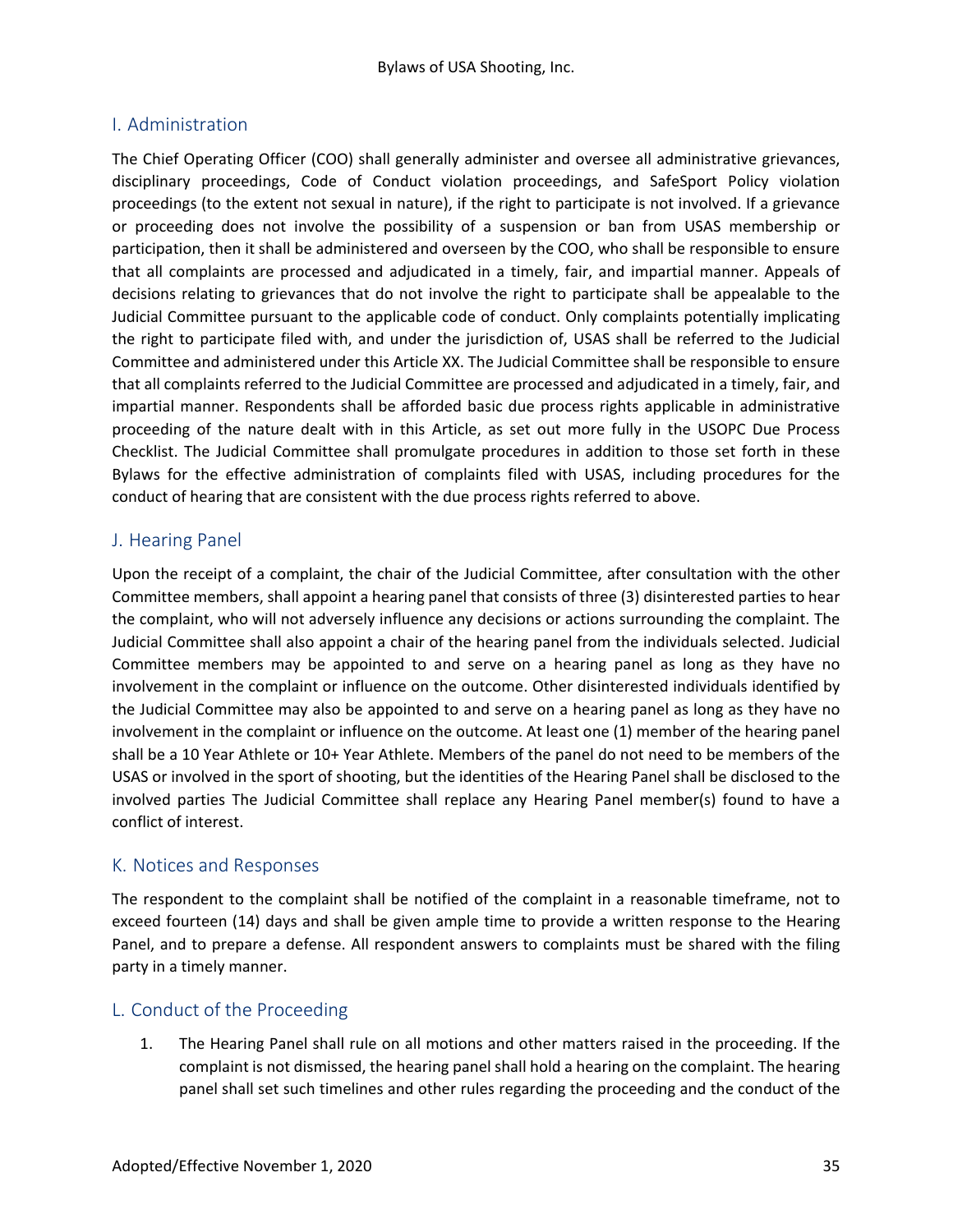hearing as it deems necessary. The hearing shall be informal, except that testimony shall be taken under oath.

- 2. The hearing may be conducted by teleconference, if necessary or convenient to the parties. Each party shall have the right to appear personally or through a legal representative. All parties shall be given a reasonable opportunity to present and examine evidence, cross-examine witnesses, and to present argument. Members of the hearing panel shall have the right to question witnesses or the parties to the proceeding at any time.
- 3. The parties to the hearing shall have timely access to all evidence and witnesses to be called during the proceedings.
- 4. Any party may have a record made of the hearing. A court reporter may be present at the hearing at the request of a party. The court reporter shall be paid for by the party requesting the court reporter, or if mutually agreed, the cost may be equally divided. Any transcript shall be paid for by the party requesting the transcript.

#### M. Hearing Timeframe

Upon the request of a party, and provided that it is necessary to expedite the proceeding in order to (i) resolve a right to participate matter relating to a competition that is so scheduled that compliance with regular procedures would not be likely to produce a sufficiently early decision to do justice to the affected parties; or (ii) make an expedited decision whether to suspend an individual for violations of the USAS SafeSport Policy, pending a full hearing, the Judicial Committee is authorized to order that the complaint be heard and decided within forty-eight (48) hours of the filing of the complaint. In such a case, the hearing panel is authorized to hear and decide the complaint pursuant to such procedures as are necessary, but fair to the parties involved. In all other cases the parties shall make reasonable efforts to conduct the initial hearing of the complaint shall occur in less than Ninety (90) days.

#### N. Complaints Involving Selection to Participate in a Competition

Where a complaint is filed involving selection of an individual to participate in a competition, the complainant shall include with the complaint a list of all other individuals, together with their contact information, who may be adversely affected by a decision rendered on the complaint. The adverse party to the complaint shall also submit a list of individuals, together with their contact information, who may be adversely affected by a decision rendered on the complaint. The hearing panel shall determine those individuals who must receive notice of the complaint. The complainant shall then be responsible for providing appropriate notice to these individuals. Any individual so notified then shall have the option to participate in the proceeding as a party. If an individual is notified of the complaint, then that individual shall be bound by the decision of the hearing panel even though the individual chose not to participate as a party.

#### O. Decision

A decision shall be determined by a majority of the hearing panel. The hearing panel's decision shall be in writing and distributed to the parties. The hearing panel's decision shall be final and binding, subject to the right of a party to seek arbitration under Section P, below, with respect to a right to participate complaint or a complaint pertaining to the recognition of USAS as an NGB.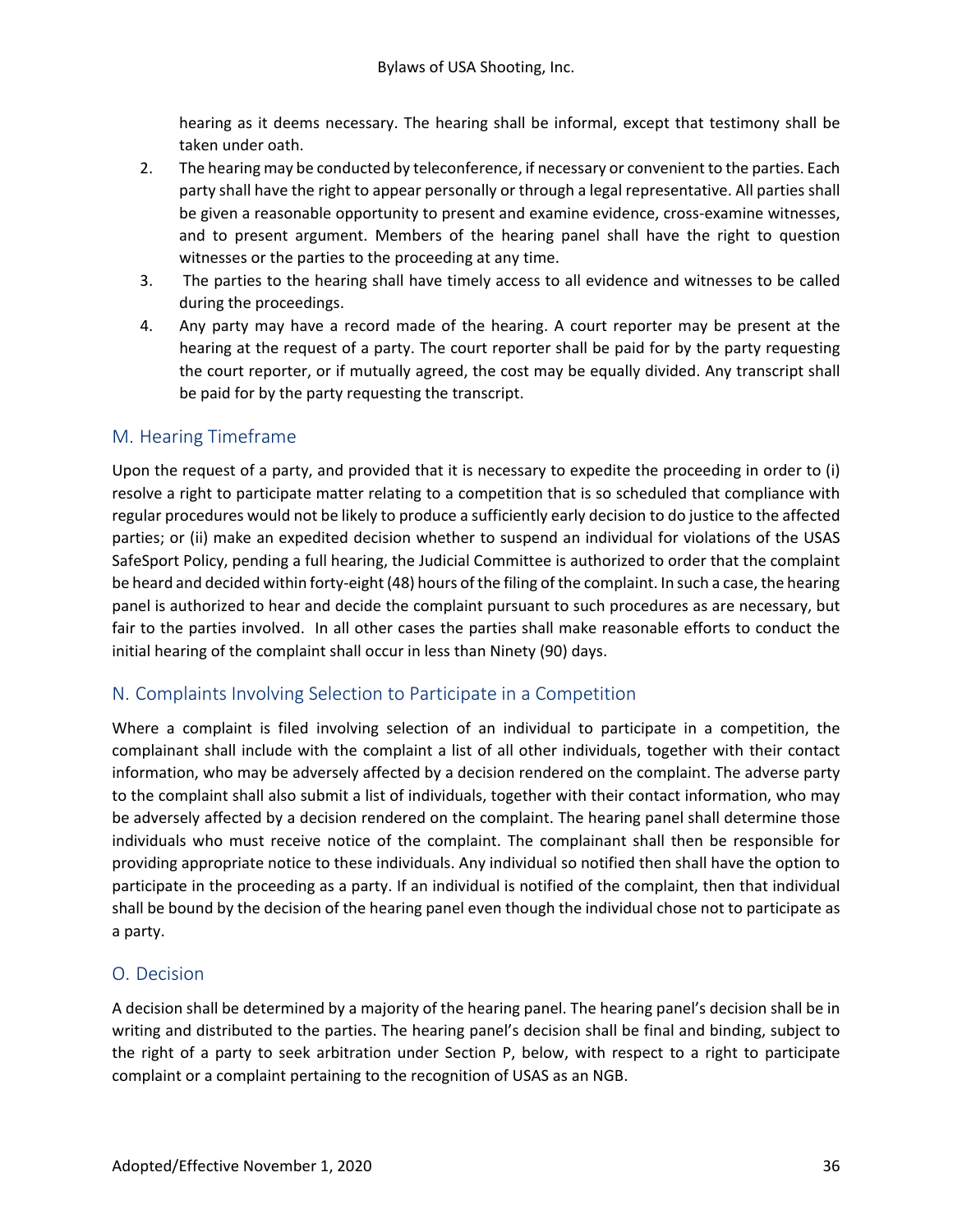#### P. Assessment of Costs

The hearing panel shall have the authority, if it deems a complaint to be frivolous and/or completely without merit, to assess against the losing party the direct costs and disbursements, including travel, lodging, and photocopying expenses for the hearing panel and parties, , but not including attorney's fees or the costs associated with witnesses called by either party, associated with participation in any step of the complaint procedure outlined in this Article.

### Q. Arbitration

Any party may appeal a decision of the hearing panel to the American Arbitration Association if the complaint is a (i) a right to participate complaint or (ii) a complaint pertaining to the recognition of USAS as an NGB. The arbitrator appointed by the American Arbitration Association shall have the authority to hear the matter anew or if requested by a party to render a decision on a more limited review. Either party may submit the decision of the hearing panel to the arbitrator for the arbitrator's consideration.

# <span id="page-39-0"></span>ARTICLE XXI. SANCTIONING OF AMATEUR ATHLETIC COMPETITIONS

#### A. Policy

The sanctioning policy of USA Shooting for Amateur Athletic Competition in sport of ISSF Shooting and WSPS Shooting shall be as described below.

#### B. Granting of Sanction

An Amateur Sports Organization or person may be granted a sanction under this Section only if the organization or person meets the following requirements:

- 1. The organization or person must pay USA Shooting the required sanctioning fee, which must be reasonable and nondiscriminatory.
- 2. To hold an Amateur Shooting Competition in the sport of ISSF Shooting or WSPS Shooting within the United States, such Amateur Sports Organization or person must:
	- a. Meet the requirements and be a current USA Shooting member club.
	- b. Demonstrate that:
		- i. Appropriate measures have been taken to protect the amateur status of athletes who will take part in the competition and to protect their eligibility to compete in Amateur Athletic Competition.
		- ii. Appropriate provision has been made for validation of records recognized by USA Shooting that may be established during the competition.
		- iii. Due regard has been given to any International Amateur Athletic requirements specifically applicable to the competition.
		- iv. The competition will be conducted by qualified officials.
		- v. Current USA Shooting Rules are in effect and followed with exception granted only by USA Shooting.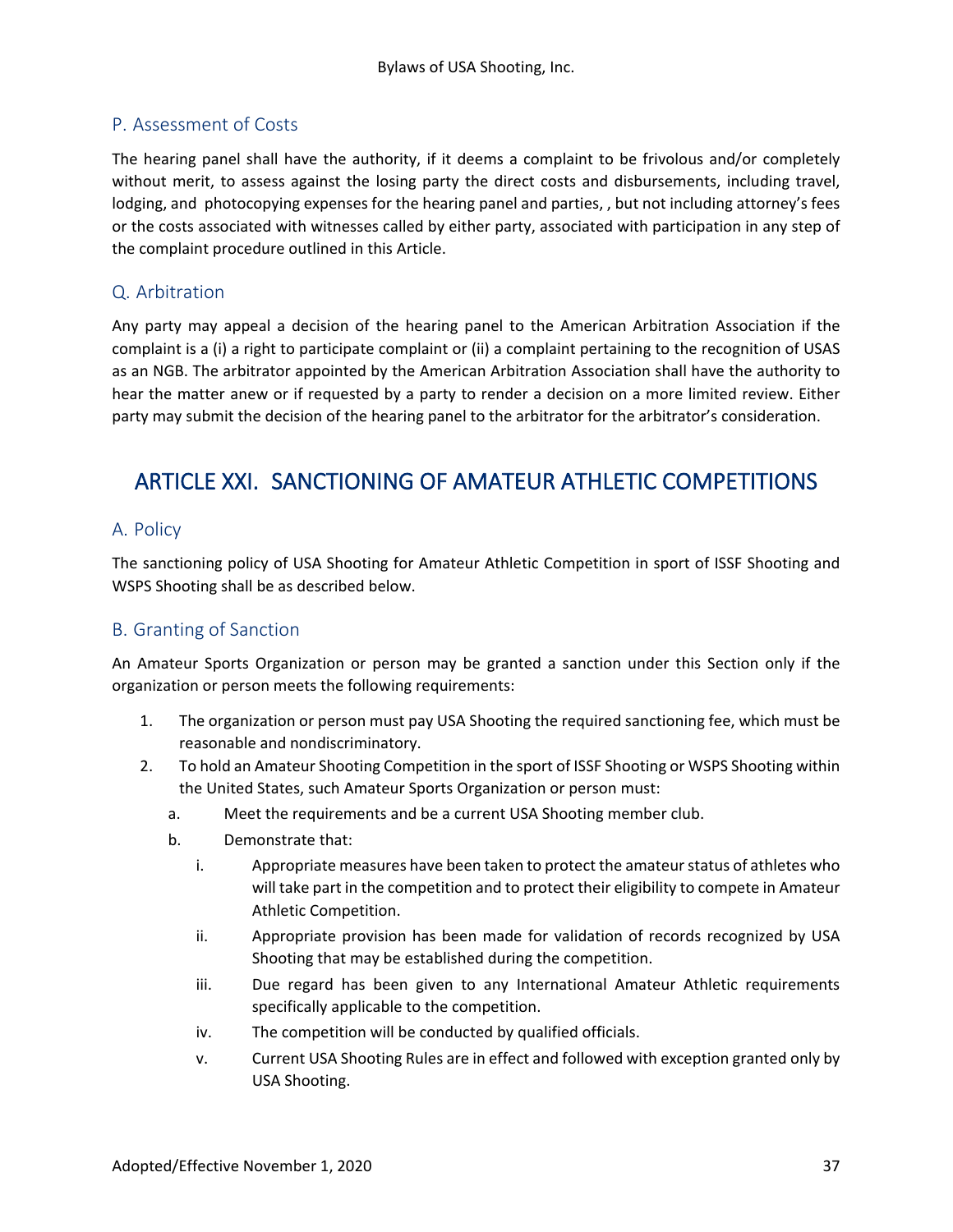vi. Proper safety precautions have been taken to protect the personal welfare of the athletes and spectators at the competition.

# ARTICLE XXII. FIDUCIARY MATTERS

### <span id="page-40-0"></span>A. Discharge of Duties

Each Director and officer shall discharge his or her duties: (i) in good faith; (ii) with the care an ordinarily prudent individual in a like position would exercise under similar circumstances; and (iii) in a manner the director or officer reasonably believes to be in the best interests of USA Shooting.

### B. Conflicts of Interest

If any Director, officer, committee or task force member, or employee has a financial interest in any contract or transaction involving USA Shooting, or has an interest adverse to USA Shooting's business affairs, and that individual is in a position to influence a determination with regard to the contract, transaction or business affair, such individual shall: (i) disclose the conflict of interest; (ii) not participate in the evaluation of the contract, transaction, or business affair; and (iii) not vote on the contract, transaction, or business affair. Such matter shall be approved by the vote of a majority of the disinterested remaining Directors of such Board or members of such Committee, as the case may be. If such disclosure is not made, USA Shooting shall have the right to void the transaction previously approved or to bring an action against the member benefiting from the same, as provided by law. In furtherance of these provisions, USAS shall maintain a written Conflict of Interest Policy (including a Conflict of Interest and Disclosure Statement). All Directors, officers, committee and task force members, and employees are required to complete and sign the USA Shooting Conflict of Interest and Disclosure Statement annually. The USAS Conflict of Interest Policy shall also contain appropriate anti-nepotism provisions.

#### C. Prohibited Loans

<span id="page-40-1"></span>No loans shall be made by USA Shooting to any Director, officer, committee or task force member, or employee of USA Shooting.

# ARTICLE XXIII. INDEMNIFICATION

#### A. Indemnification

USA Shooting shall indemnify each of its present or former Directors, officers, employees, or official representatives, or any person who is or was serving another Corporation or other entity in any capacity at the request of USA Shooting against all expenses actually and reasonably incurred by such person (including, but not limited to, judgments, costs, and counsel fees) in connection with the defense of any pending or threatened litigation to which such person is, or is threatened to be made, a party because such person is or was serving in such capacity. This right of indemnification may also apply to expenses of litigation which is compromised or settled, including amounts paid in settlement, if USA Shooting approves such settlement as provided in Section B of this Article. An individual listed above shall be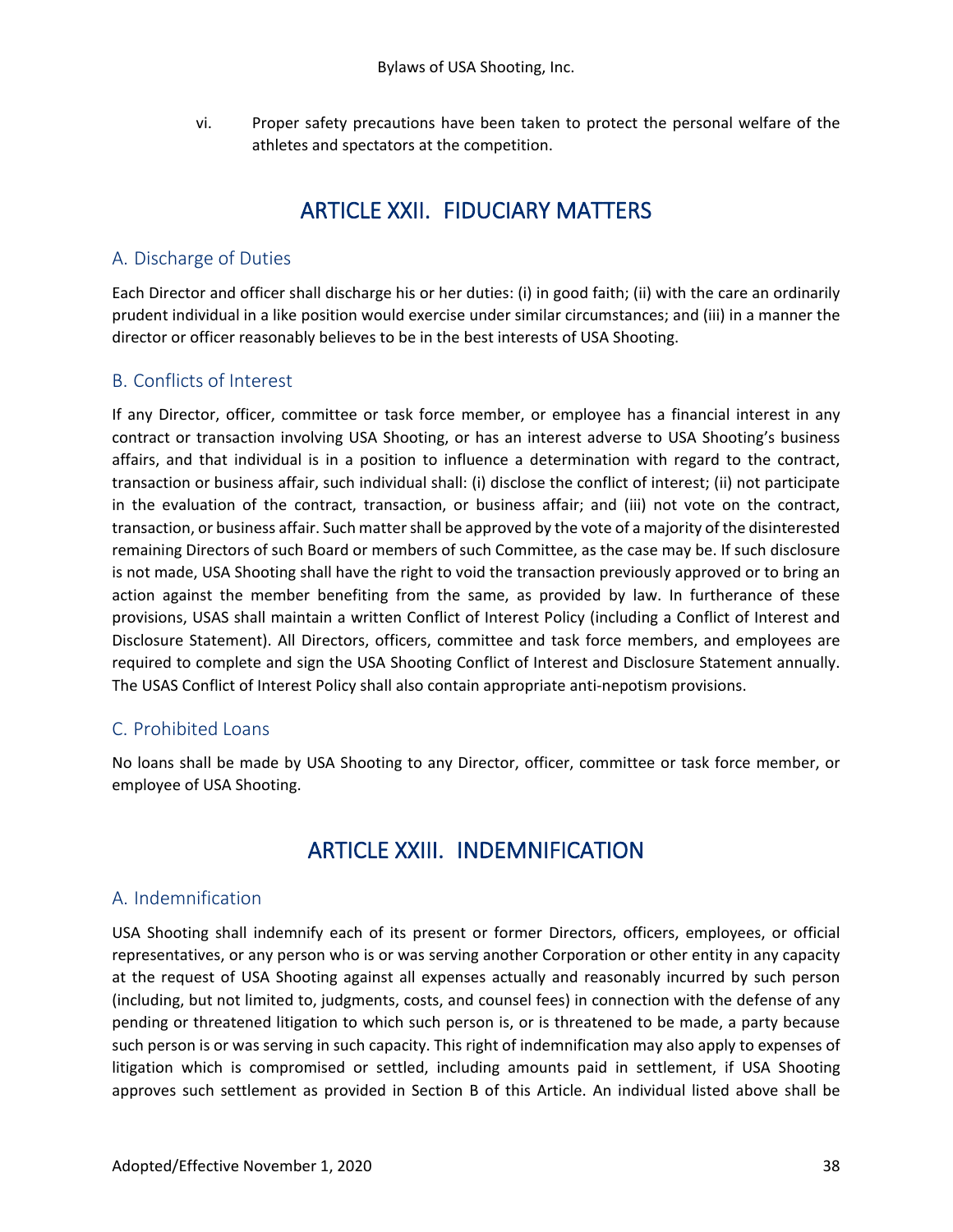indemnified if the individual acted in good faith and in a manner the individual reasonably believed to be in or not opposed to the best interests of USA Shooting. The termination of any litigation by judgment, order, settlement, conviction, or plea of nolo contendere or its equivalent shall not, of itself, create a presumption that the individual did not act in good faith or in a manner the individual reasonably believed to be in or not opposed to the best interests of USA Shooting.

### B. Amount of Indemnification

Any amount payable as indemnification pursuant to this Chapter may be determined and paid by USA Shooting upon a determination by majority vote of the Board of Directors, not including those members who have incurred expenses in connection with the litigation for which indemnification is sought, provided that the individual in question has met the standard of conduct set forth in Section A. above. If no such disinterested Board members are available, the required determination may be made either such other person or body permitted by the Colorado Nonprofit Corporation Act.

#### C. Advancement of Expenses

Any expenses incurred by a qualified individual in connection with the defense of any litigation may be paid by USA Shooting in advance of a final disposition of such litigation upon receipt of a written commitment by such person or repay the amount advanced if it is determined under Section B. hereof that such person is not entitled to be considered for indemnification pursuant to this Article.

#### D. Insurance

The Board of Directors may, at its discretion, authorize the purchase of insurance on behalf of any persons potentially indemnifiable under this Article. Such insurance may include provisions for indemnification of such persons for expenses of a kind not subject to indemnification pursuant to this Article.

# <span id="page-41-0"></span>ARTICLE XXIV. ADMINISTRATIVE, FISCAL, AND LEGAL MATTERS

#### A. Deposits

All funds of USA Shooting not otherwise employed shall be deposited from time to time to the credit of USA Shooting in such banks, trust companies, or other depositories as the Board of Directors, the Treasurer, or CEO, as authorized, may select.

#### B. Imprest Accounts

The Board may establish separate accounts employing the imprest system for the liquidation of obligations requiring prompt payment and for payroll obligations requiring prompt payment, and it may authorize checks to be drawn thereon upon the facsimile of any one (1) officer or employee.

#### C. Bonding

Corporate fidelity bonds may, in the discretion of the Board, be obtained at the expense of USA Shooting in a form and amount approved by the Board, indemnifying USA Shooting against losses resulting from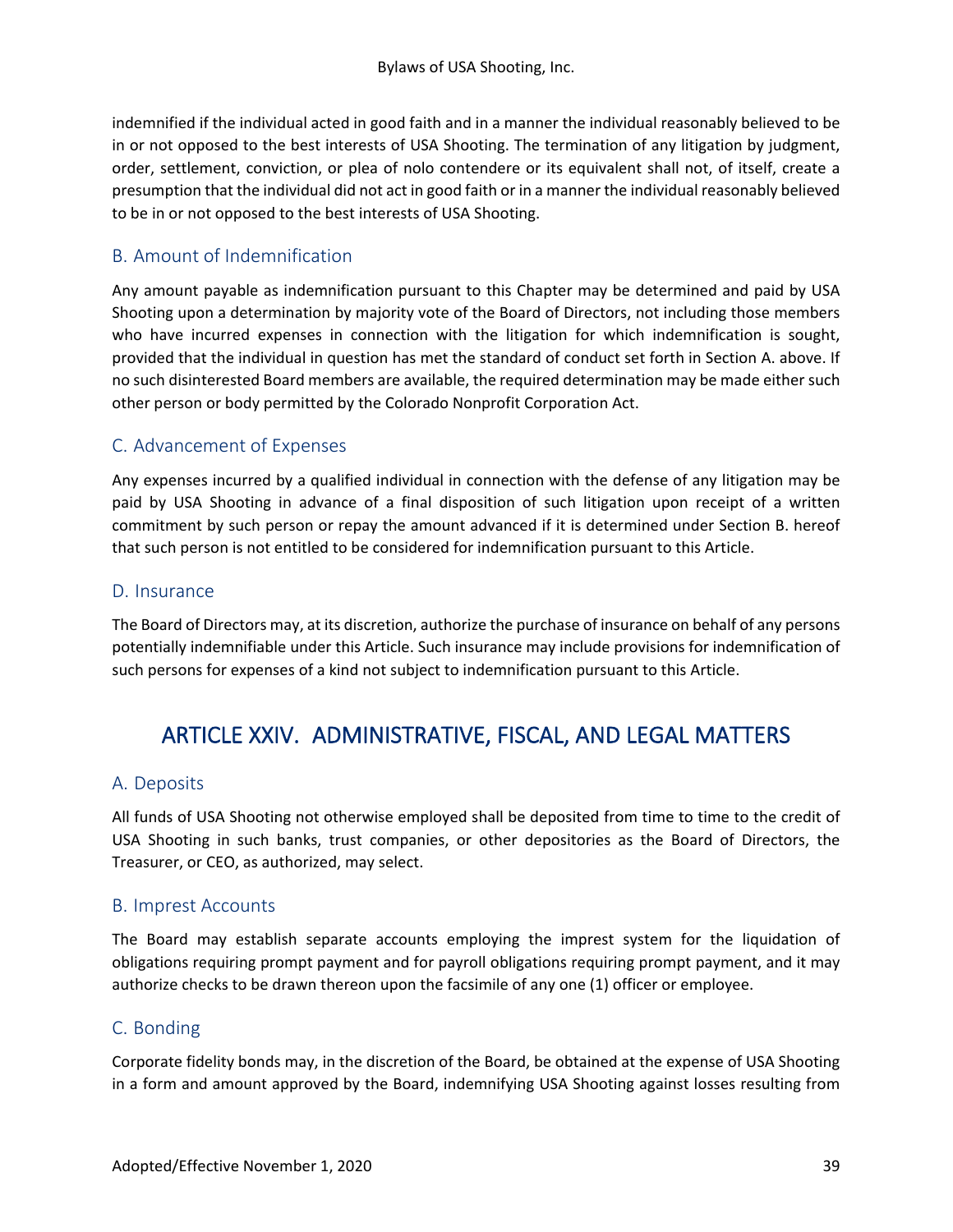infidelity, defalcation, or misappropriation by officers, employees, or agents of funds, property, or assets owned by or under the control of USA Shooting.

#### D. Liability Insurance

USA Shooting shall secure comprehensive liability insurance coverage, including insurance for athlete/participant injury liability, protecting USA Shooting from liability losses in such amounts and coverages as the CEO or the majority of the Board may approve from time to time.

#### Fiscal Year

The fiscal year of USA Shooting shall begin on the 1st day of January and shall end on the 31st day of December in each year.

#### E. Audit Schedule

The Board shall select an independent certified public accountant to audit the books and financial records of USA Shooting for the year. After completing the audit, the auditor shall submit an audit report to the Board, and as soon thereafter as reasonably possible, a copy of such audit report shall be available for each Director of USA Shooting before the next meeting.

#### F. Contracts

The Board of Directors may authorize any officer or officers, agent or agents to enter into any contract or execute and deliver any instrument in the name of and on behalf of USA Shooting, and such authority may be general or confined to specific instances.

#### G. Loans

No loans shall be contracted on behalf of USA Shooting and no evidences of indebtedness shall be issued in its name unless authorized by a resolution of the Board of Directors. Such authority may be general or confined to specific instances.

#### H. Checks, Drafts, Etc.

All checks, drafts, or other orders for the payment of money, notes, or other evidences of indebtedness issued in the name of USA Shooting shall be signed by such officer or officers, agent or agents of USA Shooting and in such manner as shall from time to time be determined by resolution of the Board of Directors.

#### I. Seal

The Board of Directors shall provide a corporate seal, which shall be circular in form and shall have inscribed thereon the name of USA Shooting, the words "State of Colorado" and in the center shall be the words "Corporate Seal," and such seal is hereby adopted as the corporate seal of USA Shooting.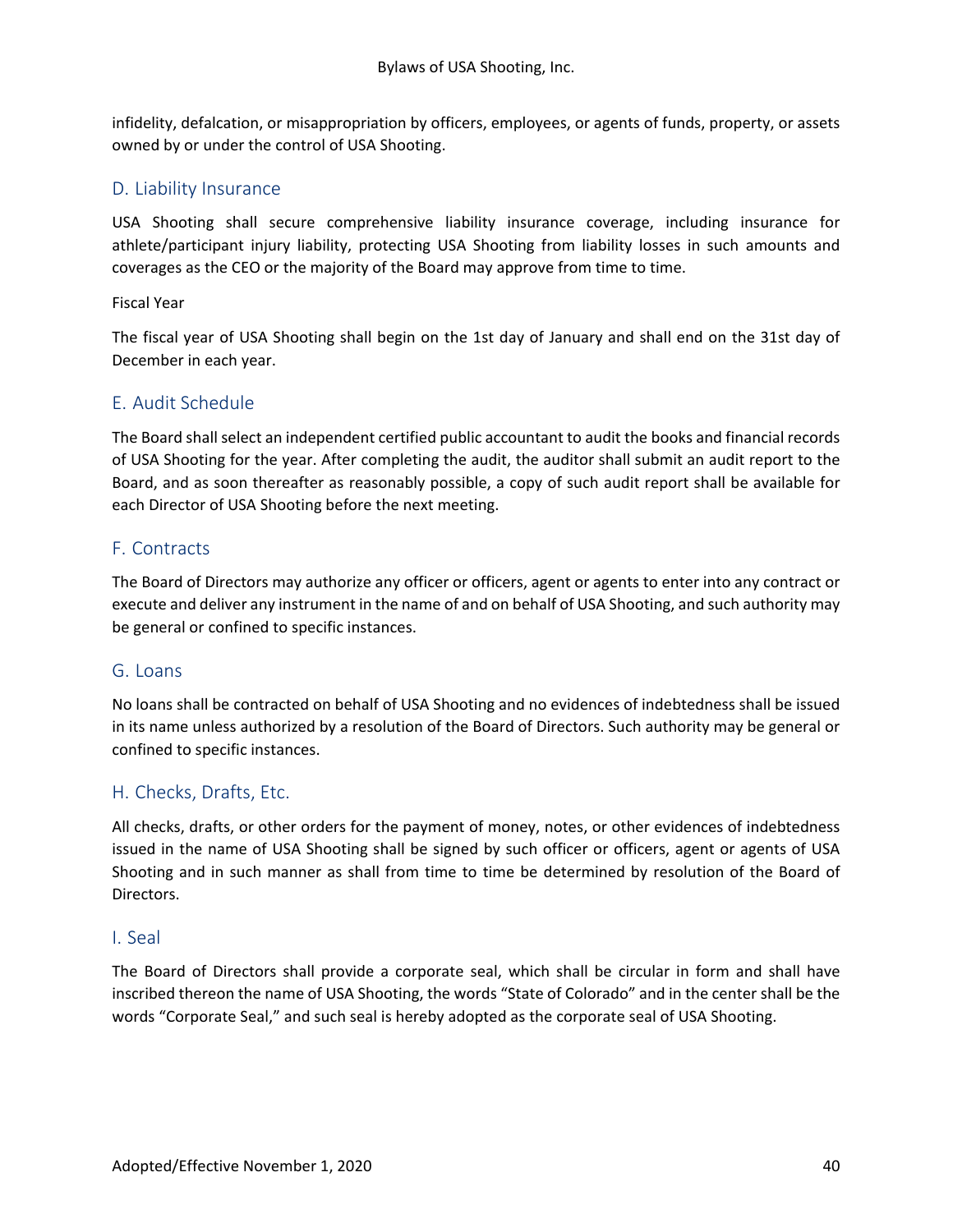# J. Principal Office

Unless otherwise determined by the Board and the requisite filings made according to law, the principal office of Corporation shall be located at 1 Olympic Plaza, Colorado Springs, Colorado; provided, however, that offices may also be established and maintained in any of the states of the United States, its territories or possessions, as may from time to time be authorized by the Board of Directors.

### K. Website

USA Shooting shall maintain a website for the dissemination of information to its members. USA Shooting shall publish on its website:

- 1. Its Bylaws.
- 2. Rules and regulations.
- 3. Minutes of Board meetings.
- 4. A procedure for communicating with the Board of Directors regarding accounting, internal accounting controls, or audit-related matters.
- 5. Its most recent annual financial statement.
- 6. Its most recent Form 990 filed with the Internal Revenue Service.

So as to facilitate the ability of interested parties to communicate their concerns or questions, USA Shooting shall publish on its website a mailing address and an e-mail address for communications directly with the Board.

#### L. Records

USA Shooting shall keep a copy of each of the following records at its principal office:

- 1. The Articles of Incorporation.
- 2. These Bylaws.
- 3. Policy, procedures, rules, and regulations that govern the conduct of USA Shooting's Board, committees, and members, and that govern the technical conduct of USA Shooting's events in the United States as USA Shooting's Board determines is appropriate in their discretion.
- 4. The minutes of all meetings of the Board of Directors and records of all action taken by the Board without a meeting, for the past three (3) years.
- 5. A list of the names and business or home addresses of the current directors and officers.
- 6. A copy of the most recent corporate report delivered to the Colorado secretary of state.
- 7. All financial statements prepared for periods ending during the last three (3) years.
- 8. USA Shooting's application for recognition of exemption and the tax-exemption determination letter issued by the Internal Revenue Service.
- 9. All other documents or records required to be maintained by USA Shooting at its principal office under applicable law or regulation.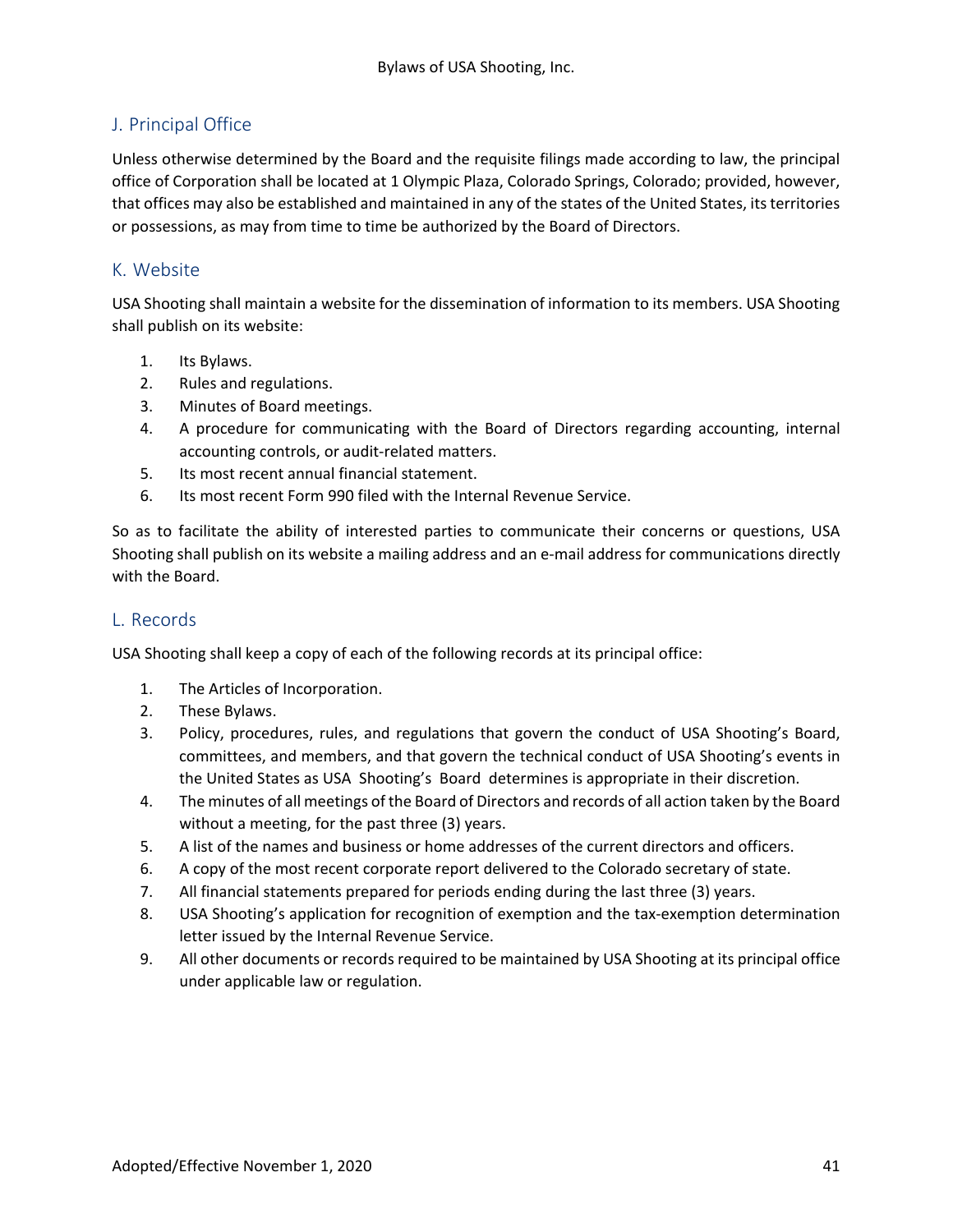# <span id="page-44-0"></span>ARTICLE XXV. DUTIES REGARDING OLYMPIC SYMBOLS AND **TERMINOLOGY**

USOPC Cooperation. USA Shooting shall cooperate in every way reasonably possible with the USOPC and the CEO of the USOPC in preventing the unauthorized use of the names, symbols, emblems, terminology, and trademarks of the USOPC or the words "Olympic" and "Paralympic" and its derivatives, as well as symbolic equivalents thereof, the Olympic rings, or the United States Olympic Emblem as described in the Amateur Sports Act.

# ARTICLE XXVI. AMENDMENTS TO BYLAWS

#### <span id="page-44-1"></span>A. Amendment

These Bylaws may be amended or repealed by the affirmative vote of two-thirds (2/3) of the entire Board of Directors cast at any meeting of the Board of Directors, provided that notice of such proposed amendment or repeal be contained in the notice of the meeting.

#### B. Recommendations

All proposed amendments shall be forwarded to the CEO who shall provide a report of recommendations on all proposed amendments, both as to substance and form, within sixty (60) days of receipt of the proposal, to the Board.

#### C. Compliance with Laws

All proposed amendments submitted to the Board for consideration must comply with applicable laws, including the Articles of Incorporation, the Colorado Nonprofit Corporation Act, the Amateur Sports Act, the USOPC Bylaws, and general principles of corporate law and must conform to other sections and chapters of these Bylaws not being affected. All such proposed amendments shall include a written analysis showing such and shall be subject to a determination by legal counsel that such the proposed amendments are in compliance with these Bylaws prior to submission to a vote.

#### D. Exclusive Procedure

Except for proposed amendments distributed in accordance with the procedure outlined above, no other amendment or repeal of the Bylaws shall be considered by a meeting of the Board of Directors, nor shall any proposed amendment to an amendment as proposed be considered, unless the same merely goes to the form and not the substance thereof. Nevertheless, if more than one amendment has been proposed on the same subject matter, and there are substantive differences between such amendments, the meeting may, after due consideration of such proposals, adopt a compromise of substance as well as form, and if the adoption of an amendment as proposed or amended or compromised is inconsistent or in conflict with other parts of the Bylaws or the laws established in Section D., the meeting may adopt conforming amendments appropriate to the case.